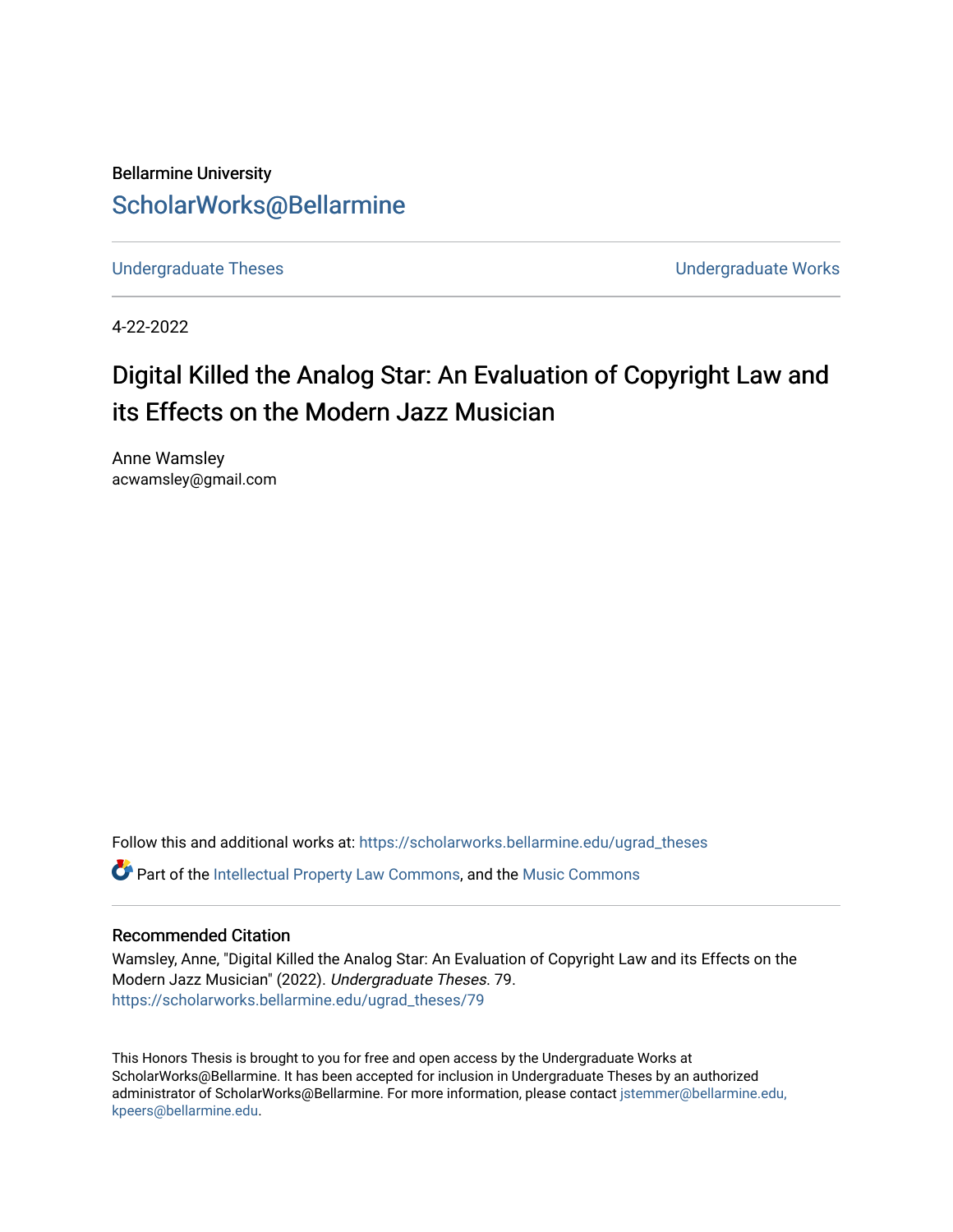**Digital Killed the Analog Star:**

**An Evaluation of Copyright Law and its Effects on the**

**Modern Jazz Musician**

Anne Wamsley

Advisor: Prof. Dave Clark

Bellarmine University Honors Program

April 22, 2022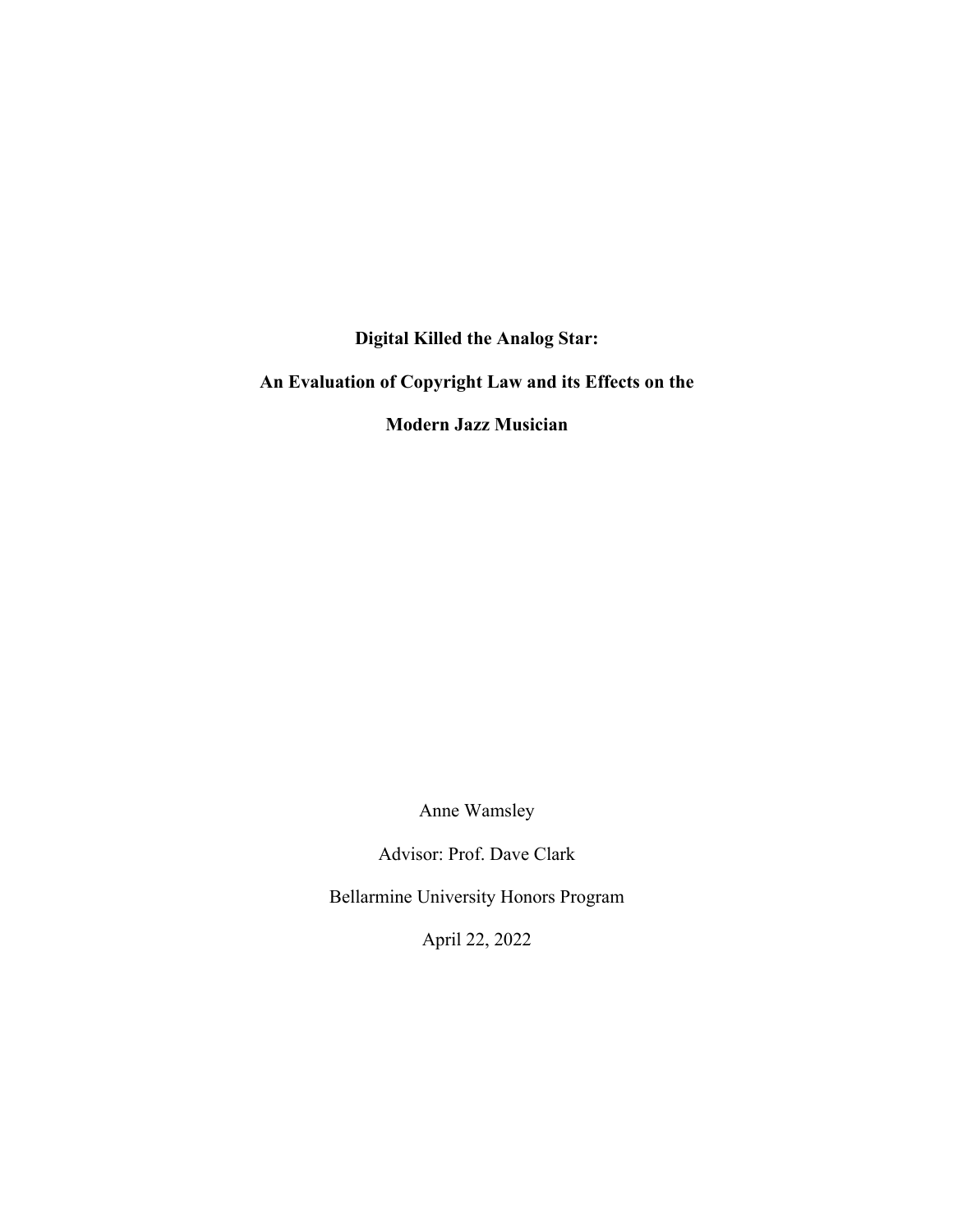#### **Abstract**

This paper is a survey of modern American copyright law and an analysis of its effectiveness in the age of online music streaming through the use of grounded theory research practices, including a review of precedent and history of copyright law and interviews of jazz musicians that have varied levels of experience in different positions throughout the industry. Since music has become a commodity, it has needed to be protected by the law to ensure that musicians are paid fairly for the consumption of their work. Before the modern era, musicians made their living predominantly from record, tape, and CD sales, making concert tickets and licensed merchandise much cheaper. Now, though, is the time of streaming services such as Apple Music, Spotify, Tidal, and Soundcloud, which allow users to listen to all music on their platform for free with ads, or uninterrupted at the price of a subscription fee. It is a great opportunity for listeners to hear their favorite artists and songs whenever is most convenient for them. However, these services offer very little compensation to the artists whose art they have on their platform, many times less than a penny for every time their song is played.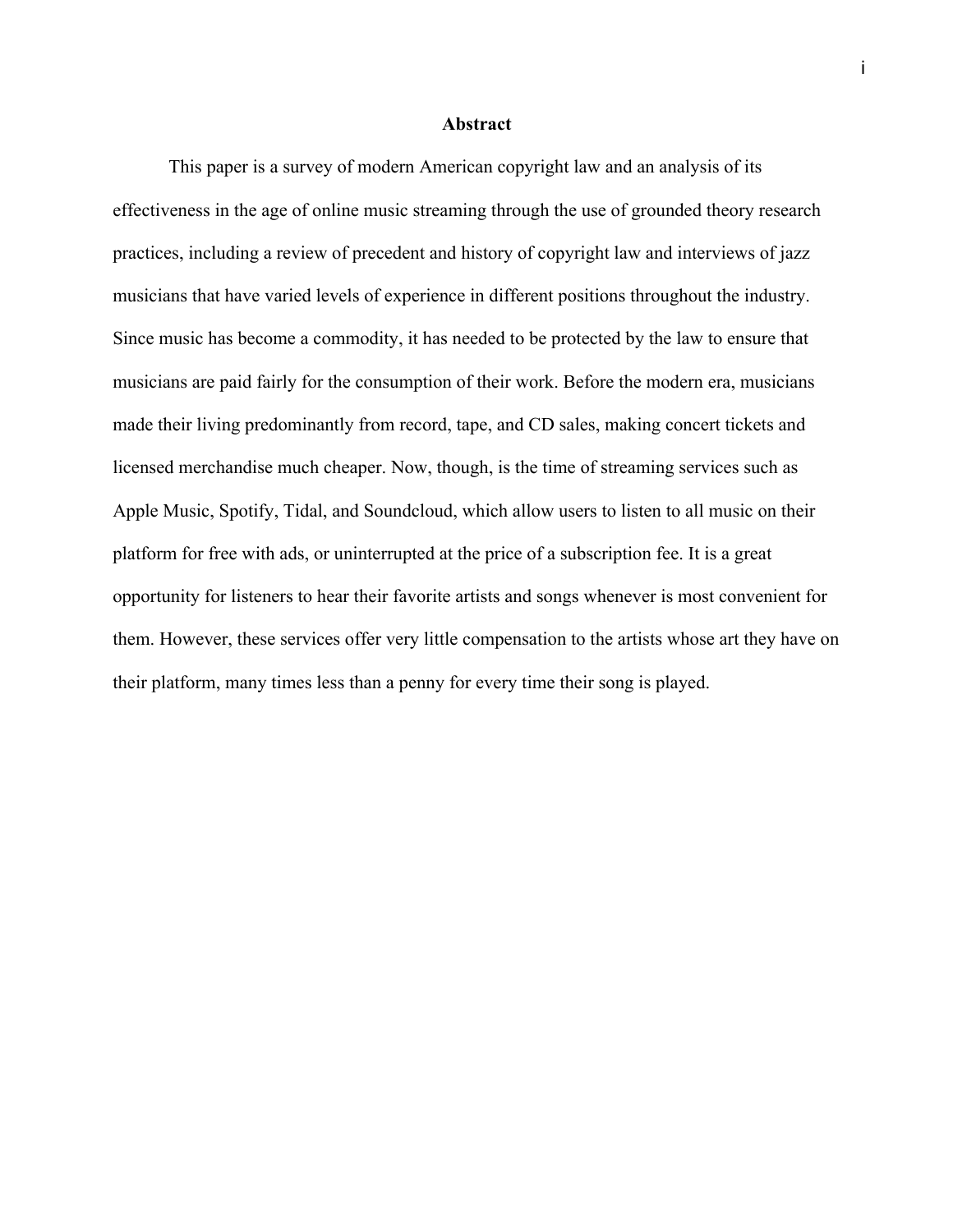# **Table of Contents**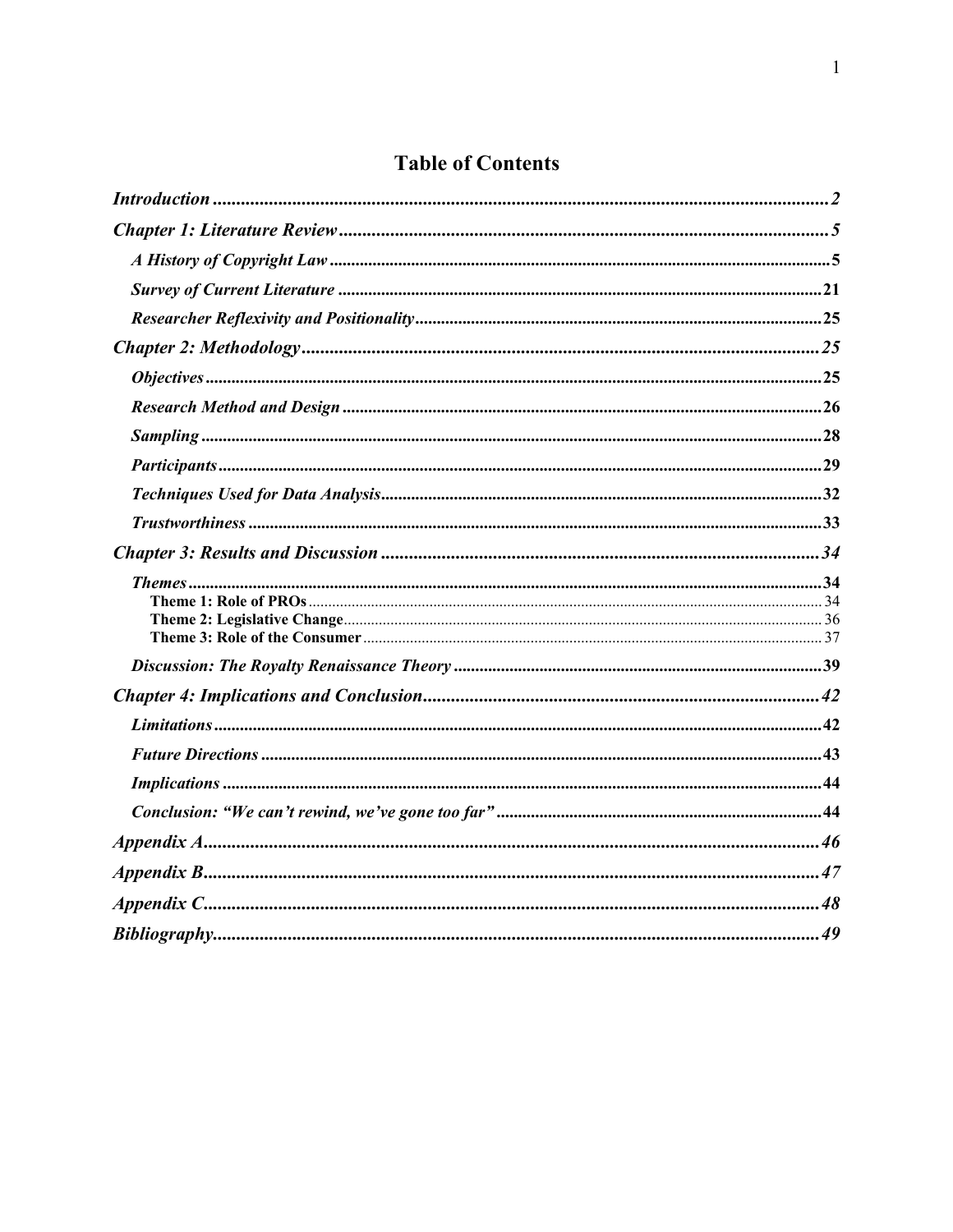#### **Introduction**

The United States Department of Health and Human Services defines the poverty line for a single-member household to be \$12,880 for the year of  $2021<sup>1</sup>$  With Spotify's current rate per stream at around \$0.003,<sup>2</sup> a musician would need to garner about 4.3 million streams on the service to meet the poverty line of a single-member household, before taxes and record companies get their cut. To put that into perspective, Duke Ellington's best-selling album of his career *Piano in the Background*, contains some of Ellington's most popular works---including the jazz classic "Take the 'A' Train." In total, the album has generated about 20.1 million streams since being added to Spotify as of December 2, 2021, which would give Ellington \$60,411 in streaming revenue. It sounds like a livable salary until one considers that Ellington would then have to not only pay the state and federal taxes on that \$60,411, but pay Columbia Records, the American Society of Composers and Publishers (ASCAP), and the eighteen other musicians that participated in the production of that album. If Duke Ellington could not make a living in today's music industry, where is the hope for everyone else?

As someone who studies both law and music, it is beyond troubling to see the injustice being done to my fellow musicians by the law that is supposed to be protecting them in a society where their art is needed now more than ever, especially amidst the COVID-19 pandemic. Most

<sup>&</sup>lt;sup>1</sup> "2021 Poverty Guidelines and Computations," Office of the Assistant Secretary for Planning and Evaluation (U.S. Department of Health and Services, January 2021), https://aspe.hhs.gov/topics/poverty-economic-mobility/poverty-guidelines/prior-hhs-povertyguidelines-federal-register-references/2021-poverty-guidelines/2021-poverty-guidelinescomputations.

<sup>2</sup> David Hesmondhalgh, "Is Music Streaming Bad for Musicians? Problems of Evidence and Argument," *New Media & Society* 23, no. 12 (September 19, 2020): pp. 3593-3615, https://doi.org/10.1177/1461444820953541, 3599.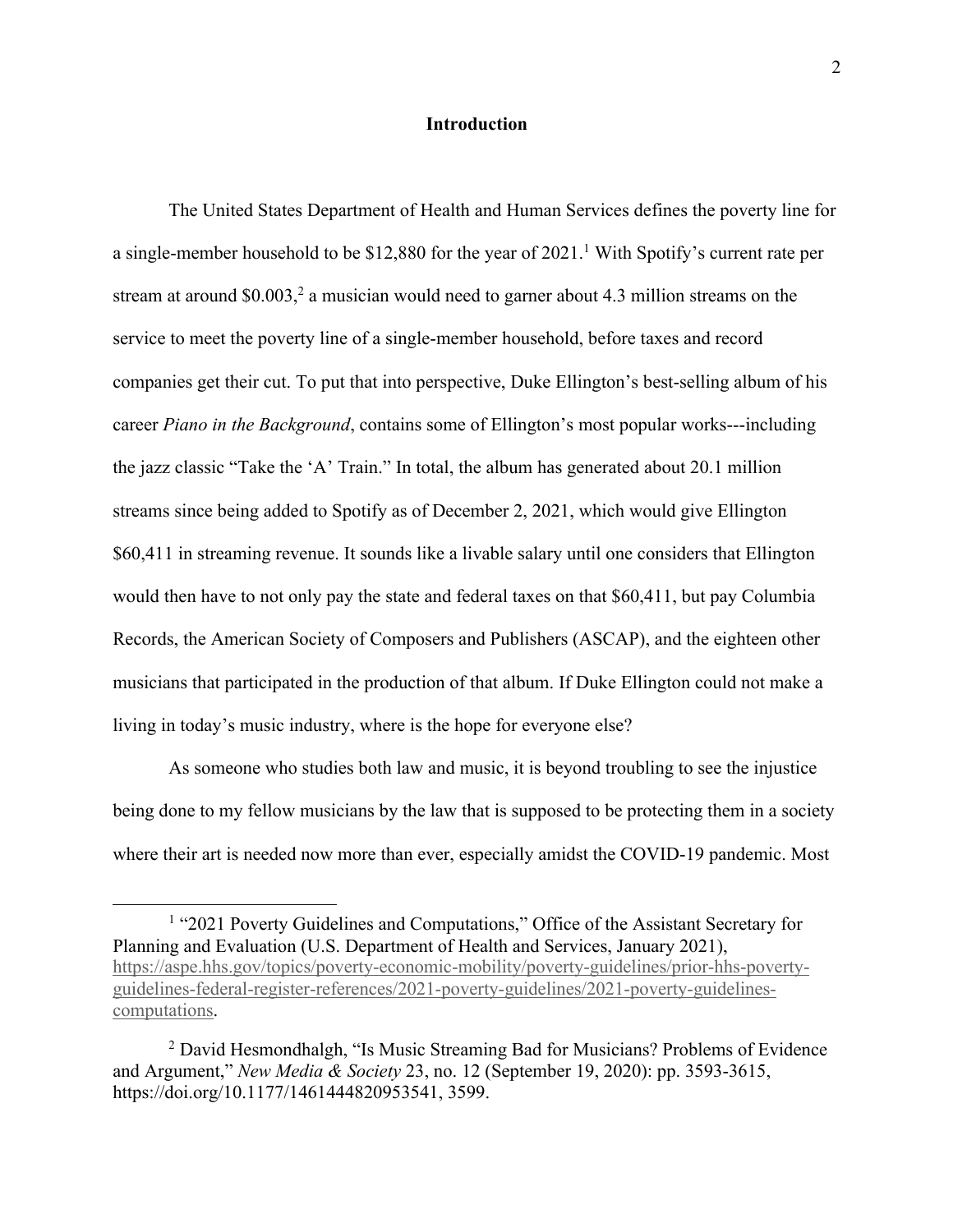Americans have turned to digital art consumption and turned away from physical copies for the sake of affordability and ease, whether that be through streaming music, videos, movies, or theatrical productions. And who can blame them? Why pay \$9.99 for a CD with 8-10 songs on it when you can pay \$7.99 per month to have unlimited access to millions of songs on your device, any time and anywhere?

However, therein lies the problem. Without the revenue of physical media sales such as CDs and vinyl, musicians are left with a significant gap in pay that they are forced to fill by increasing concert ticket and merchandise prices. Their consumers that are used to free or very cheap access to this product, are then turned away and buried deeper into their connection with streaming, and the cycle continues in perpetuum for artists that are not being carried by their name recognition and major record labels. Given the present legislation surrounding copyright and streaming platforms, how might artists be more equitably compensated for their creative intellectual property? How do current artists navigate this new era and what personal experiences do they have with current copyright legislation? What are some possible changes or suggestions that could be made to copyright legislation and practices that would make them more equitable for those in the music industry?

These questions will be investigated through first establishing what got the industry to its current state, by analyzing how copyright law and music itself has changed since America's founding and taking an objective look at the legislation and legal precedent that exists today. Following that will be interviews of musicians and employees of the industry, mostly through a lens of jazz as that is my area of expertise, detailing their experience with the digital age and how it has impacted their ability to make a living creating art. These accounts will then be analyzed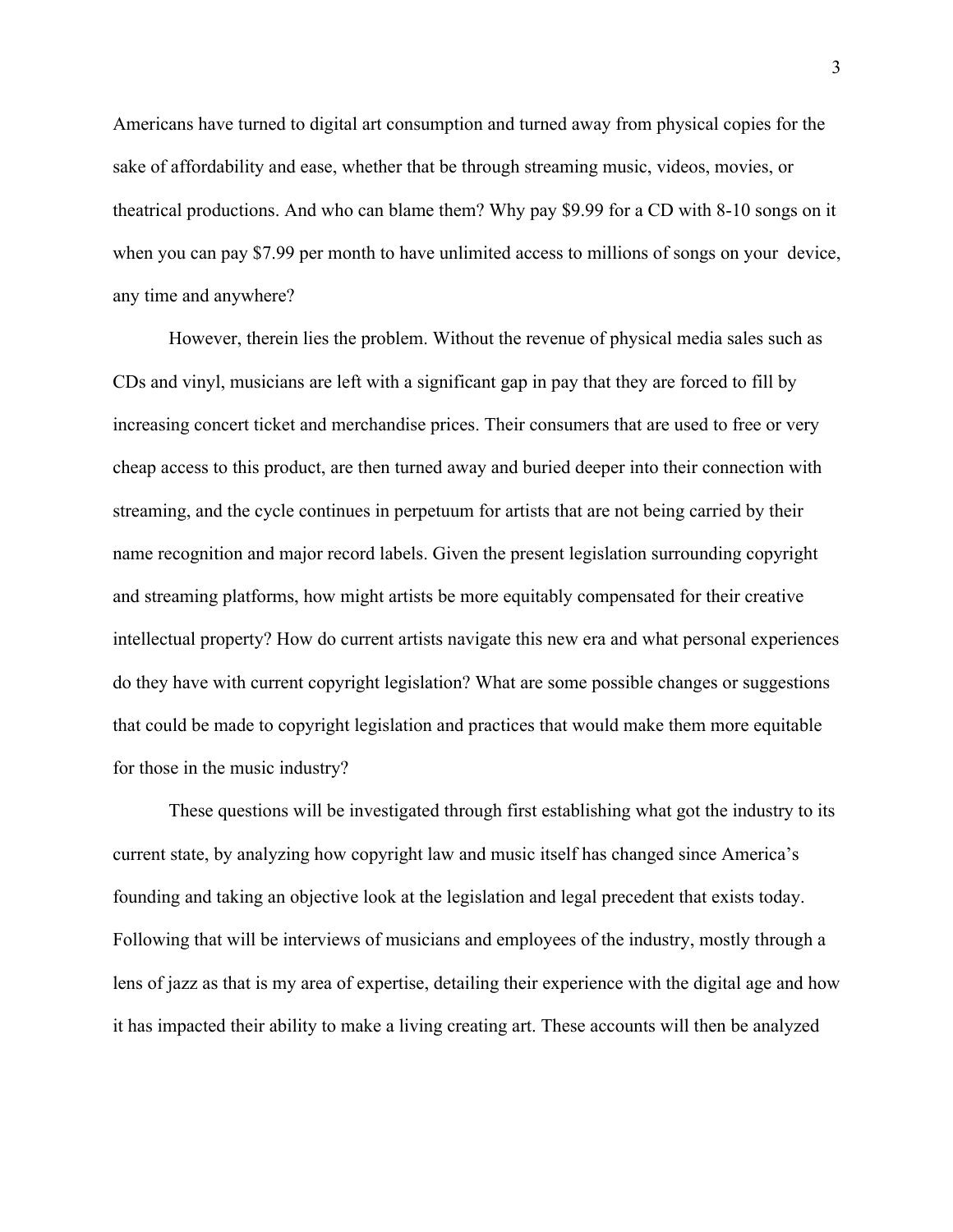for commonalities and inform suggestions for possible solutions to these quickly developing issues.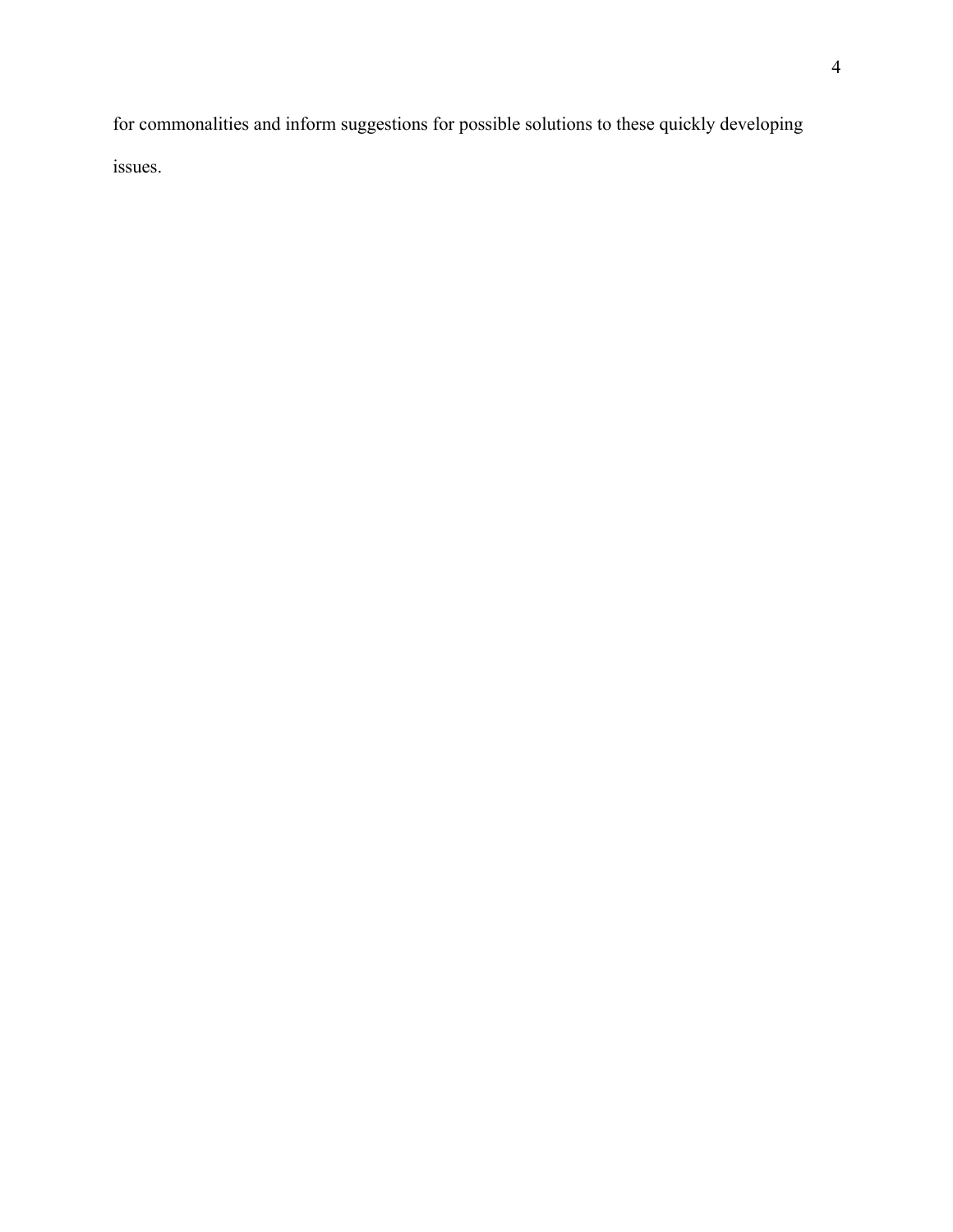#### **Chapter 1: Literature Review**

# *A History of Copyright Law*

To truly grasp the implications of the crisis facing musicians resulting from streaming services, one must first understand the progression of copyright law and music itself throughout American history. The purpose of examining these two histories simultaneously is to show that the progression of one undisputedly has an influence on the other. Upon examining this timeline, the disconnect in timeliness between technological advances and the legislation that regulates them will become increasingly obvious as the years progress. For a glossary of terms regarding copyright, refer to Appendix A.

Looking through a strictly American lens, the need for copyright protection for music began in the year 1640, when the *Bay Psalm Book* was the first mass-produced sheet music to be sold in North America. This was a book of hymns written by Richard Mather and not only was it the first instance of mass-produced sheet music, but it was also the first book of any type to be mass-produced in the United States, which were British colonies at the time.<sup>3</sup> Due to the increasing popularity and accessibility of the printing press, books were being printed often, but with no compensation being given to the authors. Thus, the *Statute of Anne* was passed in 1710 in an attempt to compensate authors and break up monopolies that had begun to develop among booksellers. Through this law, written works were protected for 14 years and allowed to apply for a 14-year extension if the author was still alive. Following the end of either or both 14-year periods, the creation would then enter the public domain where it is free to access by all. The United States was still a British colony at this time, and therefore this law applied to Americans

<sup>3</sup> Haraszti Zoltán, *The Enigma of the Bay Psalm Book* (Chicago, IL: University of Chicago Press, 1965).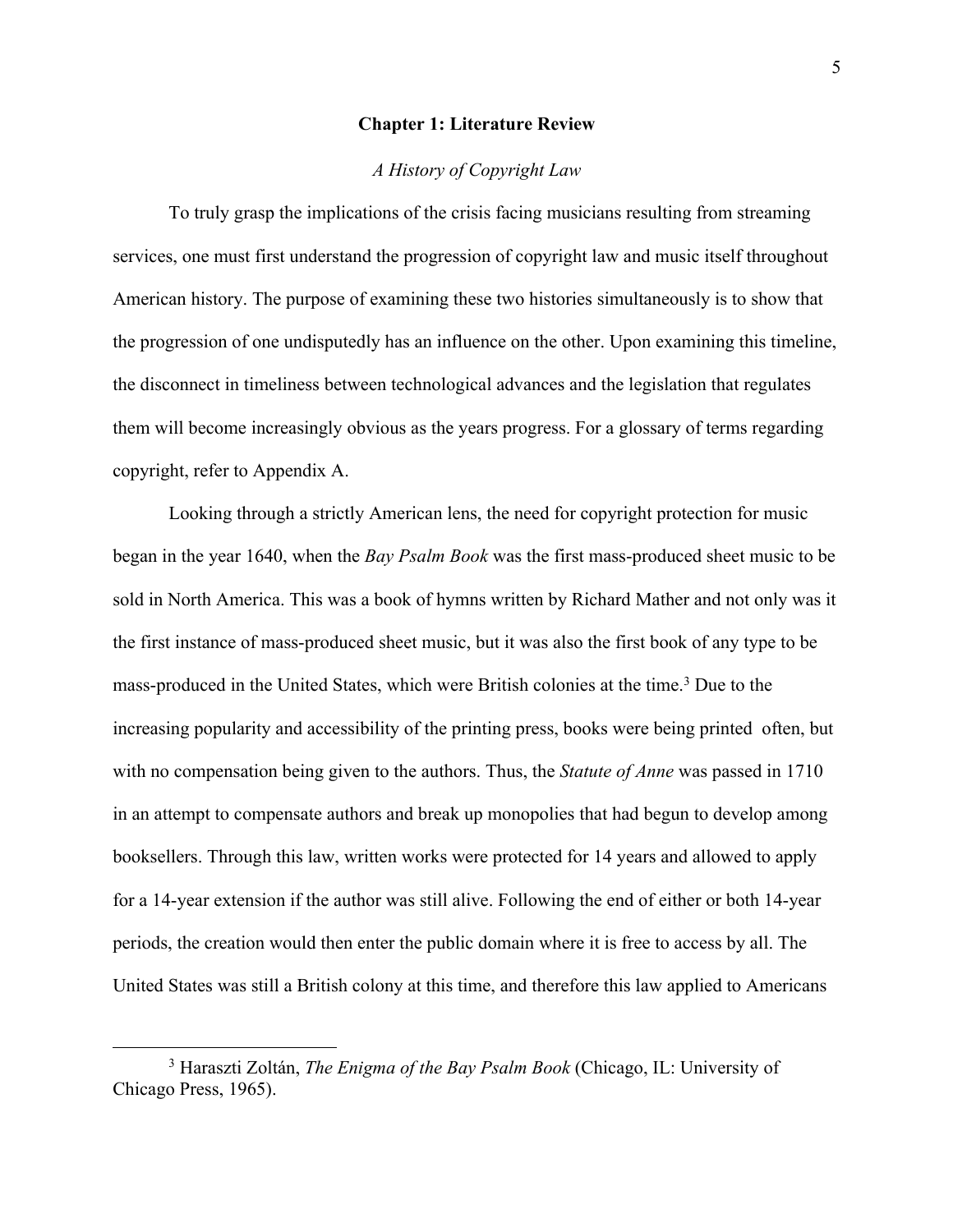as well. However, even after declaring independence, the United States would reference the *Statute of Anne* when developing their Constitution and sets of laws later in the century.<sup>4</sup>

As the century progressed, both Europe and the United States entered the Industrial Revolution in the mid-18<sup>th</sup> century, which allowed printing presses to become more common in cities throughout these continents. Because of this, sheet music became much more accessible and affordable and for the first time in recorded history, music became a physical commodity.<sup>5</sup> Shortly thereafter, the United States declared independence from Britain and ratified their own constitution in 1787. In it is included the basis for all American copyright legislation to follow under Article I, Section 8 which states that Congress has the power to "promote the progress of science and useful arts, by securing for limited times to authors and inventors the exclusive right to their respective writings and discoveries."6

The Copyright Act of 1790 was the first official piece of American legislation that explicitly dealt with copyright protections for creators.<sup>7</sup> This law stated that copies of maps, charts, and books qualified for protection from infringement for 14 years following publication with an opportunity to apply for a 14-year extension. After the work's period of protection elapsed, it would then enter the public domain, almost exactly like Britain's *Statute of Anne*. What made the Copyright Act of 1790 different from its British counterpart is how copyright

<sup>&</sup>lt;sup>4</sup> "A Brief History of Copyright in the United States," Timeline (U.S. Copyright Office, 2021), https://www.copyright.gov/timeline/.

<sup>5</sup> Andre J. Millard, *America on Record: A History of Recorded Sound*, 2nd ed. (New York, NY: Cambridge University Press, 2005), 87.

<sup>6</sup> U.S. Const. art. I. sec. 8. cl. 8.

<sup>&</sup>lt;sup>7</sup> "A Brief History of Copyright in the United States," Timeline (U.S. Copyright Office, 2021), https://www.copyright.gov/timeline/.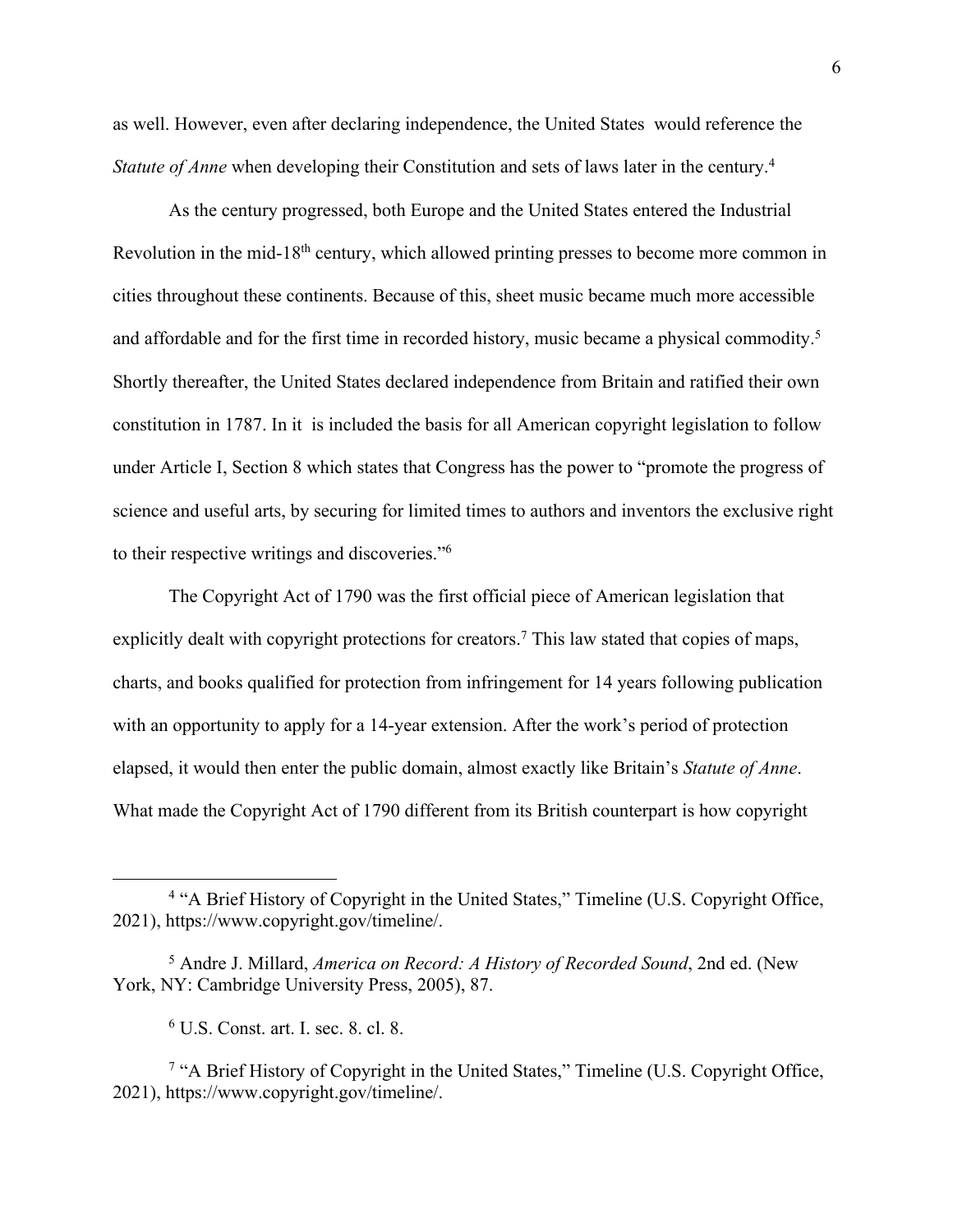registration was organized. The United States delegated this duty to the district court where the creator resided. In 1831, the Copyright Act was revised to protect works for an initial 28-year period as opposed to the original 14 and maintain the opportunity for creators to apply for a 14 year extension on their protection. That same year, the song "Maid of My Love" written by David L. Richardson became the first song to receive copyright protection in American history.<sup>8</sup>

Copyright legislation and music development became relatively dormant from this point in history up until the middle of Reconstruction. However, in 1870, the Copyright Act was revised once more. The purpose of this revision was to move the administration of copyright protection and registrations from local district courts to the newly established Library of Congress Copyright Office to create a more centralized procedure for creators.<sup>9</sup> American inventor Thomas Edison was credited with the invention of the phonograph seven years later in 1877.<sup>10</sup> The phonograph is the ancestor of the modern record player, using tin foil cylinders to play back recorded sound. Alexander Graham Bell built on Edison's invention and created the graphophone in 1886, which uses wax cylinders as opposed to tin foil.<sup>11</sup> Originally, the graphophone was created to record telephone conversation, but it quickly became used for music recordings as well. These new inventions also caught the attention world leaders.

Many of the world's leading economic powers met at the Berne Convention for the Protection of Literary and Artistic Works in Berne, Switzerland that same year. Its signatories

<sup>11</sup> *Ibid.*

<sup>&</sup>lt;sup>8</sup> "A Brief History of Copyright in the United States," Timeline (U.S. Copyright Office, 2021), https://www.copyright.gov/timeline/timeline\_19th\_century.html

<sup>9</sup> *Ibid.*

<sup>10</sup> Andre J. Millard, *America on Record: A History of Recorded Sound*, 2nd ed. (New York, NY: Cambridge University Press, 2005), 31.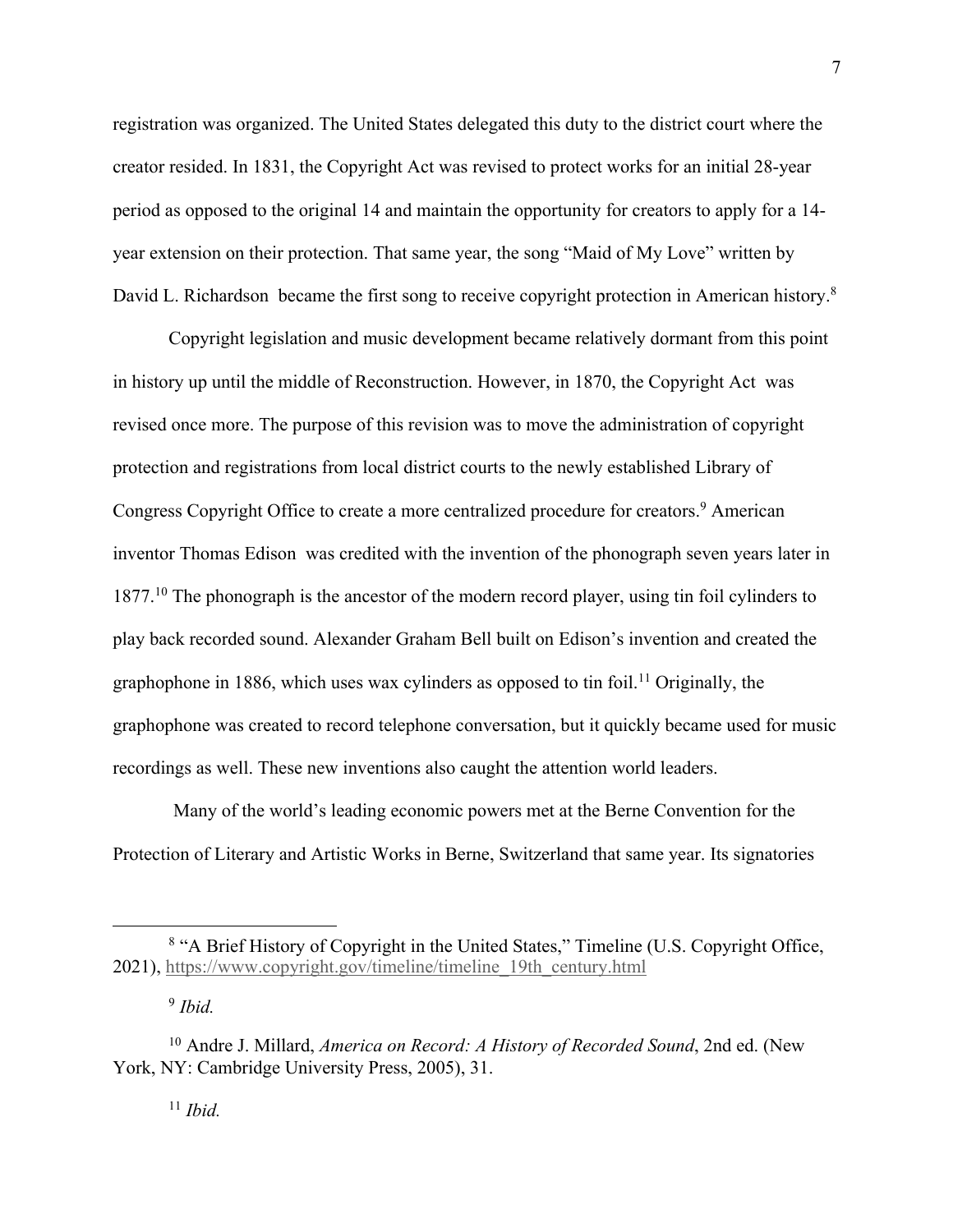created a basis for mutual recognition of copyright status across government lines and that works are protected from infringement as soon as they are created.<sup>12</sup> However, it is important to note that the United States chose not to attend this convention and did not accede to it until 1988. Two years after the Berne Convention for the Protection of Literary and Artistic Works , Emile Berliner invents the gramophone in 1888, which takes the technologies of the graphophone and phonograph and combines them while allowing the gramophone to play discs with imprinted grooves on them. <sup>13</sup> Because of this, the gramophone is the most recognizable and similar ancestor to the modern record player. By the beginning of the next decade, sheet music was becoming increasingly accessible to the general public due to its affordable price and music education's rise to prominence in the late  $19<sup>th</sup>$  century.<sup>14</sup> This meant that because more people were being taught to read music in school, more people were compelled to buy sheet music as it became available.

To catch up with its global counterparts, the United States passed legislation that had similar terms to the Berne Convention called the Chace Act in 1891. This Act gave limited copyright protection to works by artists who were from nations other than the United States.<sup>15</sup> It was not until 1897, however, that American musicians are finally given the exclusive rights of copyright holders through the Copyright Amendment Act of 1897, which also protects music

<sup>14</sup> *Ibid,* 88.

<sup>&</sup>lt;sup>12</sup> A Brief History of Copyright in the United States," Timeline (U.S. Copyright Office, 2021), https://www.copyright.gov/timeline/timeline\_19th\_century.html

<sup>13</sup> Andre J. Millard, *America on Record: A History of Recorded Sound*, 2nd ed. (New York, NY: Cambridge University Press, 2005), 32.

<sup>&</sup>lt;sup>15</sup> A Brief History of Copyright in the United States," Timeline (U.S. Copyright Office, 2021), https://www.copyright.gov/timeline/timeline\_19th\_century.html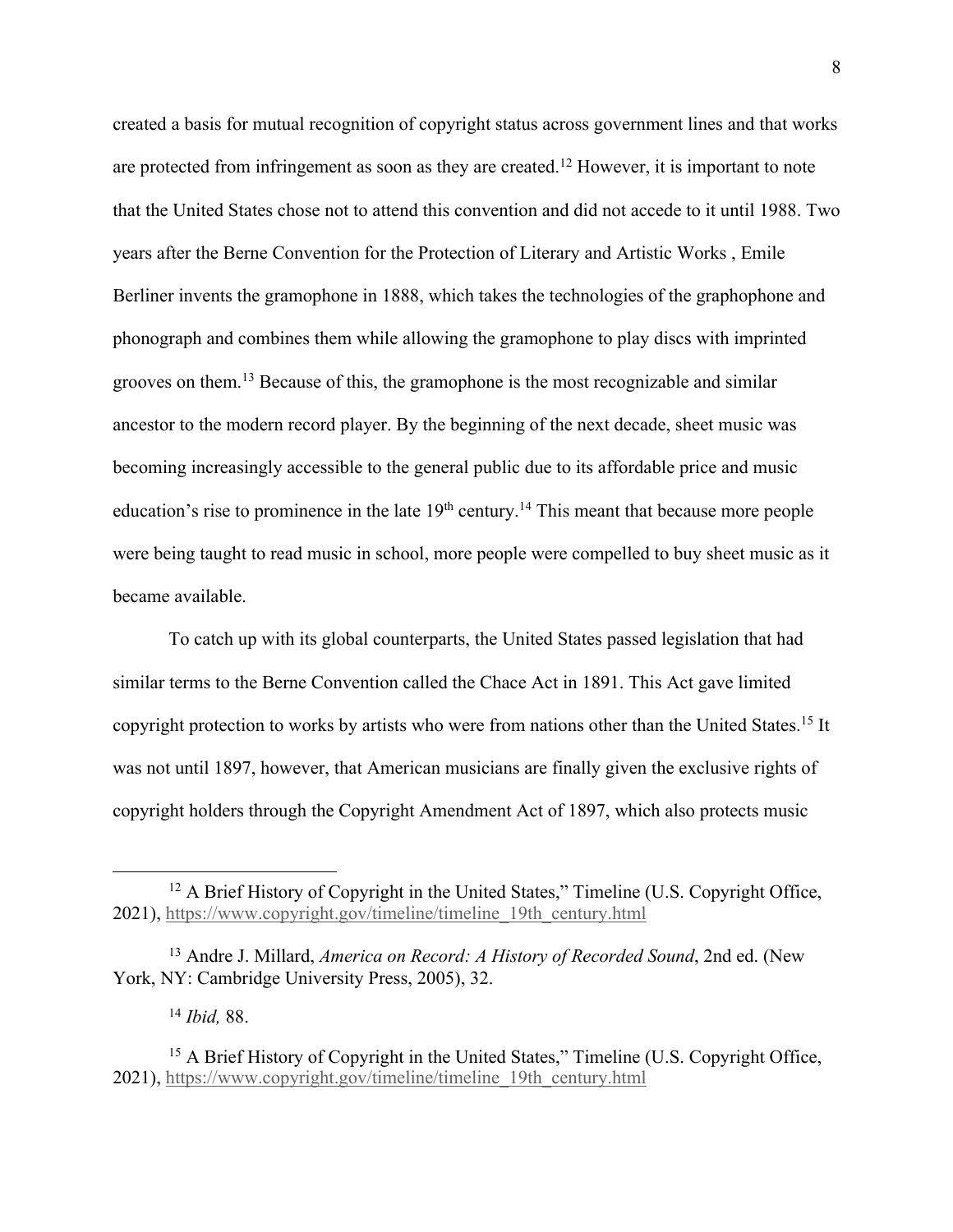from being performed publicly without proper authorization from the copyright holder.<sup>16</sup> This change was monumental to the American musician and gave way to many evolutions to come, both in terms of their protections under the law and the inventions they created.

At the turn of the twentieth century, player pianos were at the height of their popularity.<sup>17</sup> Player pianos not only functioned as a typical keyboard instrument but could also play back recordings made on piano rolls that could be inserted into the piano. This is how many families were able to hear the most popular music during the time. In 1908, the Supreme Court of the United States heard the case *White-Smith Music Publishing Co. v. Apollo Co.*, 209 U.S. 1 (1908), which dealt with two already published songs being sold on piano rolls by a salesperson, the defendant, without the consent of the composer, the plaintiff. The plaintiffs stated that the defendant had made copies of their works by translating it onto a piano roll and are therefore infringing on the plaintiff's copyright protections. However, the Court ruled that the piano rolls created by the defendant were not unauthorized copies, but instead parts of a machine.<sup>18</sup>

Fortunately, this decision was later eclipsed by Congress' passage of the Copyright Act of 1909, which grants copyright protection to published works that contain a notice of copyright in or on the work.19 If a work was published but contained no notice of copyright, it was considered to be in the public domain and available to all. Additionally, the Copyright Act of 1909 extended the period of protection to 28 years with an option to apply for an additional 28 if

<sup>16</sup> *Ibid.*

<sup>18</sup> White-Smith Music Publishing Co. v. Apollo Co., 209 U.S. 1 (1908).

<sup>17</sup> Alfred Dolge, *Pianos and Their Makers: A Comprehensive History of the Development of the Piano*, vol. 1 (New York, NY: Dover Publications, Inc., 1972), 160.

<sup>&</sup>lt;sup>19</sup> A Brief History of Copyright in the United States," Timeline (U.S. Copyright Office, 2021), https://www.copyright.gov/timeline/timeline\_1900-1950.html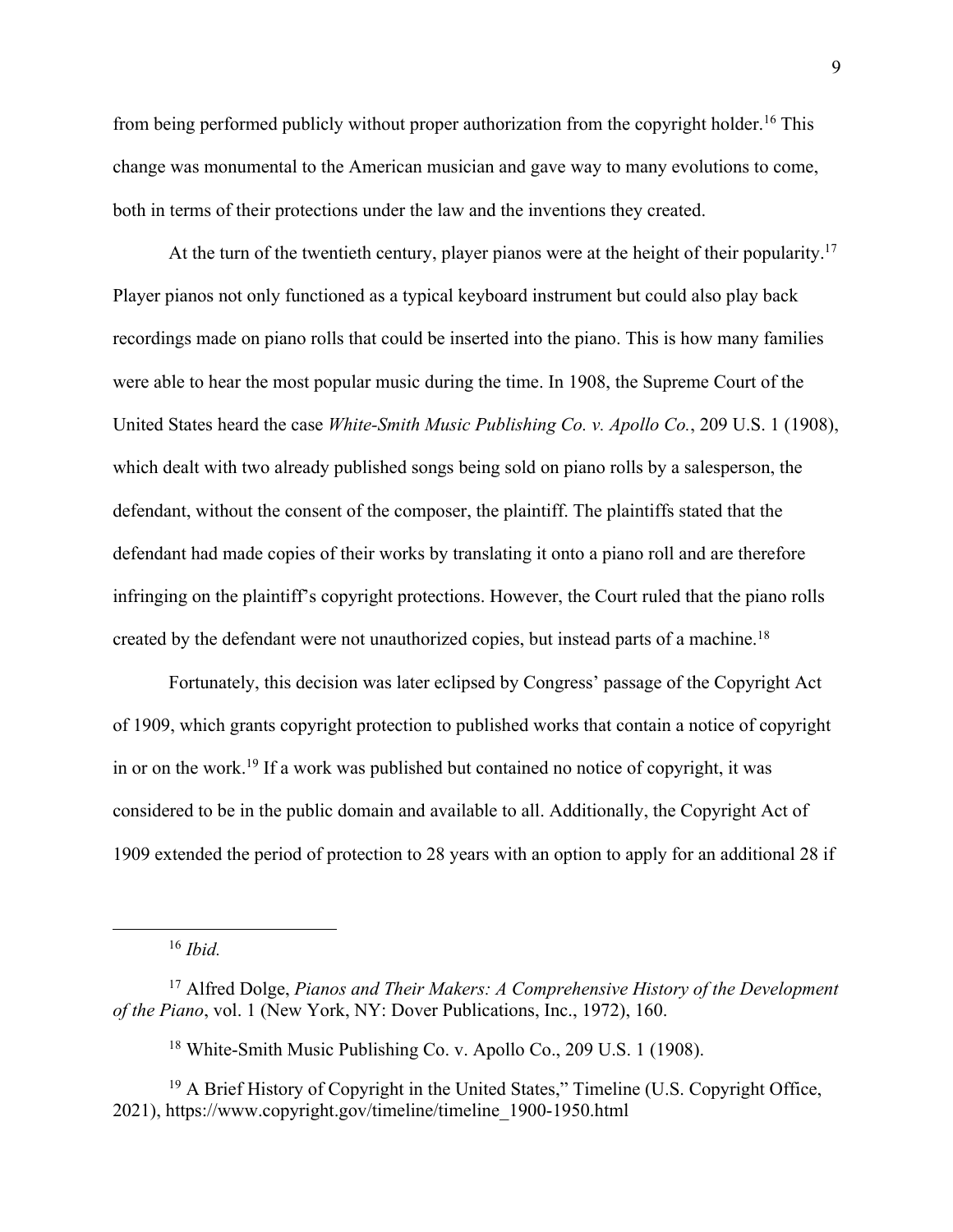the creator was still alive, giving the creator a total of 56 years of protection and included the first compulsory mechanical license. A mechanical license allows anyone to use another's copyrighted work without procuring the consent of the creator so long as the user adheres to the provisions of the license (mostly fees). This set the first mechanical rate of royalty at 2 cents to be split between producers, songwriters, and other participants. However, because musicians are often occupied with performances, traveling, and writing, it was very difficult for these payments to be calculated, collected, and distributed accurately. Thus, a need was created for a group whose sole job is to deal with the collection and distribution of royalties. This is where performance-rights organizations (PROs) come into the picture.

One of the most well- known organizations for musicians, the American Society of Composers, Authors, and Publishers (ASCAP), was founded in 1914 and still exists today. ASCAP is a non-profit PRO that works to protect its members' works from infringement by monitoring the performances and uses of these works, collecting licensing fees from the users, and returning that money to the creators almost entirely in the form of royalty payments.<sup>20</sup> Essentially, places that play music belonging to any ASCAP member (radio stations, streaming services, etc.) must pay ASCAP to use that music. ASCAP in turn, gives that money to the creator.

For example, in the 1917 case of *Herbert v. Shanley Co.*, 242 U.S. 591 (1917), a New York City diner was playing music for its customers without the authorization of the music's composers, so ASCAP sued. The Court held that creators still deserve compensation if their

<sup>20</sup> Andre J. Millard, *America on Record: A History of Recorded Sound*, 2nd ed. (New York, NY: Cambridge University Press, 2005), 178.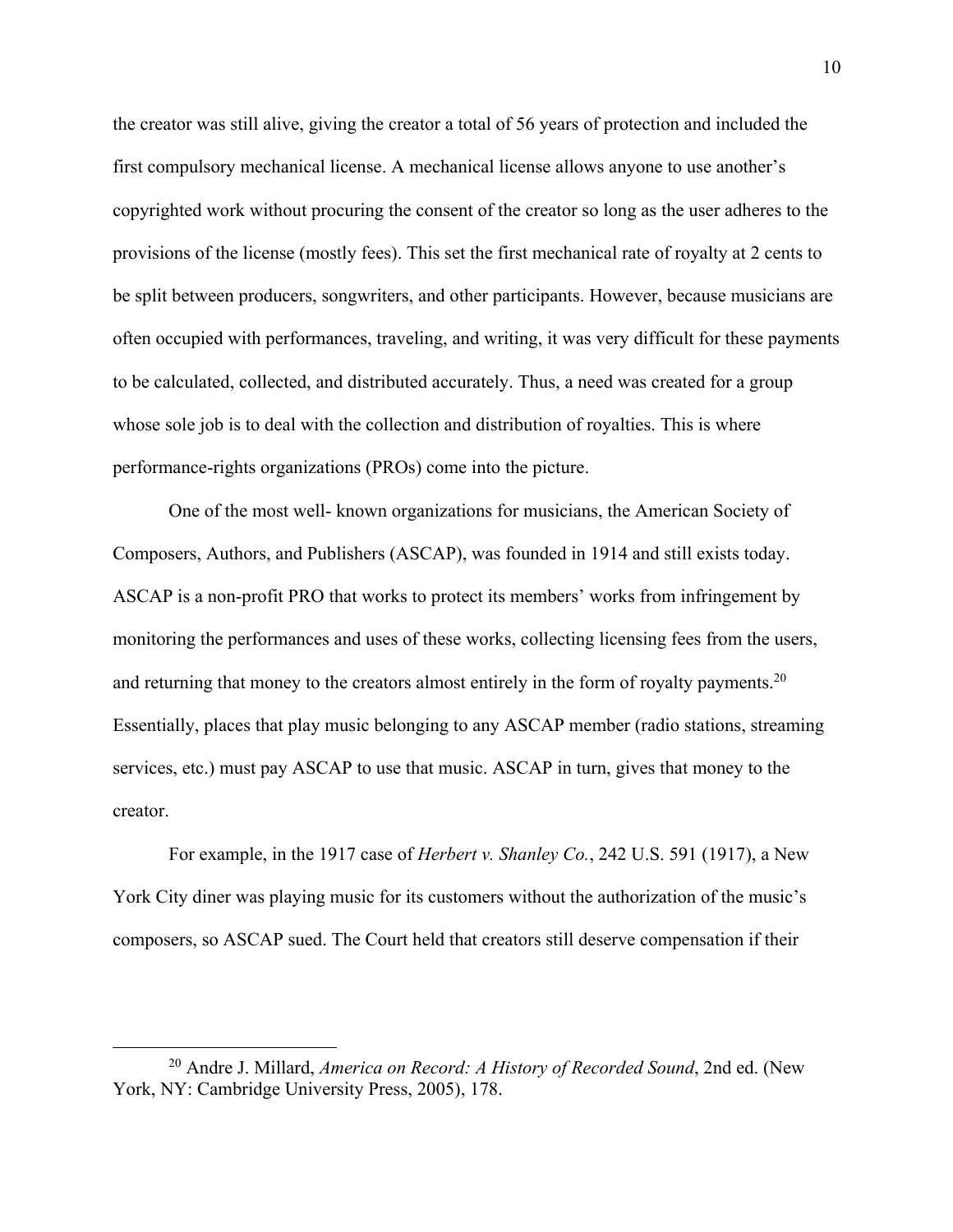music is being played, regardless as to if there is a charge for admission.<sup>21</sup> Because of this ruling, ASCAP and other PROs now have the legal backing to pursue licensing fees from those using copyrighted music. The creation of PROs like ASCAP has made the issue of distributing royalty payments more centralized, but also arguably more complicated because it is very difficult to keep track and monitor every single performance or play of a song whose creator belongs to that PRO.

World War I ended shortly after the *Herbert v. Shanley Co.* ruling and there is an explosion in the popularity of radios. It was then that broadcast stations gave updates on news and entertainment and began sowing the seeds of constant media that we experience today.<sup>22</sup> The radio was the main source of media consumption through both the Roaring Twenties and the Great Depression. However, the late 1930s and 1940s ushered in the "electrical age".<sup>23</sup> During this time, the 78 rotations-per-minute (RPM) shellac disc was created and machines that functioned as both a radio and a phonograph were sold. This meant that not only did families have access to pre-recorded media on a more portable medium, but they also had access to live broadcasts being made on radio stations, all from the same machine.

To provide artists with another option when choosing a performance-rights organization, Broadcast Music, Inc. (BMI) was established in 1939.<sup>24</sup> BMI works similarly to ASCAP, in that they also collect licensing fees from places that perform copyrighted music from their members

<sup>24</sup> *Ibid,* 294.

<sup>21</sup> Herbert v. Shanley Co., 242 U.S. 591 (1917).

<sup>22</sup> Andre J. Millard, *America on Record: A History of Recorded Sound*, 2nd ed. (New York, NY: Cambridge University Press, 2005), 3.

<sup>23</sup> Andre J. Millard, *America on Record: A History of Recorded Sound*, 2nd ed. (New York, NY: Cambridge University Press, 2005), 6.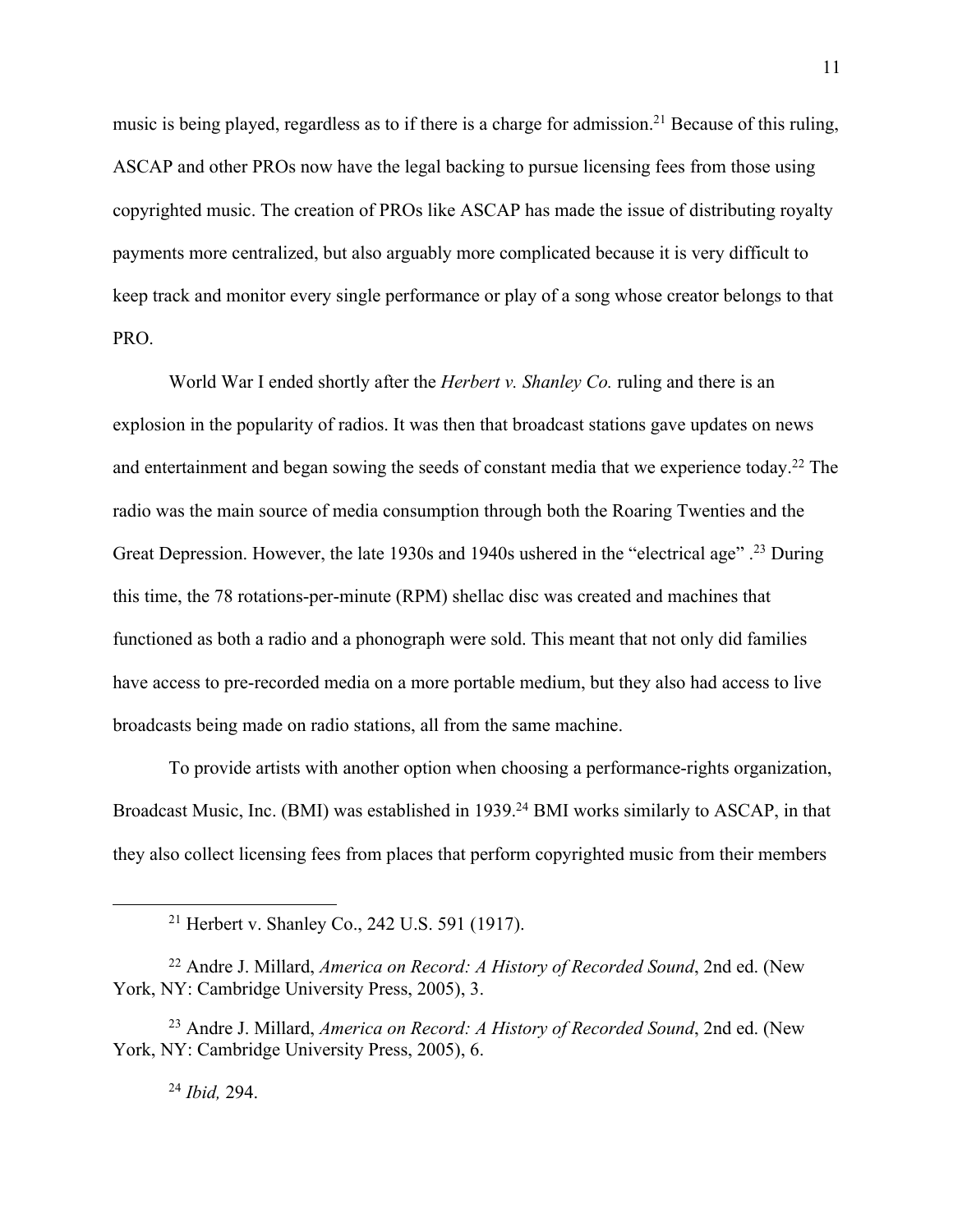and then distribute those fees to musicians as royalties. What makes BMI unique, however, is that it is exclusively for musicians whereas ASCAP represents composers, authors, and publishers.

In terms of world history, World War II is raging throughout the globe during this time. Because of the increased availability of radios and recorded sound, there is estimated to be a 25% increase in the playing of music "in the background", also called "Muzak", of daily activities during the War.<sup>25</sup> This had an immeasurable effect on the use of music in everyday life, bringing it to workplaces, malls, factories, households, and everywhere in between. Music as background is one of the few things that has remained constant in the evolution of technology throughout the twentieth and twenty-first centuries. Even today, one cannot go into any business or establishment without hearing some form of music quietly playing over speakers, occupying any silence that might arise.

Following the conclusion of World War II, the United States entered a period of innovation, both in terms of technology and in terms of legislation. The post-war era allowed for the United States to focus on improving aspects of life that are not necessarily considered "required" for living but are an investment in improving the American culture and education system. For example, in 1947, all existing copyright law was finally permanently incorporated via positive codification into United States Code under Title 17. <sup>26</sup> The process of positive codification allowed for all past modifications of the Copyright Act to be compiled into a single place that is clear and uniform.

<sup>25</sup> *Ibid,* 4.

<sup>&</sup>lt;sup>26</sup> A Brief History of Copyright in the United States," Timeline (U.S. Copyright Office, 2021), https://www.copyright.gov/timeline/timeline\_1900-1950.html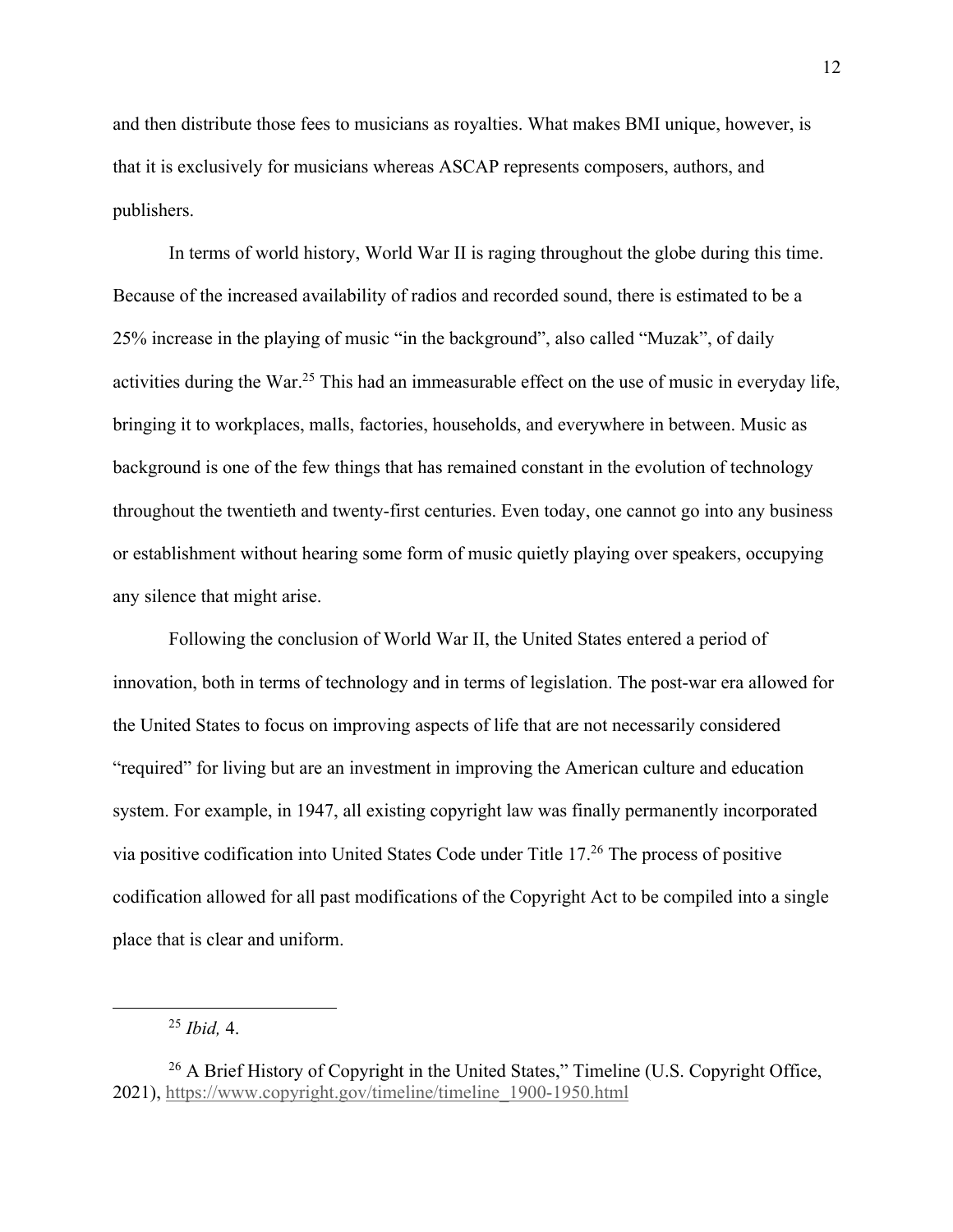Moving forward into the 1950s, the transistor radio was created in 1954 and for the first time in recorded history, people could take music with them wherever they went due to the transistor's small size and wireless nature.<sup>27</sup> The hiss of radio static and entering areas unable to reach signal while carrying the transistor radio quickly became a thing of the past only ten years later with the invention of the Norelco Carry-Corder by Philips.28 This was the first cassetteplayer on the United States market and advanced the idea of portable music created by the transistor radio by allowing listeners not only to take music wherever they went, but they could select the music they were listening to as well. No longer were the days of endless searching of radio stations trying to find something the listener enjoyed. Instead, their favorite tunes were conveniently packed onto a small plastic rectangle that was cheap to make and therefore affordable to the consumer.

That is not to say that cassette tapes did not come with their own issues, however. The nature of both the media and the player made it very easy for the tape inside the cassette to come out and become tangled or create a loud hissing sound within the player. Additionally, cassette tapes have media on both sides of the tape, meaning that when one side ended, it was the responsibility of the listener to flip over the tape to continue listening. This is what inspired the invention of the 8-track tape in 1965, which was designed specifically for music listening and did

<sup>27</sup> Andre J. Millard, *America on Record: A History of Recorded Sound*, 2nd ed. (New York, NY: Cambridge University Press, 2005), 219.

<sup>28</sup> *Ibid,* 317.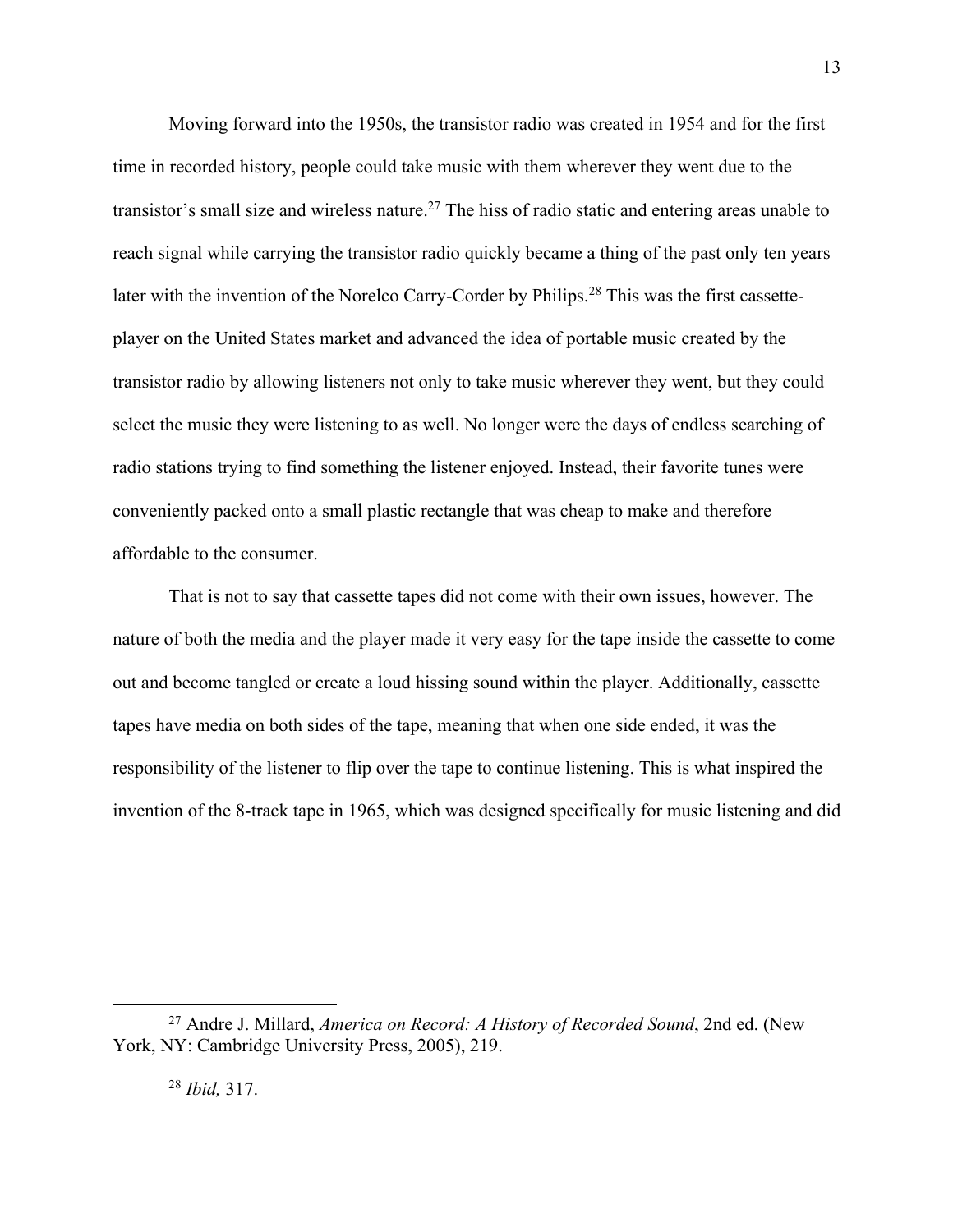not require to be flipped over.<sup>29</sup> That same year, Ford released cars with built-in 8-track players, which allowed for a higher quality listening experience while driving.

During the 1950s and 1960s, the United States government was relatively silent in its adaptation of copyright law due to the numerous global and national events occurring almost simultaneously. Not only was the country involved in three wars (Korean, Vietnam, and the Cold War), but it was experiencing extreme social unrest with the rise of the Civil Rights movement, anti-war protests, LGBTQ+ rights, environmentalism, and feminism. Understandably, the United States' legislation was kept almost completely occupied by these events until the early 1970s. However, in 1971, Congress extended limited federal copyright protection under the Sound Recording Amendment of 1971 to all recordings made after February 15, 1972, for 95 years following publication and after which, those recordings will become public domain.<sup>30</sup> This was a drastic change which moved the copyright protection of sound recordings from being protected by varying state laws to being protected by unified United States Code under Title 17.<sup>31</sup> Additionally, it gave creators the exclusive right of reproduction. Sound recordings made prior to February 15, 1972, were limited to protection by state laws alone. It is not until many years later that an amendment is made to this law to eventually give federal protection to sound recordings made before February 15, 1972.

<sup>31</sup> U.S.C. Title 17 § 301.

<sup>29</sup> Andre J. Millard, *America on Record: A History of Recorded Sound*, 2nd ed. (New York, NY: Cambridge University Press, 2005), 299.

<sup>&</sup>lt;sup>30</sup> A Brief History of Copyright in the United States," Timeline (U.S. Copyright Office, 2021), https://www.copyright.gov/timeline/timeline\_1950-2000.html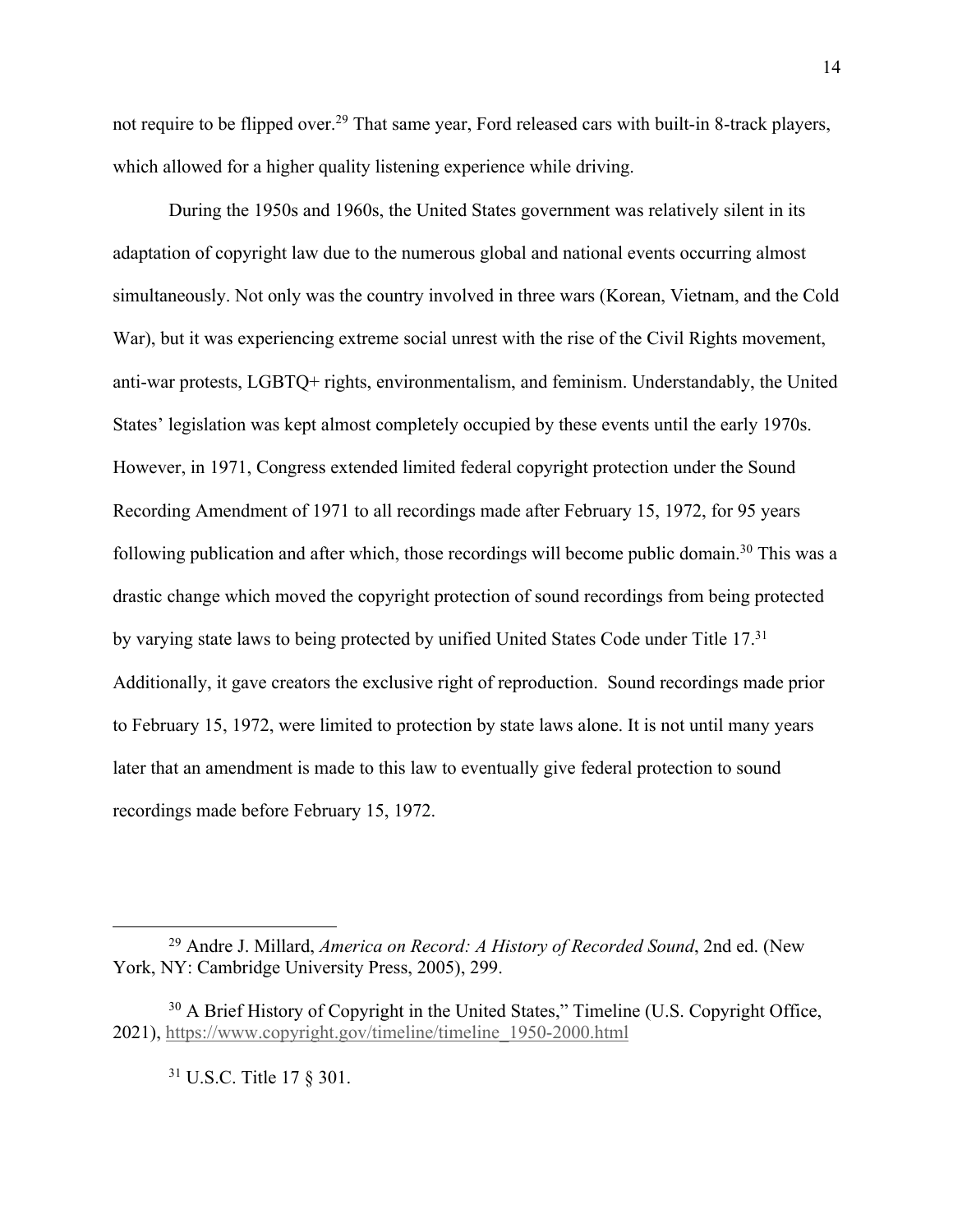Four years later, the Copyright Act of 1976 was signed into law, making it only the fourth revision to the Copyright Act since America's founding.<sup>32</sup> This revision extended federal copyright protection to all works in a tangible form, regardless as to if they are published or not, beginning on January 1, 1978. Additionally, the term length of protection also changed for works published on or after January 1, 1978, to last the lifetime of the creator plus an additional fifty years before it enters the public domain.

Regarding the technology of music, the late 1970s and into the 1980s proved to be a time of great innovation and evolution. One invention that was quintessential to the culture was the Walkman, first invented in 1979.<sup>33</sup> The first edition of the Walkman was not popular among Americans because of its clunky shape and high price, but after quite a few modifications to its size and its engineering creating an overall decrease in price, the second edition of the Walkman (called the Walkman II), was an incredible success in the United States.34 It quickly replaced the transistor radio because of the user's ability to listen through headphones and created a new world of listening on-the-go. Sony alone sold 25 million units in the United States from 1981- 1991. 35

Vinyl records remained the top-selling music media through the early 1980s, with the cassette quickly gaining ground behind it. However, there was a new competitor being invented

<sup>&</sup>lt;sup>32</sup> A Brief History of Copyright in the United States," Timeline (U.S. Copyright Office, 2021), https://www.copyright.gov/timeline/timeline\_1950-2000.html

<sup>33</sup> Andre J. Millard, *America on Record: A History of Recorded Sound*, 2nd ed. (New York, NY: Cambridge University Press, 2005), 324.

<sup>34</sup> *Ibid,* 325.

<sup>35</sup> Andre J. Millard, *America on Record: A History of Recorded Sound*, 2nd ed. (New York, NY: Cambridge University Press, 2005), 325.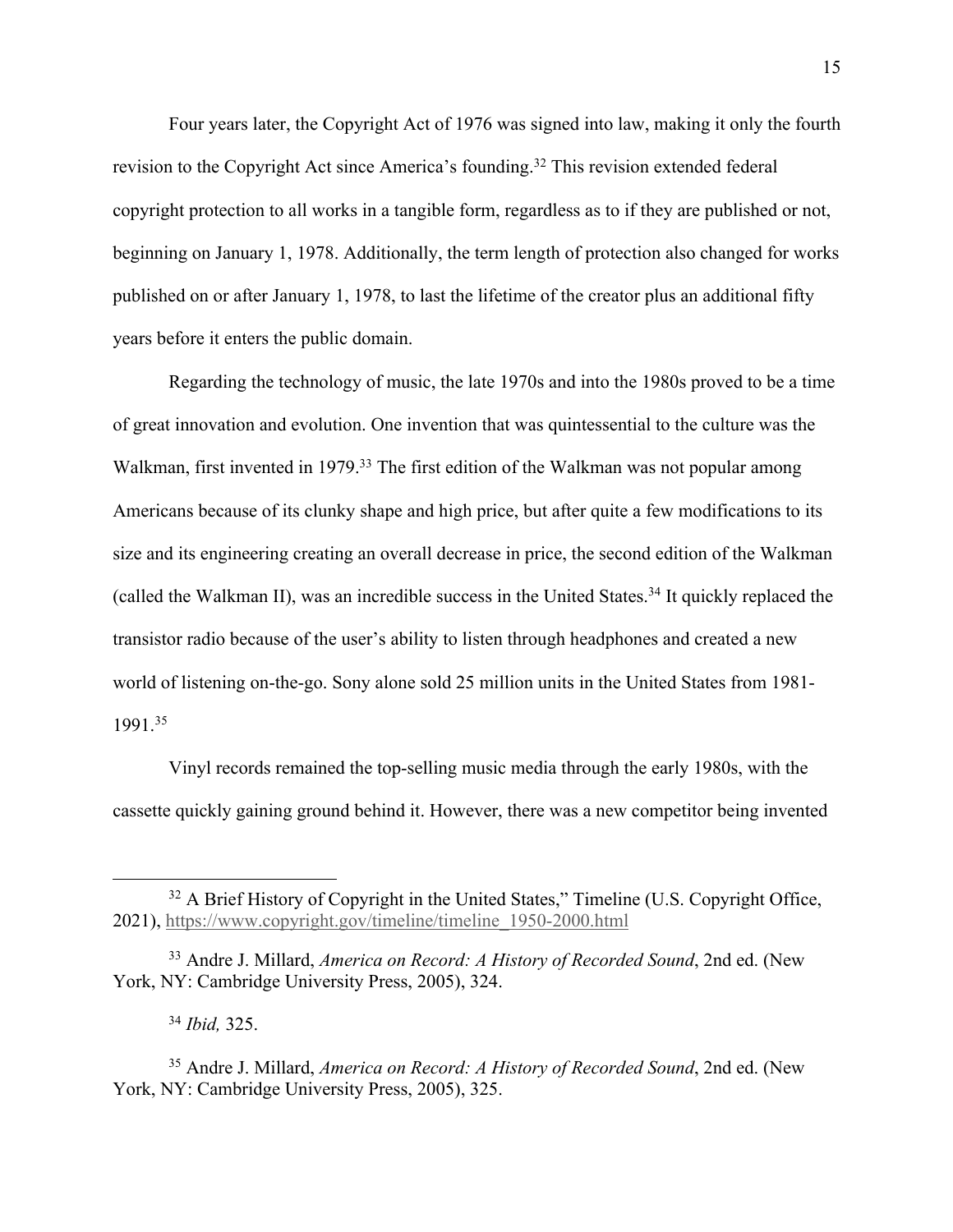in 1982 that would soon overtake both vinyl and cassette tape sales within the decade: CDs. By 1986, cassettes took the lead as the most popular music media as the result of an 80% drop in vinyl sales from 1978-1988.<sup>36</sup> Americans were consuming more music than ever and wanted that music to accompany their daily busy schedule and were therefore more drawn to smaller, more portable mediums. Because of this, CD sales were not far behind that of cassettes by 1988 when CDs had eclipsed vinyl in popularity.37

The next year, 1989, is when the United States finally acceded the aforementioned Berne Convention that established global standards of copyright 103 years prior.<sup>38</sup> Looking briefly back to the sales of music technology, the music industry was completely converted to the digital age when CD sales eclipse that of cassettes in 1991.<sup>39</sup> CDs allow listeners to play their music portably and privately like was the case with cassettes, but because they are created using digital laser engraving, CDs create an overall clearer and more appealing listening experience than tapes. Additionally, there is no need to flip it over, as the entire album can fit on a disc, and the listener no longer must deal with tangled tapes in their player. Granted, CDs are more expensive than a plastic cassette, but listeners were more than willing to pay that extra amount in the 1990s for a higher quality listening experience.

Because consumers were buying at a higher rate than ever, the Audio Home Recording Act of 1992 ensured that royalties are given to performers, copyright owners, writers, and

<sup>39</sup> Andre J. Millard, *America on Record: A History of Recorded Sound*, 2nd ed. (New York, NY: Cambridge University Press, 2005), 356.

<sup>36</sup> *Ibid, 355.*

<sup>37</sup> *Ibid,* 356.

<sup>&</sup>lt;sup>38</sup> A Brief History of Copyright in the United States," Timeline (U.S. Copyright Office, 2021), https://www.copyright.gov/timeline/timeline\_1950-2000.html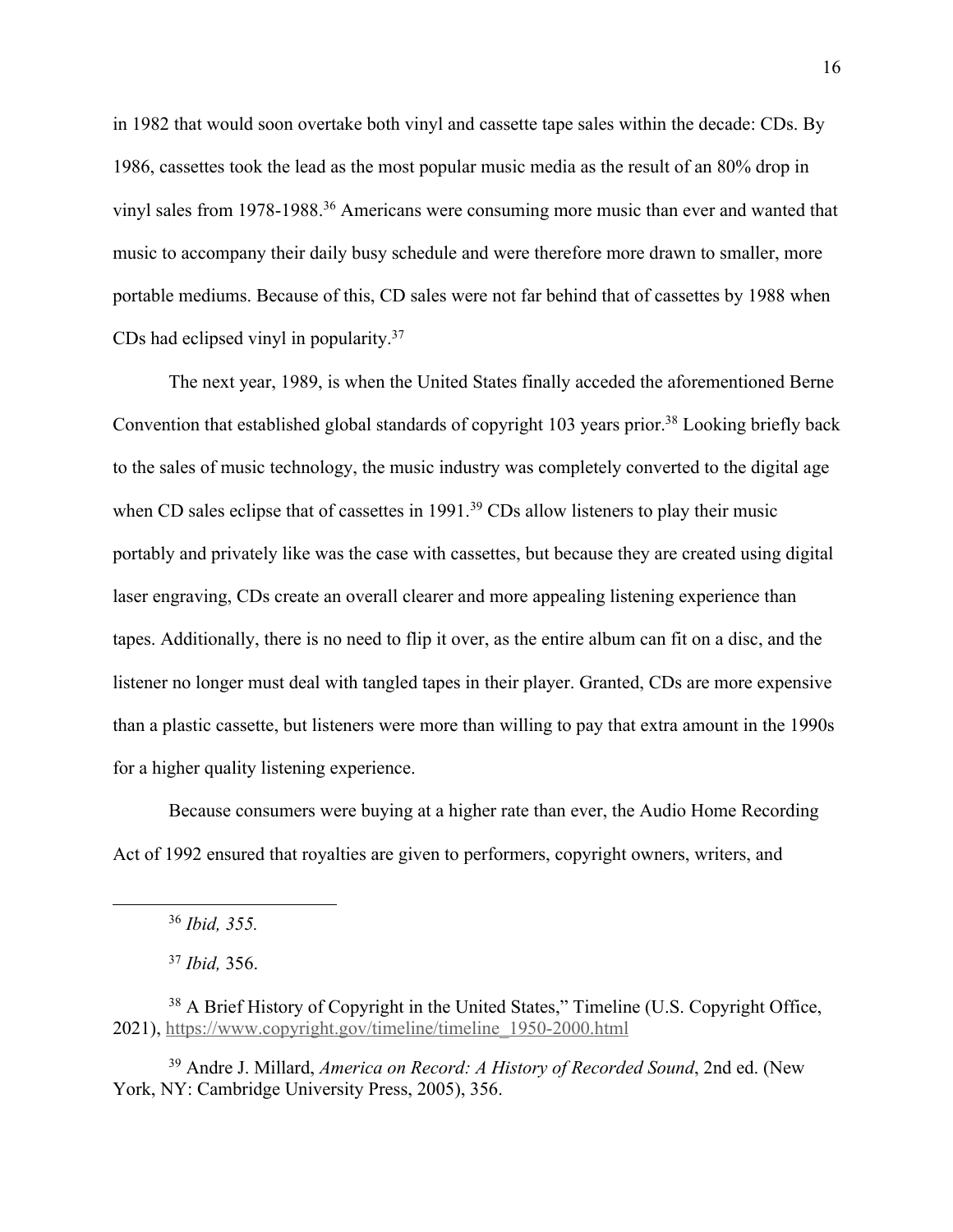publishers of sound recordings based on the amount of media sales one procures. <sup>40</sup> Additionally, the ushering in of the digital age caused two major treaties from the Berne Convention, the World Intellectual Property Organization (WIPO) Copyright Treaty and the Phonograms Treaty, to be adopted and revised to protect sound recordings and performances in a digital environment.<sup>41</sup> On a national scale, Congress passes the Digital Millennium Copyright Act of 1998 to implement the changes made to the WIPO treaty. This was not the only copyright legislation passed that year, however.

The Sonny Bono Copyright Term Extension Act, also called the Mickey Mouse Protection Act, was also passed, and added to Title 17. It extended the protection of copyrighted works from 50 years following the creator's death to 70 for works created on or after January 1, 1978, for the most part. However, for the sake of clarity, the individual exceptions will not be covered here. To see a full table visualizing the dates and copyright protection terms of sound recordings, see the graphic in Appendix B. As an amendment to the Act, the Fairness in Music Licensing Act was added onto it, which relieved small businesses from having to acquire a performance license to play music in their establishment.

The end of the millennium offered the beginning of a new era: downloading. In 1998, Diamond Multimedia attempted to introduce an MP3 player that has the capability to hold music downloaded from a computer. However, their attempt was blocked by the Recording Industry of America (RIAA), who stated that such a machine would violate the Audio Home Recording

<sup>&</sup>lt;sup>40</sup> A Brief History of Copyright in the United States," Timeline (U.S. Copyright Office, 2021), https://www.copyright.gov/timeline/timeline\_1950-2000.html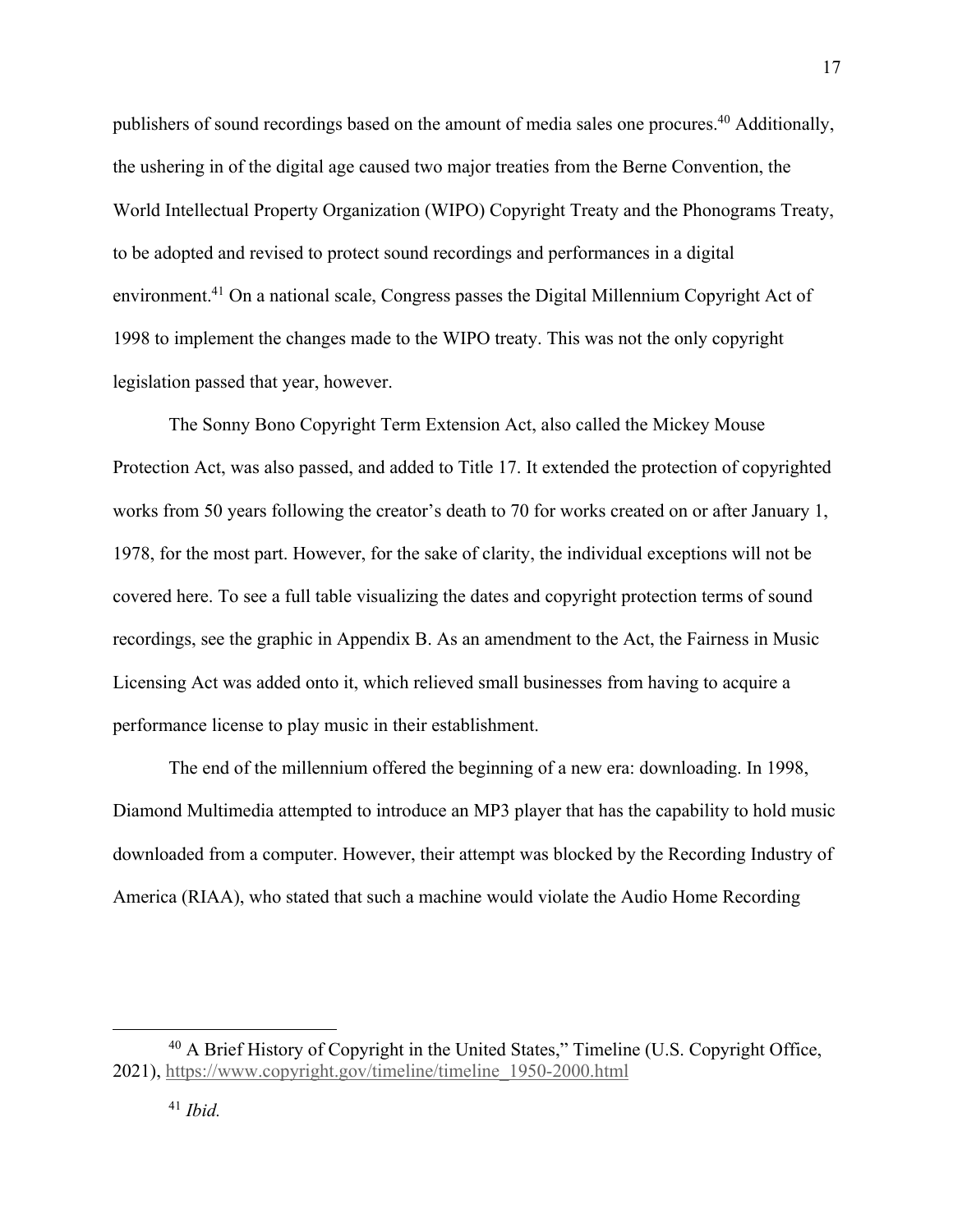Act.42 Following modifications, Diamond Multimedia overcame the Audio Home Recording Act and created a new, widely accessible, MP3 player in 1999 called the Rio PMP (Portable Media Player).43 This invention came just in time for the creation of Napster, the first widely used peerto-peer (P2P) downloading software, meaning that files are shared between users and users can download files shared with them. <sup>44</sup> Shortly following was the creation of its competitor Limewire as well as Pandora Radio. What made Pandora unique is that it took the aspects of a typical radio station but chose songs to play on those stations based upon your "likes" and "dislikes."

Napster was not long-lived, however. In 2001, it was forced to shut down after being bombarded with lawsuits from artists such as Metallica, Dr. Dre, and Madonna after users illegally circulated unpublished copies of their music.45 This was seen specifically in the court case *Metro-Goldwyn-Mayer Studios, Inc. v. Grokster, Ltd*., 545 U.S. 913 (2005), where the Supreme Court ruled that providers of software that allows for the file-sharing of copyrighted media may be held accountable for any and all copyright infringement that occurs on their software.46 With the fall of one giant, another rose quickly to take its place: iTunes. Announced the same year as Napster's closing, by Apple CEO Steve Jobs promised iTunes as an online marketplace for music where songs could be bought once for \$0.99 and streamed an infinite

<sup>43</sup> *Ibid*.

<sup>45</sup> *Ibid*.

<sup>42</sup> Andre J. Millard, *America on Record: A History of Recorded Sound*, 2nd ed. (New York, NY: Cambridge University Press, 2005), 395.

<sup>44</sup> Diana Yassin, "A Brief History of Streaming Services," The Michigan Daily (University of Michigan, April 20, 2021), https://www.michigandaily.com/music/brief-historysteaming-services.

<sup>46</sup> Metro-Goldwyn-Mayer Studios, Inc. v. Grokster, Ltd. 545 U.S. 913 (2005).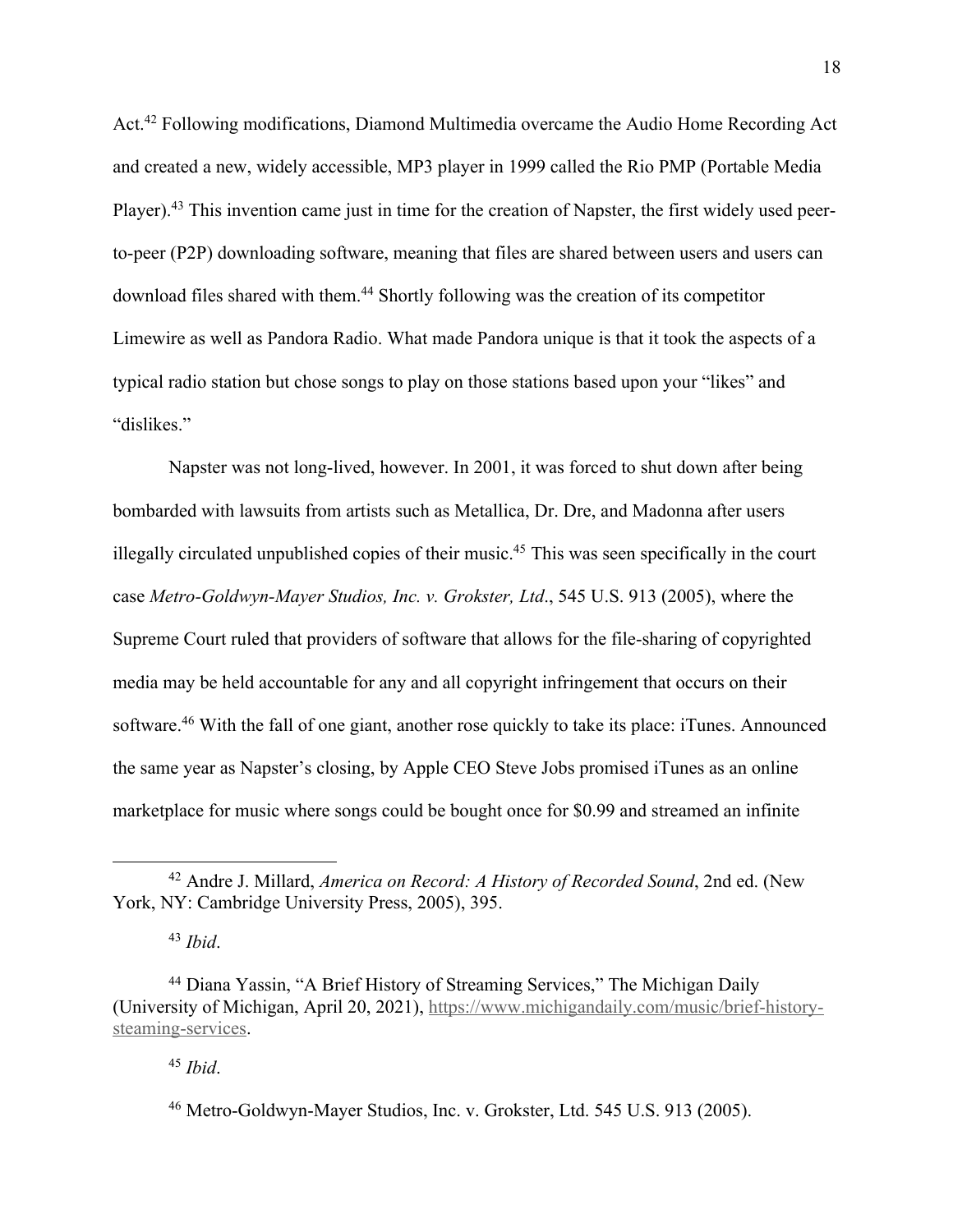amount on any device it was downloaded onto. iTunes went live in 2003 and lead the industry of music streaming for a decade.

Meanwhile, the Sonny Bono Copyright Term Extension Act was being challenged in the Supreme Court Case *Eldred v. Ashcroft*, 537 U.S. 186 (2003). Eric Eldred, the Petitioner, and an online journalist whose work heavily relied on use of public domain sources, challenged the Act, claiming that Congress had exceeded their powers in the Copyright Clause of the Constitution which states that Congress shall protect works for "a limited time."<sup>47</sup> However, the Court held that the Act was within Congress' scope of powers, thus upholding its legality.48

An additional change to the world of copyright law occurred in 2004 under the Copyright Royalty and Distribution Reform Act (CRDRA); the most substantial addition being the creation of the Copyright Royalty board (CRB). The CRB is a panel of three judges that determine the royalty rates and terms of copyright law's intellectual property licenses (most often the public performance and mechanical licenses). This means that the CRB has discretion over the rate of distribution of any royalties given to the Copyright Office from license-holders. Currently, the CRB holds that for 2022, only 15.1% of a streaming service's income must be dedicated to royalty distribution.

The mid-2000s served as an almost Wild West-like environment for the Internet. Things were growing faster than they could be controlled and the introduction of YouTube in 2005 only made this more difficult.<sup>49</sup> Now, anyone could post any video at any time with little-to-no

<sup>47</sup> U.S. Const. art. I. sec. 8. cl. 8.

<sup>48</sup> Eldred v. Ashcroft, 537 U.S. 186 (2003)

<sup>49</sup> Diana Yassin, "A Brief History of Streaming Services," The Michigan Daily (University of Michigan, April 20, 2021), https://www.michigandaily.com/music/brief-historysteaming-services/.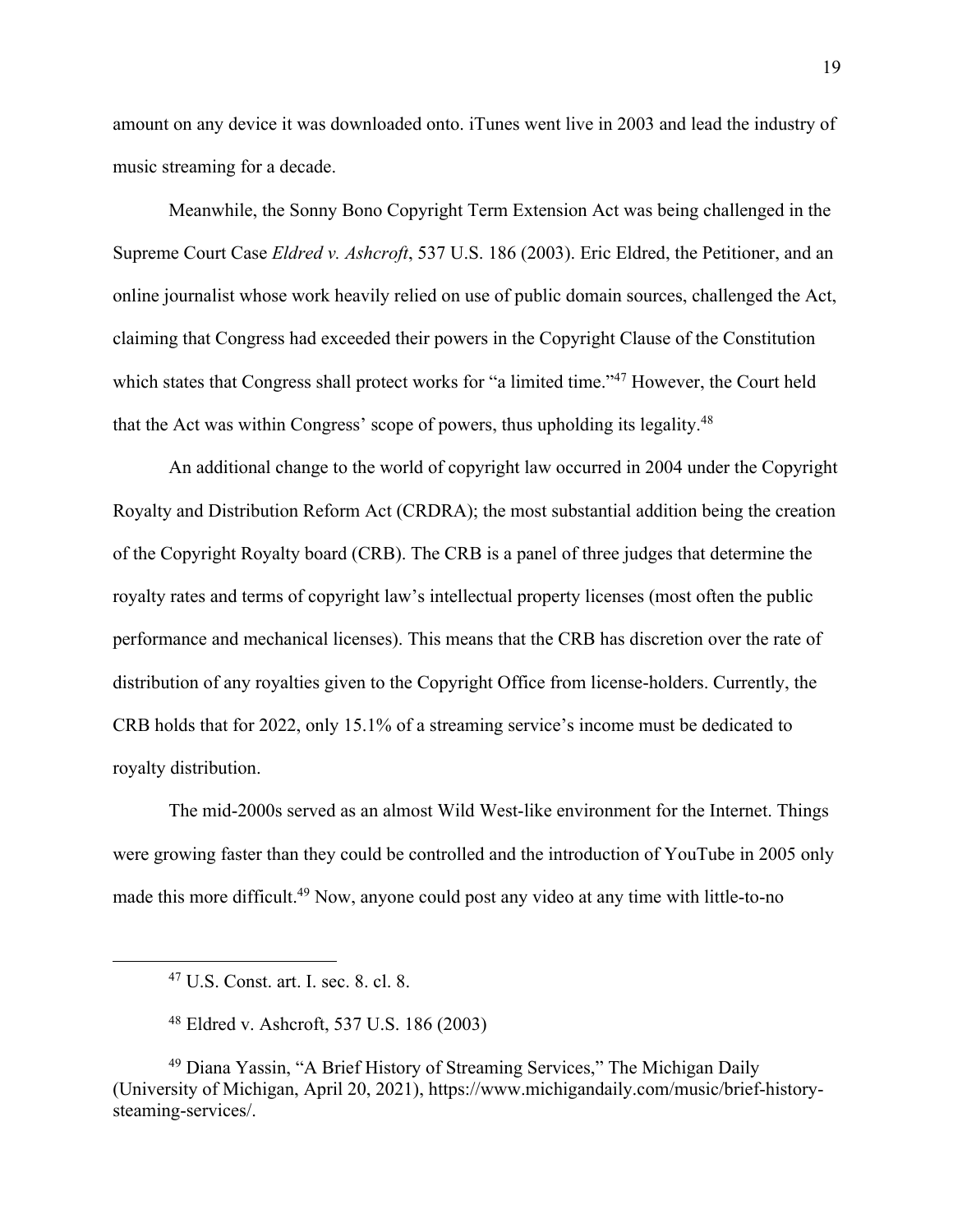repercussions. YouTube stayed this way for quite some time before its administration finally began to control their content and implement algorithms to help ensure a safe environment. Spotify was created shortly after in 2006, where it quickly gained ground as a competitor to iTunes because it allowed its users to listen to its vast catalogue of music for free with the occasional interruption of advertisements. What was groundbreaking about Spotify, however, was that it was the first to offer a subscription service for its users which allowed them to avoid the advertisements, download songs offline to their devices, and select any song at any time to stream. Throughout the next ten years, consumers quickly began to realize that it was cheaper to pay a flat rate per month (\$7.99) and be able to access almost all music at any given time as opposed to paying that same amount for a single album on iTunes.

Questions were raised as to if companies that provide streaming services to paying customers (such as Netflix, Hulu, and Spotify) qualifies under a type of public performance as the decade progressed. The Supreme Court addressed this question in the 2014 case of *American Broadcasting Companies, Inc. v. Aereo, Inc.*, 573 U.S. 431 (2014), where they held that this streaming of copyrighted works does qualify as a public performance. Therefore, the services giving these public performances must first pay the proper licensing fees for their use. This decision gives way to the latest piece of legislation regarding copyright law: the Orrin G. Hatch-Bob Goodlatte Music Modernization Act of 2018.

The Music Modernization Act combines three previously introduced bills: the Music Modernization Act of 2018 (S.2334), the Classics Protection and Access Act (S.2393), and the AMP Act (S.2625).<sup>50</sup> Title I (Music Licensing Modernization) seeks to improve the amount of compensation songwriters receive and ease the process of licensing by creating an independent

<sup>50</sup> Music Modernization Act of 2018, Pub. L. No. 115-264, 132 Stat. 3676 (2018).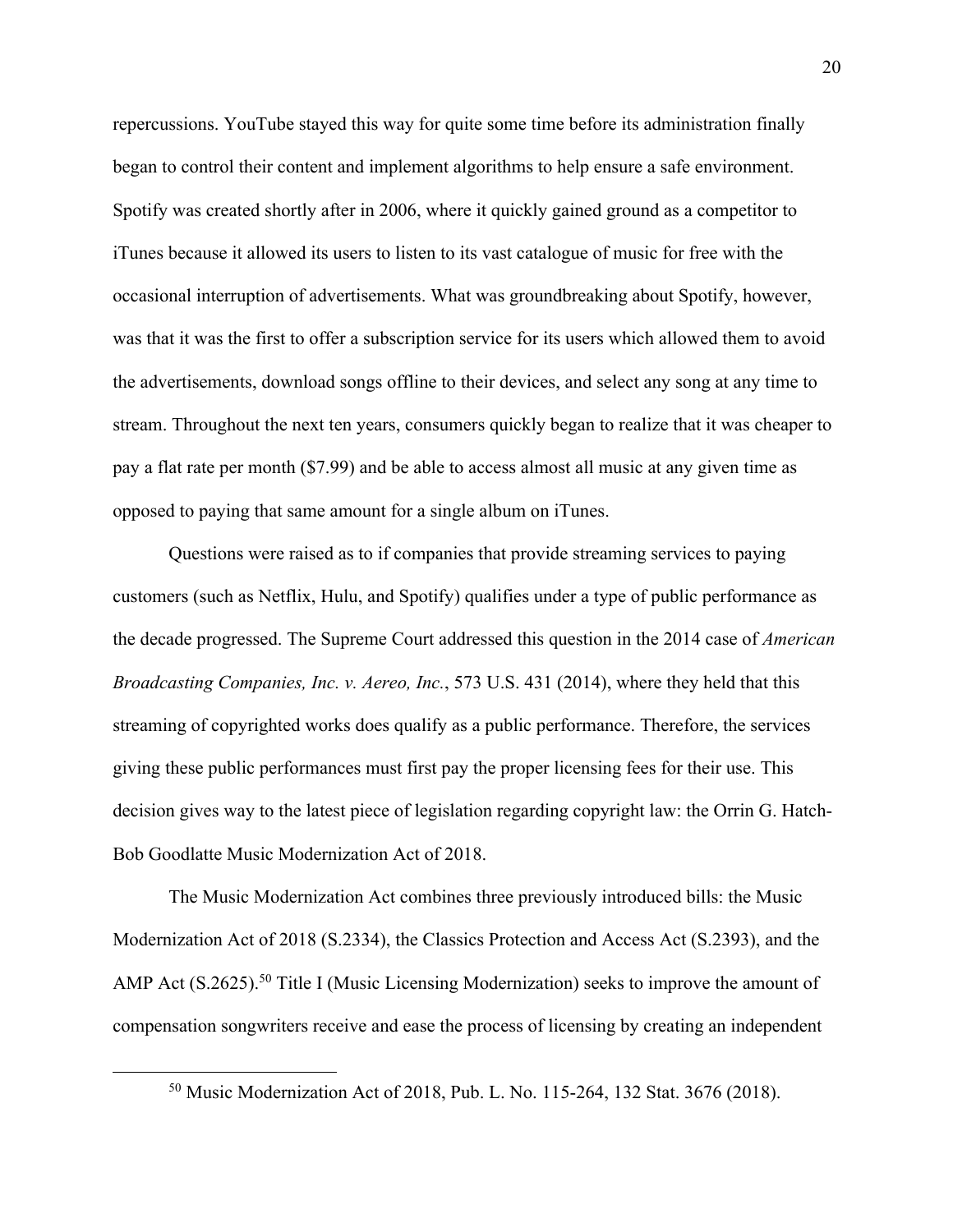agency called the "Mechanical Licensing Collective" (MLC) to take charge of the logistics of royalty distribution. Title II (Classics Protection and Access) enables what are called "legacy artists" (those who recorded music prior to 1972) to receive royalties when their music is played digitally. Title III (Allocation for Music Producers) creates a consistent legal process for studio professionals to receive royalties for music they helped create.

What one may notice is missing from each of the aforementioned acts, laws, and Supreme Court decisions, is a straightforward and guaranteed rate for creators that ensures a livable wage. The Copyright Royalty Board establishes the rate at which what percentage a service must allocate for royalties but does not consider regulating how much ought to be given to each creator directly. Because of this, there is never a direct way of estimating how much one may get from their works on a streaming service. Granted, the COVID-19 pandemic has slowed down many legal proceedings, but the pandemic has also allowed music and art to be consumed digitally now more than ever. Thus, it is imperative that the fight for livable pay for America's artists continue as we navigate through this new environment.

#### *Survey of Current Literature*

Borgmann discusses the new regulations on royalty distribution introduced by the Copyright Royalty Board (CRB) in January of 2018 because of a trial between the National Music Publishers Association (NMPA) and the National Songwriters Association International (NSAI) against many big-name streaming services (Pandora, Spotify, Apple, etc.).<sup>51</sup> These

<sup>51</sup> Callie P. Borgmann, "The Future of Streaming Music: The Music Modernization Act and New Copyright Royalties Regulations," *University of Denver Sports & Entertainment Law Journal* 21, no. 23 (2018): pp. 19-24,

https://heinonline.org/HOL/P?h=hein.journals/denversel21&i=23, 23.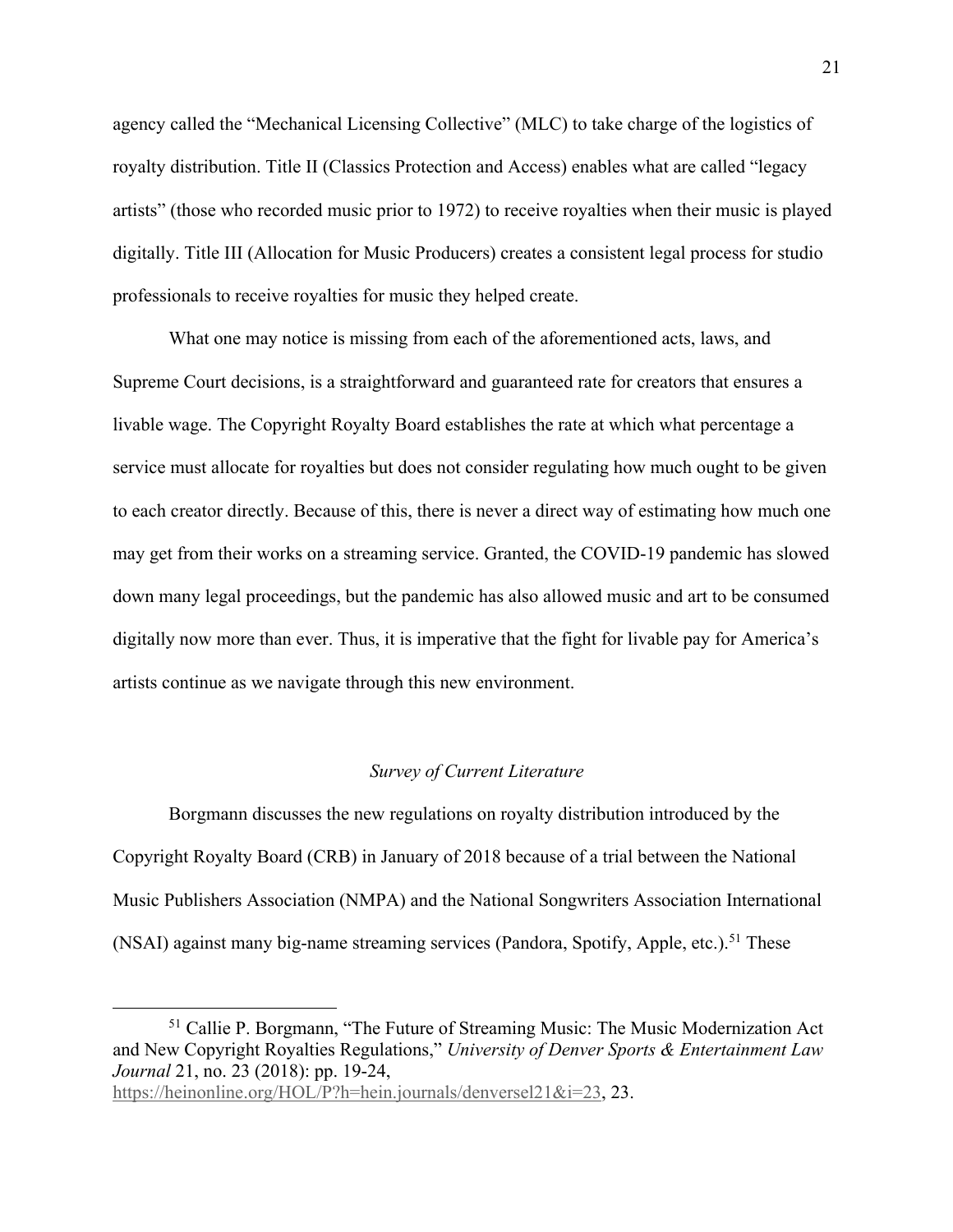regulations are supposed to increase royalty revenue from streaming services by over fifty percent in the next five years in order to help bridge the gap between digital and physical sales. Before the introduction of these new regulations, there were many formulas used to calculate how much was paid to songwriters. However, now a much simpler formula is used to determine this rate: songwriters are paid based on either total content costs or a percentage of revenue, whichever is greater. It also addresses the problem of untimely payments by introducing a late fee of either 1.5% or the highest lawful rate, whichever is lower, to be made by the streaming company when payments are not made in a timely fashion.

It is Paveck's contention that the Music Modernization Act (MMA) is good conceptually but will ultimately only benefit multinational companies that are experienced in the music industry, leaving songwriters, specifically those who are from foreign nations or are independent and unfamiliar with the complexities of the industry, to continue to be paid very little in comparison to the companies themselves.52 This will not solve the problem, he believes, but instead merely shifts the burden of royalty payment to a third party without attempting to simplify this already complicated system.

In exchange for paying publishers for every song streamed, interactive streaming services were given retroactive safe harbor on copyright infringement lawsuits prior to 2018. Paveck argues that this may be unconstitutional in that it violates procedural requirements guaranteed under due process and/or the Takings Clause of the Fifth Amendment. Additionally, he brings up that the MLC board is made up predominantly of music publishers (10 out of 14) whereas songwriters only account for the remaining four seats. This, he argues, will not allow for

<sup>52</sup> Spencer Paveck, "All the Bells and Whistles, but the Same Old Song and Dance: A Detailed Critique of Title I of the Music Modernization Act," *Virginia Sports and Entertainment Law Journal* 19, no. 1 (Fall 2019): 74-96. *HeinOnline*. 96.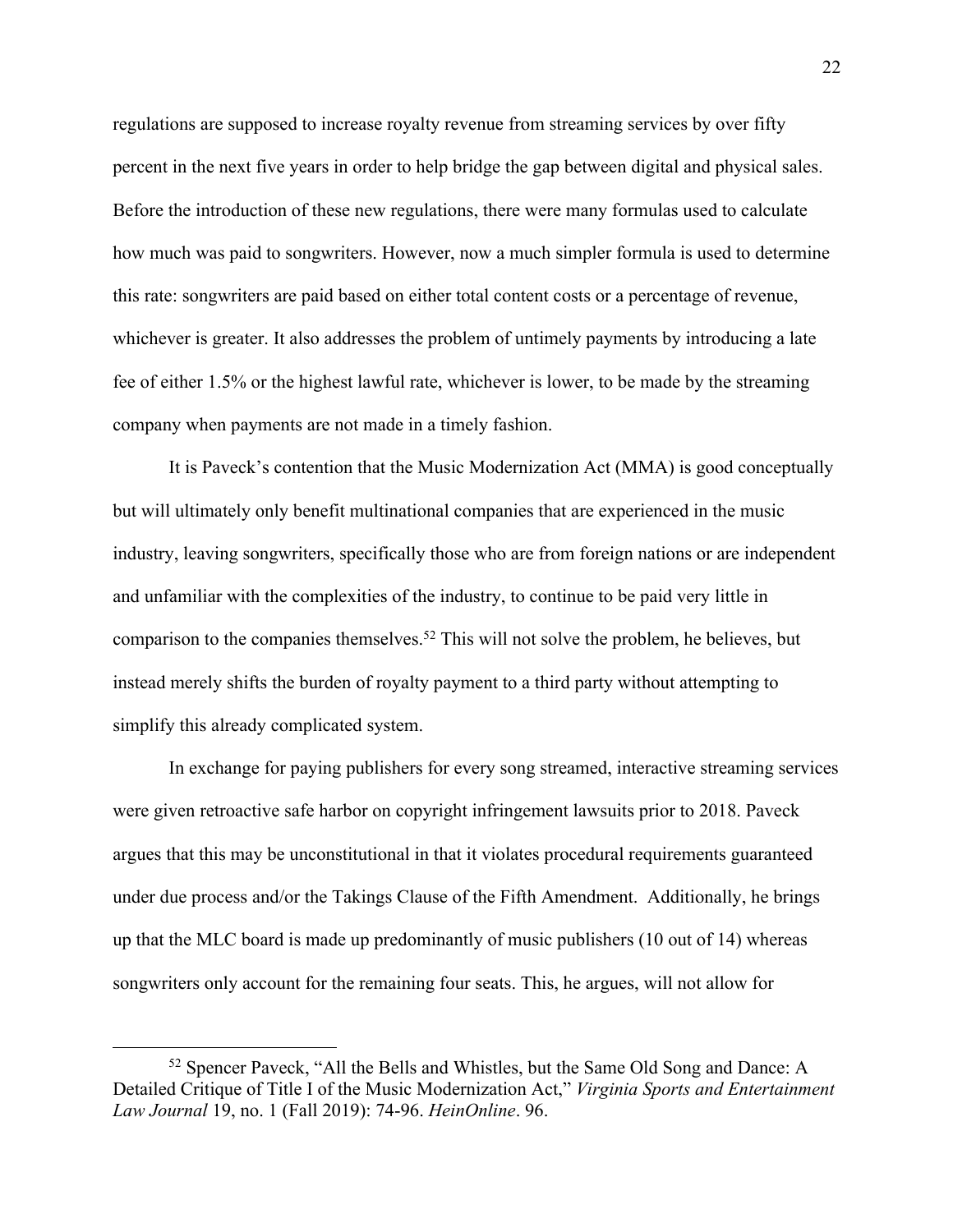adequate songwriter representation and will continue the tradition of publishers having power over the creators themselves.

In her conclusion, Chandler also analyzes the flaws of the Music Modernization Act and addresses that large companies such as Apple and Spotify will not be held accountable for any unlicensed uses of intellectual property on their platforms prior to January  $1<sup>st</sup>$ , 2018.<sup>53</sup> This may feel as a "bail-out" to some for these companies by the MMA through not holding them responsible for their wrongdoing. Additionally, she addresses the concern of music publishers holding power over songwriters when it comes to royalty distribution through the Mechanical Licensing Collective's board having a 10-4 majority of publishers. Chandler states that these are both valid concerns and ought to be considered but holds overall that the MMA is a revolutionary piece of legislature that will change the future of music copyright law for good. She emphasizes that the law was a bipartisan creation through the request of music publishers, broadcasters, songwriters, senators, and house leaders. Therefore, she believes that the MMA has the best interests of *all* musicians in mind, not just publishers and streaming services.

All popular streaming services currently operate on what is called a "service-centric licensing," meaning that the company itself receives the subscription fees of users and then distributes that into royalties to be paid to musicians based on their total number of plays or streams. This gives rise to the problem of streaming fraud, as well as the issue of artists not being fairly compensated for the number of subscribers they bring to the service. Dimont argues that they should instead turn to what he calls a "user-centric licensing," where a user's subscriber fee

<sup>53</sup> Kaitlin Chandler, "The Times They Are a Changin': The Music Modernization Act and the Future of Music Copyright Law," *Tulane Journal of Technology and Intellectual Property* 21 (2019): pp. 53-70, https://heinonline.org/HOL/P?h=hein.journals/tuljtip21&i=61, 67-69.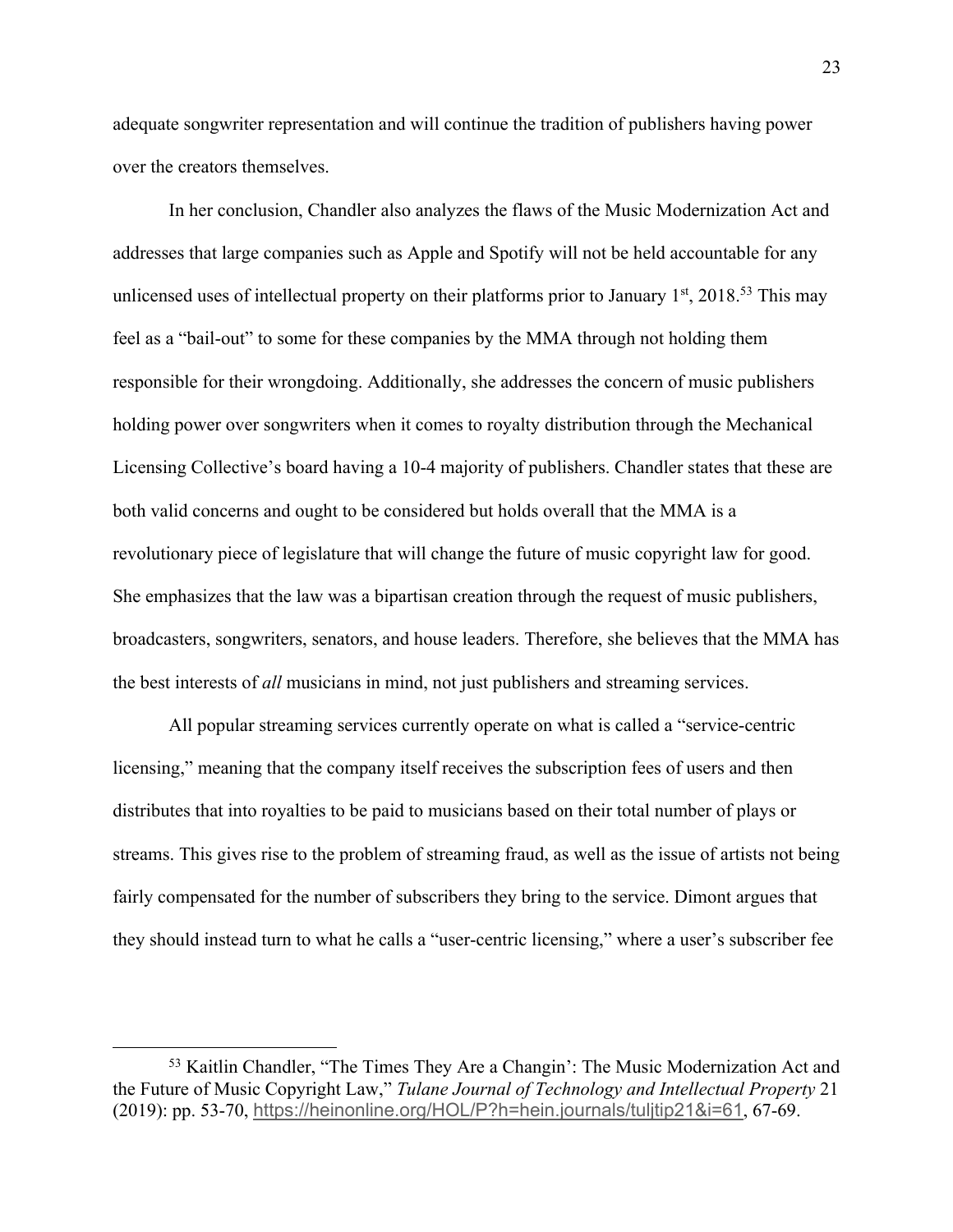would instead go to artists that they listen to pro rata. He argues that choosing a minimum stream rate would do little to fix the inherent equities that exist within.<sup>54</sup>

Marshall begins by classifying streaming services into three types: streaming radio/webcasting, locker services, and on-demand.<sup>55</sup> Streaming radio, also called webcasting, is just that: radio that is simply heard online that either is a specific station or genre. The listener does not choose which songs play and is free. However, there is an option for the listener to pay to avoid hearing ads and reaching a listening limit. Pandora is the most popular type of this streaming service. Locker services are those that allow listeners to play music directly from the internet or upload it to devices once it is purchased. Music can be bought on a song-by-song basis or through entire albums/collections and played on applications that hold this program. For example, the "Music" app on Apple devices is connected to iTunes. On-demand services are similar to streaming radio services except that the listener is able to choose what is played and is not limited to simply "their" catalogue of purchased music.

Spotify began receiving backlash for their payment policies to artists most notably in 2009 when Lady Gaga spoke out against the service after receiving only \$167 as a royalty payment for her song "Poker Face" that received over one million streams on Spotify alone. He compares the beginning era of digital sales to the pioneering of CD sales in that financial success is determined by scale, major labels have a chokehold on the industry, and artists themselves make little to no money. This, then leads one to wonder if the decline in music sales and increase

<sup>&</sup>lt;sup>54</sup> Joseph Dimont, "Royalty Inequity: Why Music Streaming Services Should Switch to a Per-Subscriber Model," *Hastings Law Journal* 69, no. 2 (2018): 675-700. HeinOnline. 697.

 $55$  Lee Marshal, "Let's Keep Music Special.  $F -$  Spotify': on-Demand Streaming and the Controversy over Artist Royalties," *Creative Industries Journal*, 8 no. 2 (2015): 177-189. doi:10.1080/17510694.2015.1096618. 178.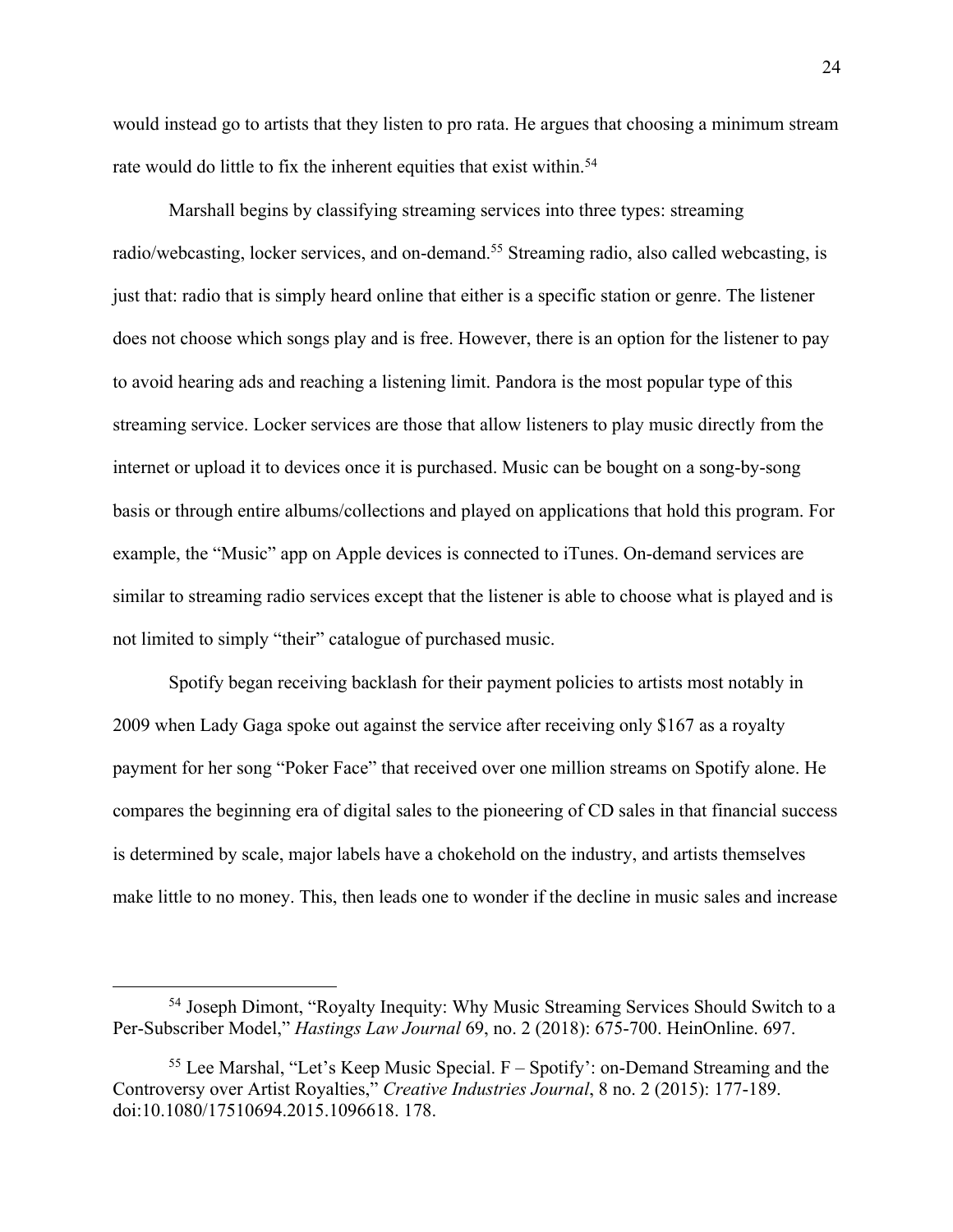in merchandise and concert ticket prices began with the CD and 8-track industry and has been accelerated by digital streaming.

#### *Researcher Reflexivity and Positionality*

As a jazz musician myself that has been surrounded by digital technology for my entire adult life, I understand that this creates bias toward musicians and against legislation because of personal experiences with both. Many of my classes required for my degree in jazz emphasized the importance of performing and not depending on revenue for streaming services while still maintaining an online presence following graduation. I have witnessed my colleagues go without work because of the brutal combination of the digital age and the COVID-19 pandemic that effectively shut down life performances.

However, I acknowledge that the Internet and streaming are not going anywhere any time soon. Thus, I have been driven to study and analyze how musicians can find proper compensation during this age of 24/7 media – not only for my own future as a hopeful professional musician, but for the future of all people who have found their calling in music and are struggling to maintain a comfortable living like was possible in years past.

#### **Chapter 2: Methodology**

#### *Objectives*

The objective of this study was to analyze the effectiveness of American copyright law on professional jazz musicians (those who make their primary income from performing and/or writing music) and others involved in the industry (those who manage the musicians, engineer their recordings, etc.) and use that analysis to develop a theoretical explanation of what is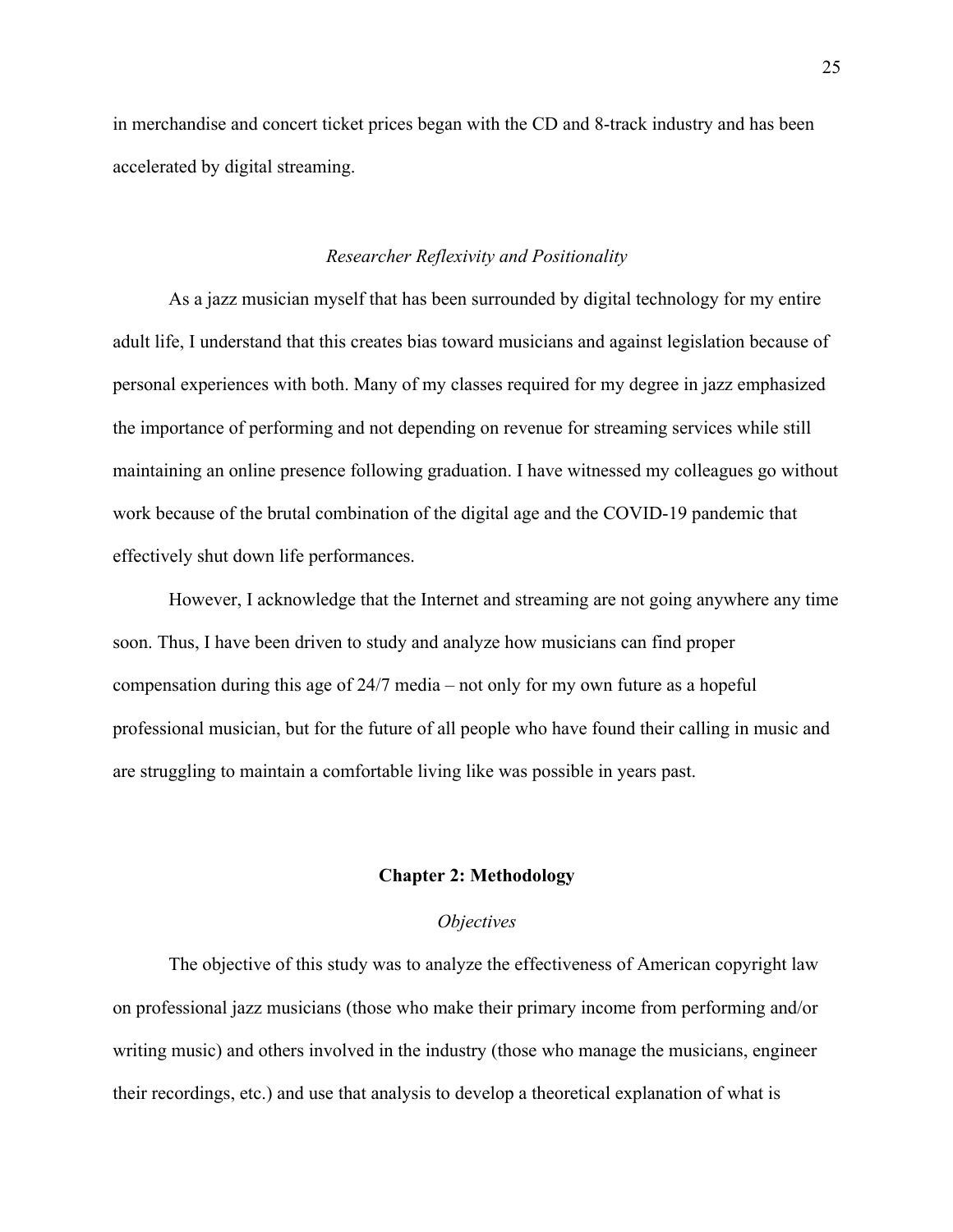causing this disparity in artists' income and what can be done to remedy it. To gather this data, the study was based around the following questions: how a musician's life has changed since the introduction of computers and digital audio streaming (either positively or negatively), why the participants believe this change occurred, and what their proposed methods of amending this problem, if they believe there is one.

In an age where the Internet is widely available and vastly unregulated, this study seeks to bring attention to the injustice artists, specifically jazz musicians, face in seeking compensation for their work. By doing so, the experiences recorded in this study also has the potential to be used as a catalyst for legislative change that would allow musicians to be more adequately compensated for their work in a time where exposure is often the only pay musicians receive. This study also has the potential to inspire further research into the effectiveness of modern copyright law on not only musicians of other genres and demographics, but artists of all kinds whose experiences were unable to be accounted for due to time and resource restraints.

#### *Research Method and Design*

Acknowledging that I sought to examine personal experiences and develop a potential solution to issues articulated by the participants using comparative analysis, I selected Glaser and Strauss' Grounded Theory (1967) as the primary research method. This method is defined as "the discovery of theory from data systematically obtained from social research,"56 and is considered one of the five types "of qualitative research that we most frequently see in the social,

<sup>56</sup> Barney G. Glaser and Anselm L. Strauss, *The Discovery of Grounded Theory: Strategies for Qualitative Research* (Piscataway, NJ: Aldine Transaction, 1967), 2.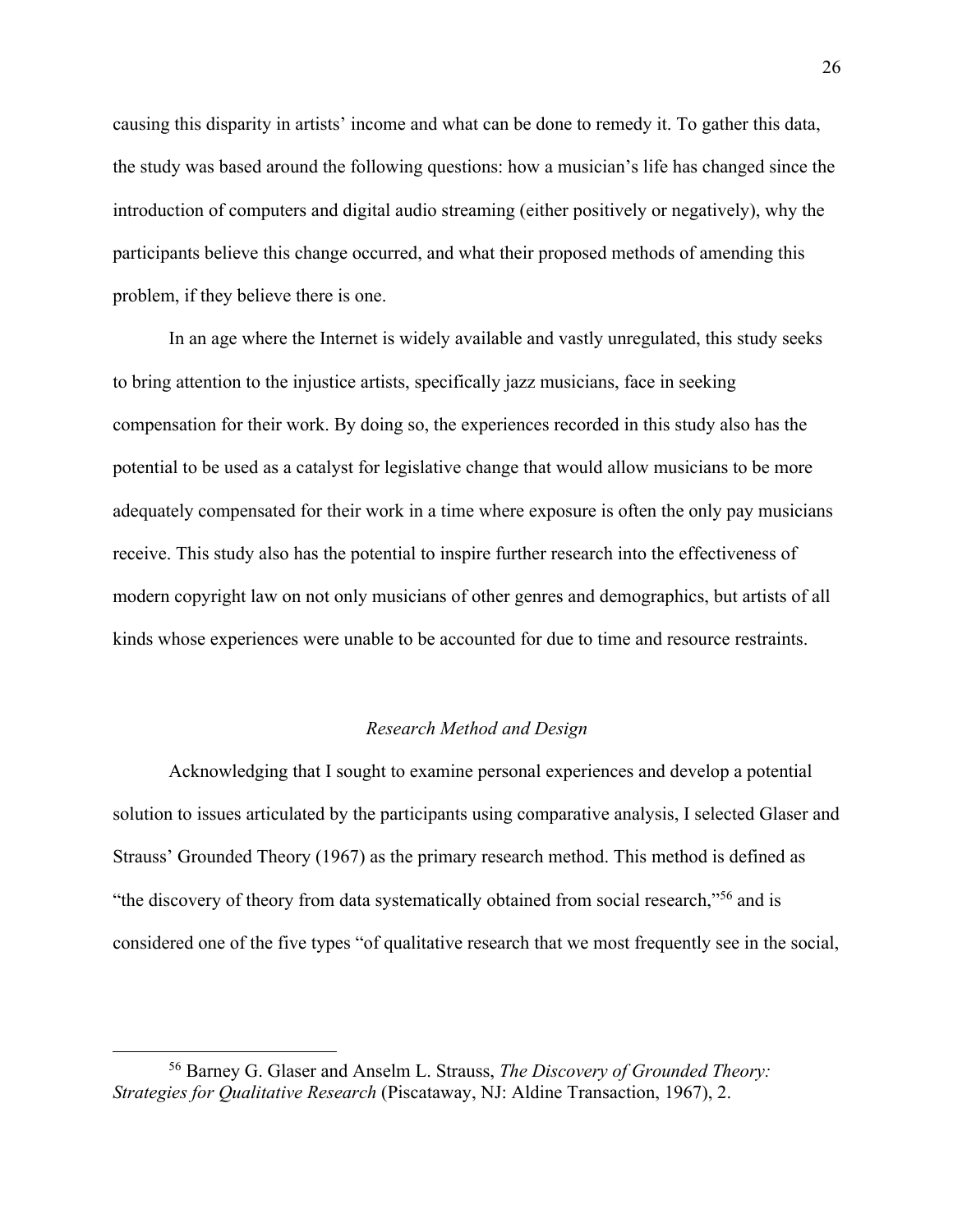behavioral, and health science literature."57 "Social research" can be conducted in a myriad of ways; however, this particular study was conducted using one-on-one interviews through different mediums: phone call (audio only), video call, and in-person conversation. By conducting interviews with open-ended questions with the four participants, they were able to detail their relationship with current legislation and their experience as a musician that had to follow it without simplifying it into "yes" or "no" answers. In turn, this created more substantial data that displays the complexity of the issue being studied and allows for more detailed analysis on their similarities and differences regarding experience, relationship, and their personal opinions. Through this analysis, patterns also can emerge, which will then inform the theory being created using evidence from the interviews using the following questions:

- 1. Have you found it easier or harder to make money in the music industry? Why?
- 2. Do you feel as if your work now gets comparable compensation to what it received prior to the digital age (before the 1990s)? If not, why do you think that is?
- 3. How were you forced to adapt as the world advanced into the digital age from the 1990s to the 2000s? What, if any, changes did you have to make?
- 4. How would you describe your experience with streaming services since their rise to popularity in the early 2010s?
- 5. Given your knowledge and experience, do you think that this pattern of mass consumption made possible by streaming services is sustainable for the music industry as a whole? Why or why not?
- 6. How has the pandemic and, by proxy, the increase in digital music consumption affected your life and income as someone in the music industry?

Each interview lasted from 45 minutes to an hour, which allowed each participant to not

only answer each question fully and potentially answer multiple at the same time, but it also allowed them to go into detail on their personal experiences in and surrounding law in the music

industry.

<sup>57</sup> John W. Creswell and Cheryl N. Poth, *Qualitative Inquiry and Research Design: Choosing Among Five Approaches*, 4th ed. (Thousand Oaks, CA: Sage Publications, 2018), 10.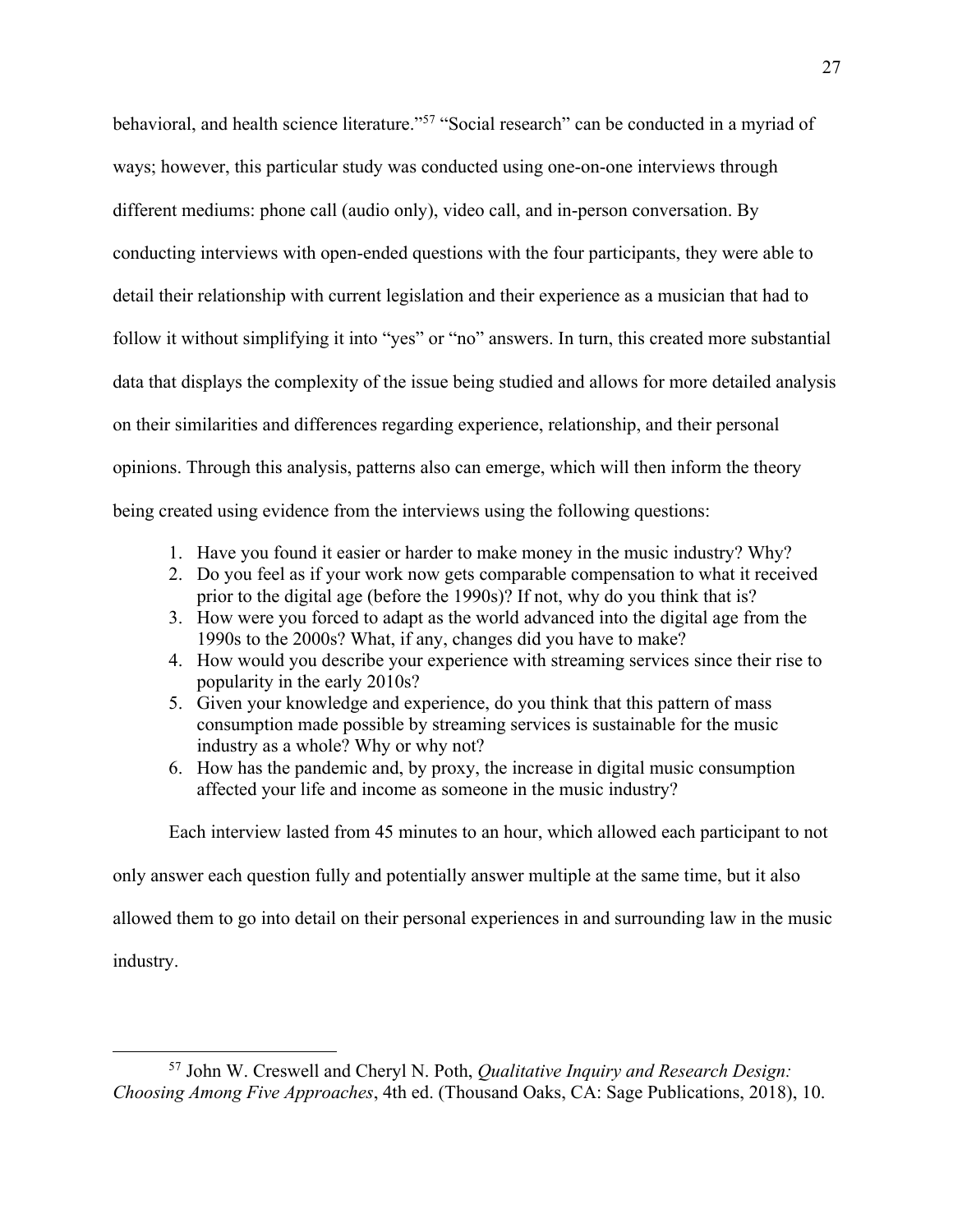#### *Sampling*

Purposeful and convenient sampling was used in this study to identify music industry experts who currently are or have been involved in music copyright.<sup>58</sup> Participants for this study were chosen based upon the level of their known experience of the music industry and their openness to being interviewed about it. Three of the four participants are based in the Louisville, Kentucky area, which allowed for much flexibility in scheduling their interviews and an ease of access to them because of secondhand personal connections. Their ages ranged from 45-76.

Understandably, this may come across as potentially skewing when analyzing their experiences, as their "prime" years of success occurred either before or on the cusp of the digital age. However, because this study serves to compare the changes of legislation and compensation in the music industry before and after digital audio streaming, older musicians' perspectives become much more valuable to this particular study and forming a theoretical explanation. Younger musicians do not have the experience of a "before" and "after" so-to-speak, they only have known a world where music is available at any given time. This is not inherently bad; it just lacks the perspective needed for this study's comparative analysis. Additionally, when analyzing jazz musicians specifically, it is imperative to note the inherent age disparity among performers. The vast majority of well-known jazz musicians are 40 or above, and those that are below that threshold are constantly booked around the world because they are seen as "young, up-andcoming" acts. Thus, that made younger musicians with sufficient experience in the industry significantly less likely to be available for interviews.

<sup>58</sup> John W. Creswell and Cheryl N. Poth, *Qualitative Inquiry and Research Design: Choosing Among Five Approaches*, 4th ed. (Thousand Oaks, CA: Sage Publications, 2018), 100.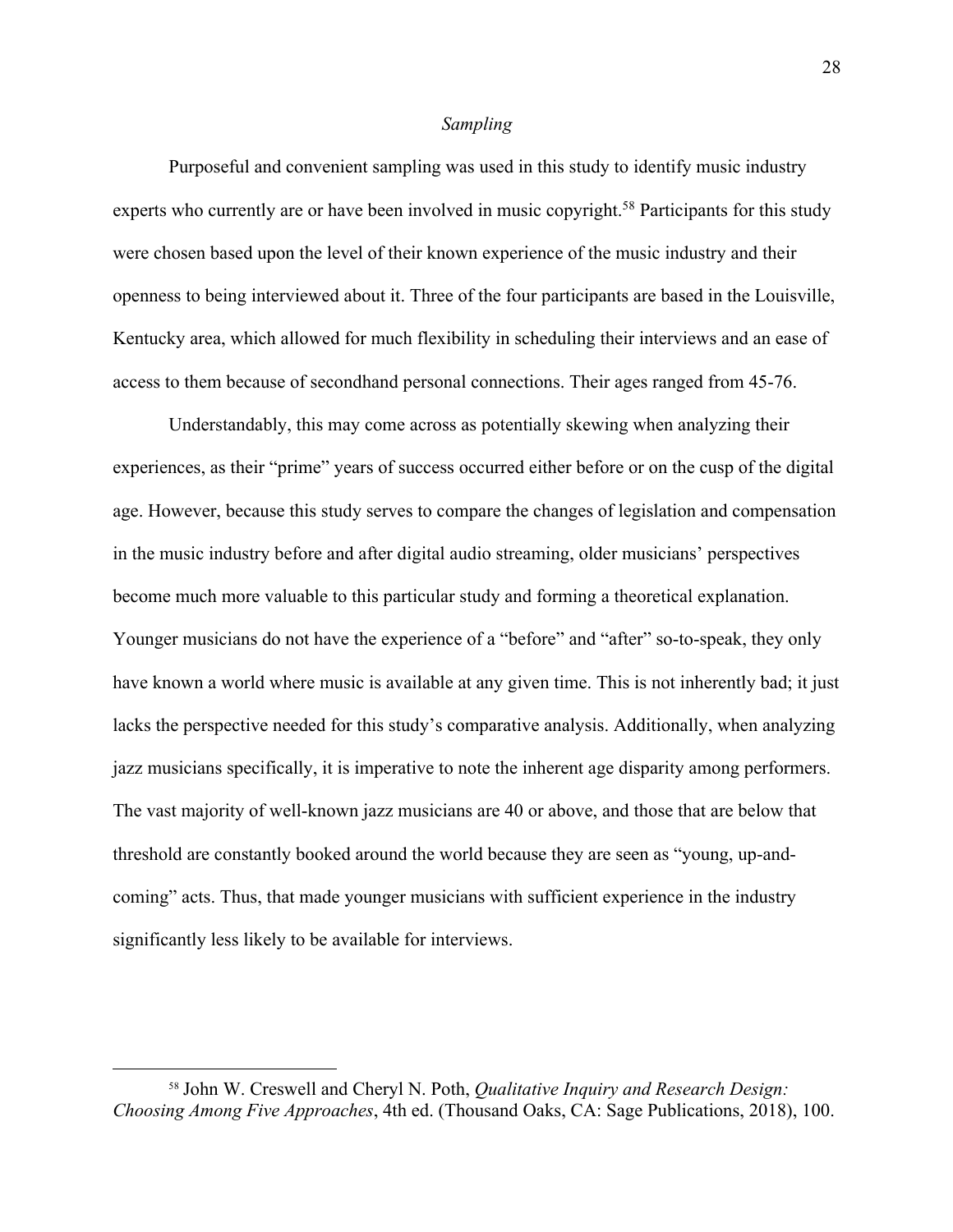#### *Participants*

Data was collected via semi-structured interviews with four participants, each with varying degrees of involvement with the music industry.<sup>59</sup> The first interview was conducted with Jason Marsalis (b. March 4, 1977) on October 14<sup>th</sup>, 2021, via video call. Marsalis is a jazz percussionist that specializes in mallet percussion and makes his living touring and performing. He is the youngest member of the Marsalis family, which often referred to as "the first family of jazz" because of their decades-long involvement with the genre among their father Ellis and his sons Wynton, Branford, Delfeayo, and Jason.<sup>60</sup> The brothers have also all been named "Masters of Jazz" by the National Endowment for the Arts in 2011.<sup>61</sup> Based out of New Orleans, Jason Marsalis has been in numerous ensembles where he has recorded countless records. Additionally, Marsalis can be seen in the video documentary *New Orleans: City of Jazz* ©1997.62

Next, I interviewed Jonathan Wolff (b. October 23, 1958) on February 1<sup>st</sup>, 2022, via phone call. Wolff is a world-renowned composer and member of the PRO SESAC who specializes in writing music for television but got his start as a jazz pianist growing up in Louisville. He has written music for 75 television shows across all major networks (CBS, NBC, ABC, Fox, Disney, etc.), 44 of which are the show's central theme. Most know him for writing the theme for the 90s super-hit show *Seinfeld*, but he has also written music for shows such as

<sup>61</sup> *Ibid.*

<sup>59</sup> John W. Creswell and Cheryl N. Poth, *Qualitative Inquiry and Research Design: Choosing Among Five Approaches*, 4th ed. (Thousand Oaks, CA: Sage Publications, 2018), 165.

<sup>60</sup> The Editors of Encyclopedia. "Marsalis family." Encyclopedia Britannica (Encyclopedia Britannica, September 17, 2020), https://www.britannica.com/biography/Marsalis-family.

<sup>62</sup> Barry Kernfeld, ed., *The New Grove Dictionary of Jazz*, 2nd ed., vol. 2 (London, U.K.: Macmillan Publishers, 2002), 715.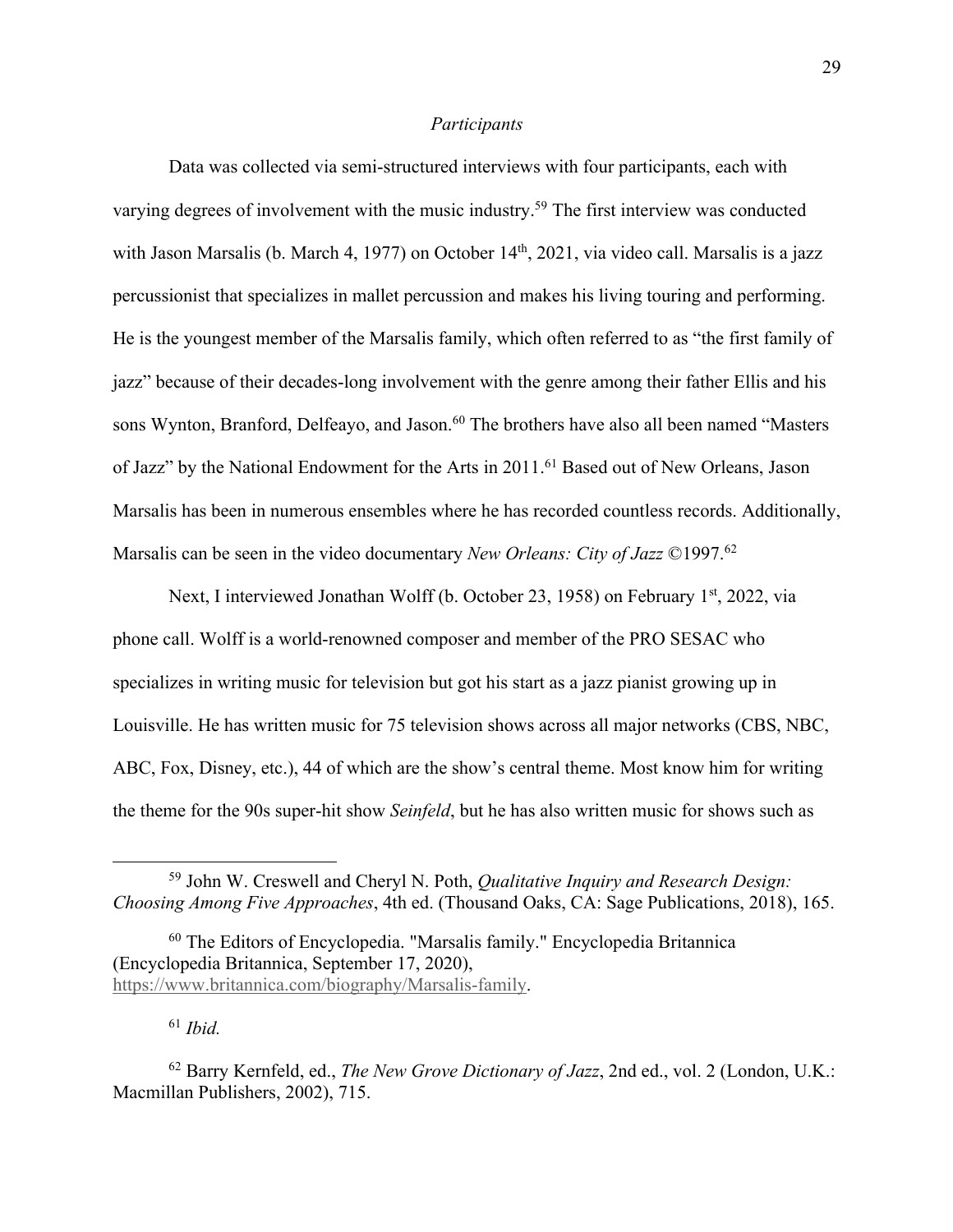*Saved by the Bell*, *Reba*, and *Will & Grace*. <sup>63</sup> Wolff has also given lectures about copyright law and music business at every undergraduate Ivy League institution, including four of the country's T14 (top fourteen) law schools, and some of the country's most elite undergraduate institutions for music such as the Berklee College of Music, the Julliard School, and the New England Conservatory. According one review by Brain K. Price, Clinical Professor of Law and Director of Transactional Law Clinics at Harvard Law School, Wolff has given, "one of the best and most insightful lectures I've heard."64 Wolff has also testified as an expert witness on copyright law in many major copyright cases, two of which were before the Copyright Royalty Board.

On February 3rd, 2022, I interviewed John LaBarbera (b. November 10, 1945) who, like Marsalis, is a member of "one of the all-time great families in jazz,"<sup>65</sup> alongside his brothers Joe and Pat. LaBarbera is a Grammy-nominated jazz composer, producer, arranger, and trumpeter that is most recognized by his work with as the arranger for the Buddy Rich Orchestra from the late 1960s into the 1970s.<sup>66</sup> Afterward, LaBarbera began to focus primarily on composing and arranging while serving first as the Director of Jazz Ensembles at Cornell University from 1988 to 1991 and later moving to the University of Louisville. There he joined the jazz faculty and implemented graduate and undergraduate courses in composing, arranging, and music business.

<sup>63</sup> Ji Ryan, "Composer Jonathan Wolff on Creating 'Seinfeld' Theme Music, New 'Seinfeld' Soundtrack Album," Forbes (Forbes Magazine, August 27, 2021), https:/www.forbes.com/sites/jimryan1/2021/08/27/composer-jonathan-wolff-on-creatingseinfeld-theme-song-new-seinfeld-soundtrack-album/?sh=79d3f69e2b27.

<sup>64</sup> "Reviews," Jonathan Wolff - Seinfeld Music Composer, November 29, 2018, https://seinfeldmusicguy.com/reviews/.

<sup>65</sup> Nicholas F. Mondello, "The LaBarbera Brothers: Jazz DNA," All About Jazz, November 7, 2013, https://www.allaboutjazz.com/the-la-barbera-brothers-jazz-dna-john-labarbera-by-nicholas-f-mondello.

<sup>66</sup> Barry Kernfeld, ed., *The New Grove Dictionary of Jazz*, 2nd ed., vol. 2 (London, U.K.: Macmillan Publishers, 2002), 529.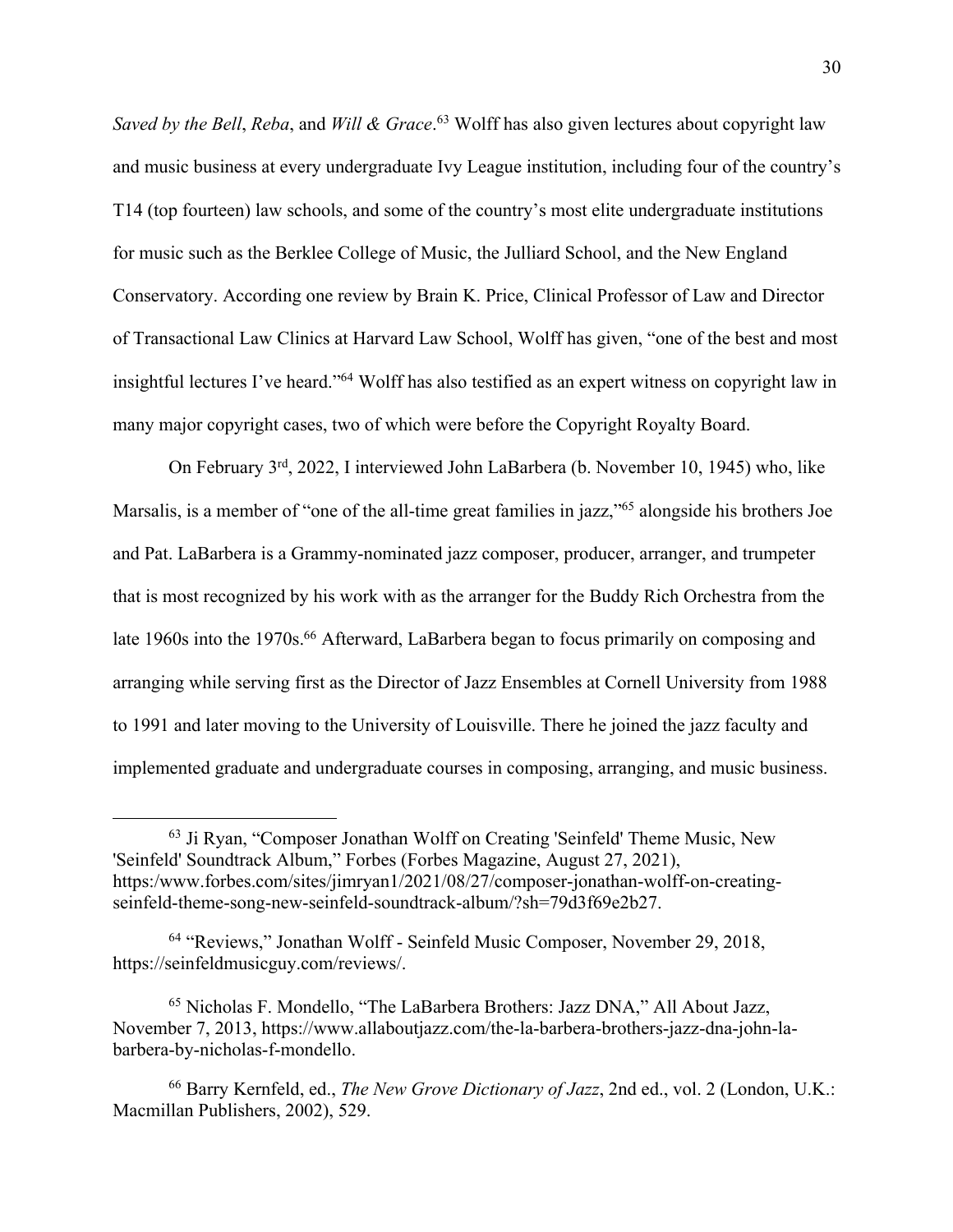Following his retirement in 2014 after 23 years at the University of Louisville, LaBarbera was named "Professor Emeritus" by the University. He is an ASCAP member that is a two-time recipient of the National Endowment for the Arts award for Jazz Composition, where he also served as a panelist in the music category, a seven-year-term as the Jazz Editor for the International Trumpet Guild, and has testified as an expert on copyright in several major copyright claims cases.

The final interview was conducted in person with Andre Guess on February  $11<sup>th</sup>$ , 2022. Guess offers a unique perspective to this study in that he does not write or perform music, but instead works in the managerial realm. He is a Louisville native that studied economics at the University of Louisville while still maintaining a passion for music and advocacy. Guess' experience includes six years working at Jazz at Lincoln Center, a globally known jazz band based in New York City that seeks to entertain and educate the world about jazz, four of those years were as the company's Vice President and Producer. Currently he serves as the CEO and President of GuessWorks, Inc. as well as Louisville's Fund for the Arts. Guessworks, Inc. is a consulting and management firm created by Guess that represents some of jazz's top names with clients such as Christian McBride, Nicholas Payton, and the Estate of Charles Mingus.<sup>67</sup> Fund for the Arts is Louisville is a "regional nonprofit committed to building a vibrant community through the power of the arts."68

<sup>67</sup> "Andre Kimo Stone Guess," AEA Consulting - People (AEA Consulting), accessed March 25, 2022, https://aeaconsulting.com/about/people/andre\_kimo\_stone\_guess.

<sup>68</sup> "About Us," About | Fund for the Arts (Fund for the Arts), accessed March 25, 2022, https://fundforthearts.org/about-2/.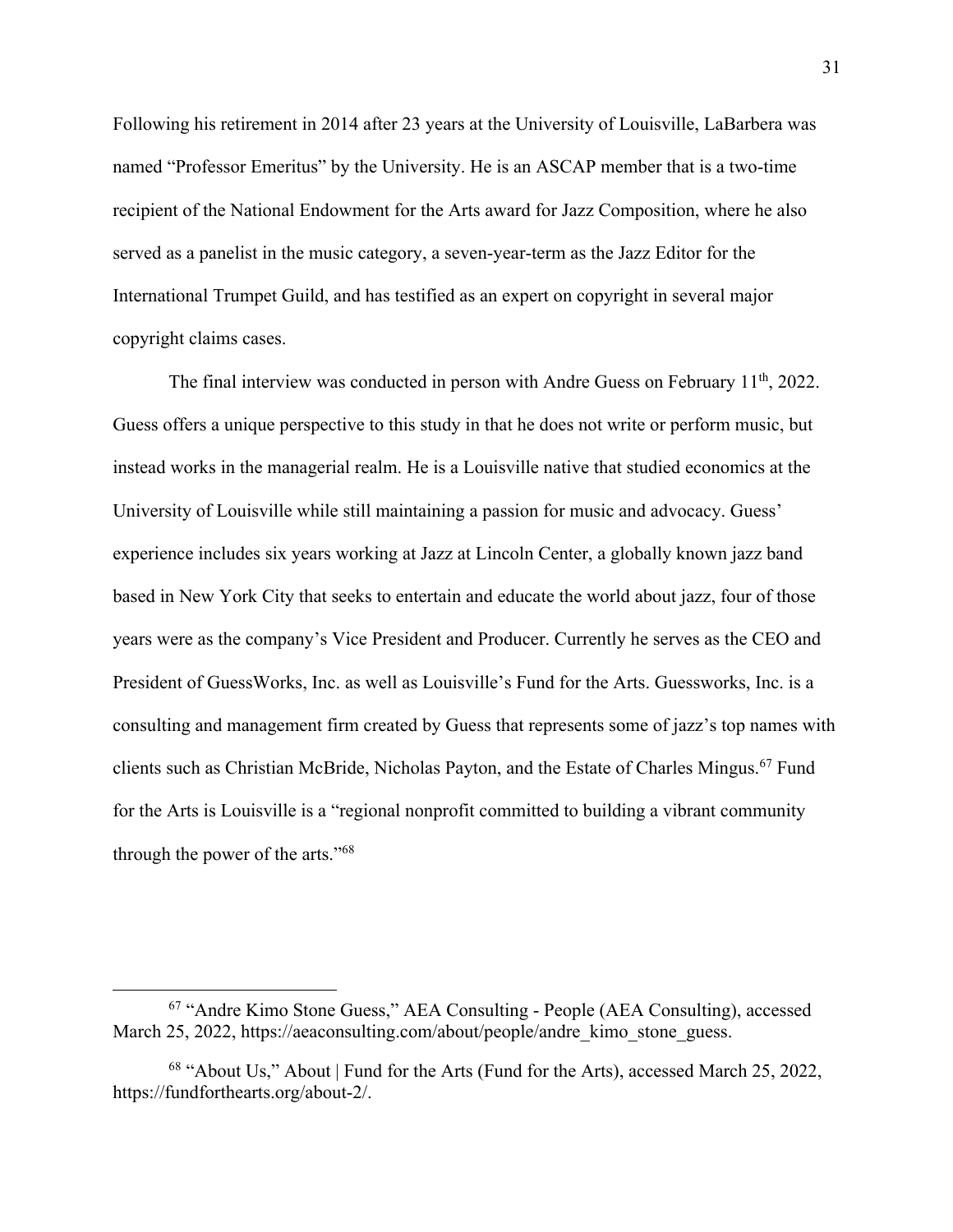#### *Techniques Used for Data Analysis*

As is considered standard procedure in Grounded Theory practice, the data collected through semi-structured interviews was analyzed using the constant comparative method. <sup>69</sup> This method is defined as "[t]he process of taking information from data collection and comparing it to emerging categories,"70 and is done through a multi-step process of inductive coding. Corbin and Strauss describe coding as "doing analysis and denoting concepts to stand for data."71 Coding is done to assist the researcher in identifying common themes throughout the data, in this case, interviews, and then using those themes to assemble a theory that links the themes together and addresses the research questions.

The researcher first begins with a process called "open coding", where sections of the data are organized into one- or two-word codes that serve as a summary of the ideas conveyed by the interviewee. These codes are then compared against each other using the constant comparative method and combined further into major categories, also called "axial coding." The final step of the analysis process is "selective coding", which is the creation of one final theme using the categories found in the axial coding process, which is then used to form the final theory. 72

<sup>72</sup> John W. Creswell and Cheryl N. Poth, *Qualitative Inquiry and Research Design: Choosing Among Five Approaches*, 4th ed. (Thousand Oaks, CA: Sage Publications, 2018, 85.

<sup>69</sup> John W. Creswell and Cheryl N. Poth, *Qualitative Inquiry and Research Design: Choosing Among Five Approaches*, 4th ed. (Thousand Oaks, CA: Sage Publications, 2018), 83- 84.

<sup>70</sup> *Ibid*, 85.

<sup>71</sup> Juliet M. Corbin and Anselm L. Strauss, *Basics of Qualitative Research: Techniques and Procedures for Developing Grounded Theory*, 4th ed. (Thousand Oaks, CA: Sage Publications, 2015), 215.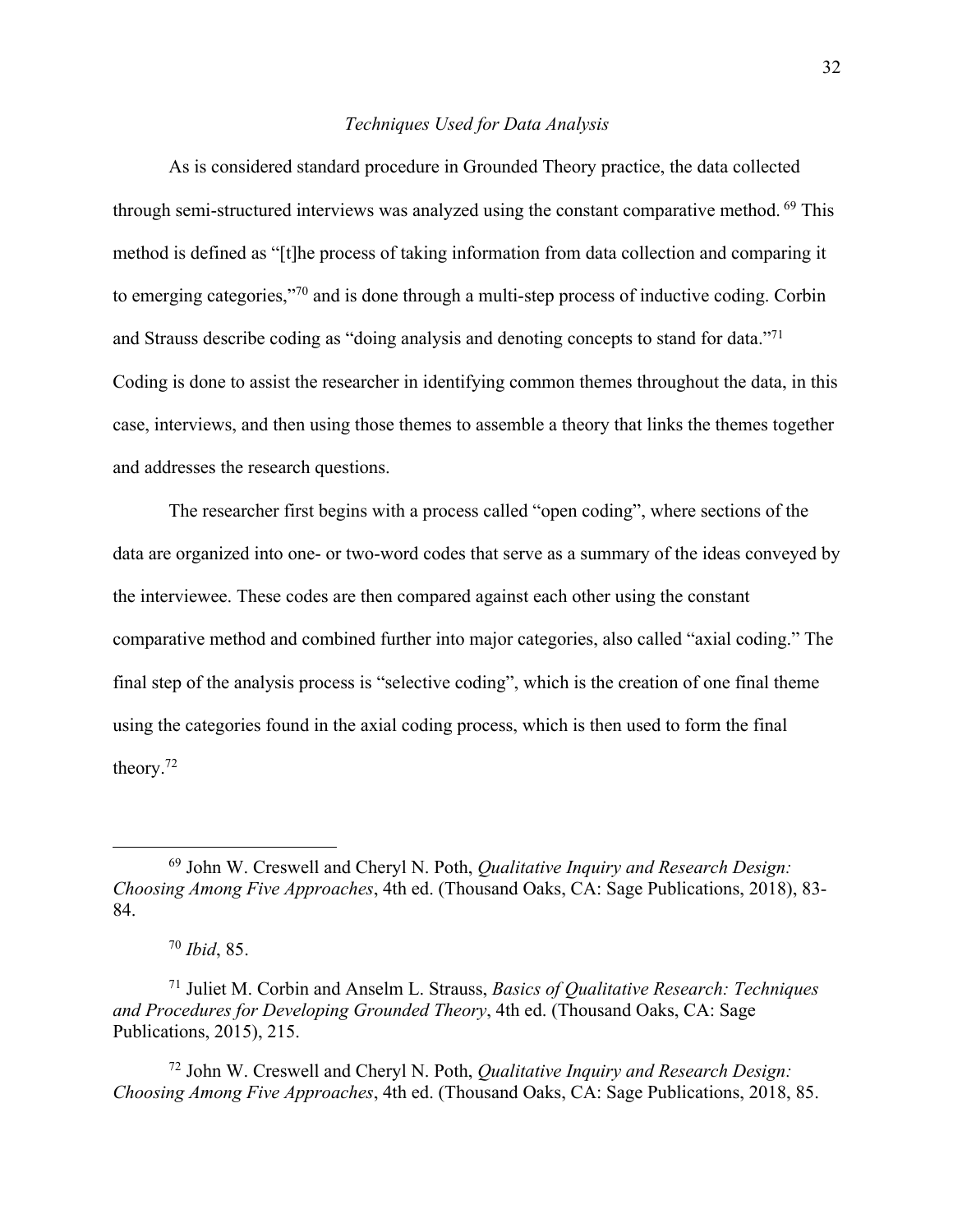Throughout the coding process, the researcher is "memoing" as they analyze the data, writing down any ideas they may have about core themes or potential theories. Additionally, the researcher is constantly seeking to "saturate", or fully develop, the data through the aforementioned method of constant comparison.73 This may take the form of asking additional questions during the interview process to receive more detailed information, reviewing notes and transcripts from the interviews, or any combination of the two.

## *Trustworthiness*

To understand the experience of professional musicians better, these biases were restrained by making data collection as neutral as possible (in this case, writing interview questions and conducting them in such a way that does not convey my personal opinions). Additionally, because of the complexity of this issue, it quickly became apparent during my research as well as the interviews that there is no one-size-fits-all solution that will appease musicians, lawmakers, and consumers because all have different experiences and relationships with the law and digital music streaming. Because of this, the participants' opinions were not pigeonholed into an overall "positive or negative" view of streaming by the end of the interview, but instead each aspect of their complex relationship was analyzed and considered through two methods that are standard of qualitative research: member-checking and triangulation.

The participant's answers were recorded with direct quotations and ideas that were repeated by the interviewer (myself) and verified by the participant via member-checking before moving to the next question or topic, which is considered "most beneficial" to ensuring the

<sup>73</sup> *Ibid,* 87.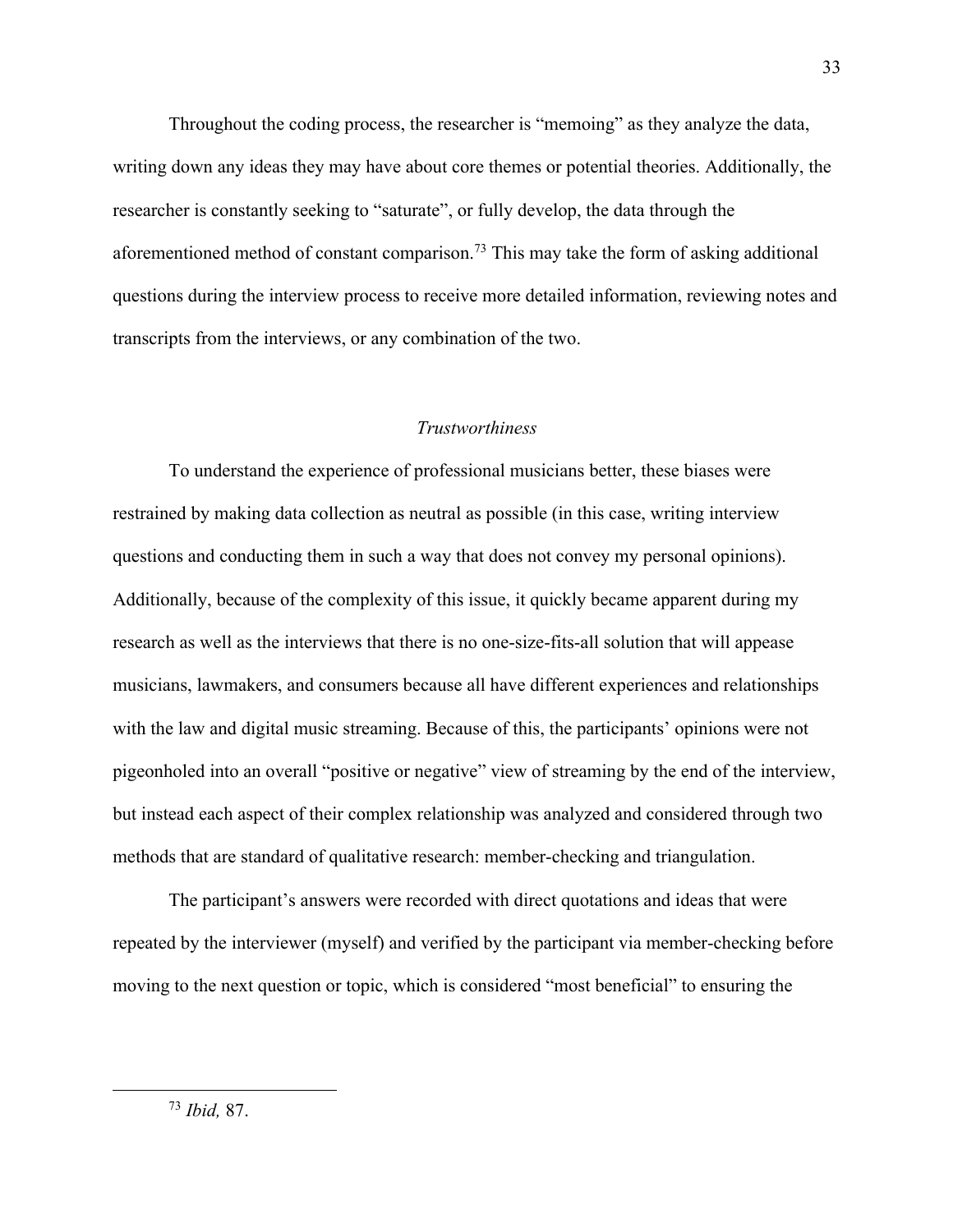trustworthiness of the researcher's account when working alone.<sup>74</sup> This served as a way of validating the responses and ideas during the interviews.

Triangulation is when the researcher "makes use of multiple and different sources…to provide corroborating evidence,"75 and is also a common standard of validation in qualitative research. It allows for the researcher to present multiple sources that come to the same conclusions. In this study, this was completed by conducting interviews with a variety of participants from a variety of positions in the music industry. Thus, it is ensured that not one experience is used to describe the experience of all involved in the music industry. Instead, it allows for patterns to emerge from unlike groups, in this case, careers.

#### **Chapter 3: Results and Discussion**

#### *Themes*

The data from the interviews conducted was divided into a total of fifteen codes during the open coding process. From these fifteen codes, three main themes emerged. Those themes then informed the formation of the overall theory itself. A graphic of these findings and deductions can be found in Appendix C.

#### **Theme 1: Role of PROs**

Performance-rights organizations (PROs) are an integral part of the modern music industry. Although there are several smaller PROs around the world, the American Society of

<sup>74</sup> John W. Creswell and Cheryl N. Poth, *Qualitative Inquiry and Research Design: Choosing Among Five Approaches*, 4th ed. (Thousand Oaks, CA: Sage Publications, 2018, 261.

<sup>75</sup> *Ibid*, 260.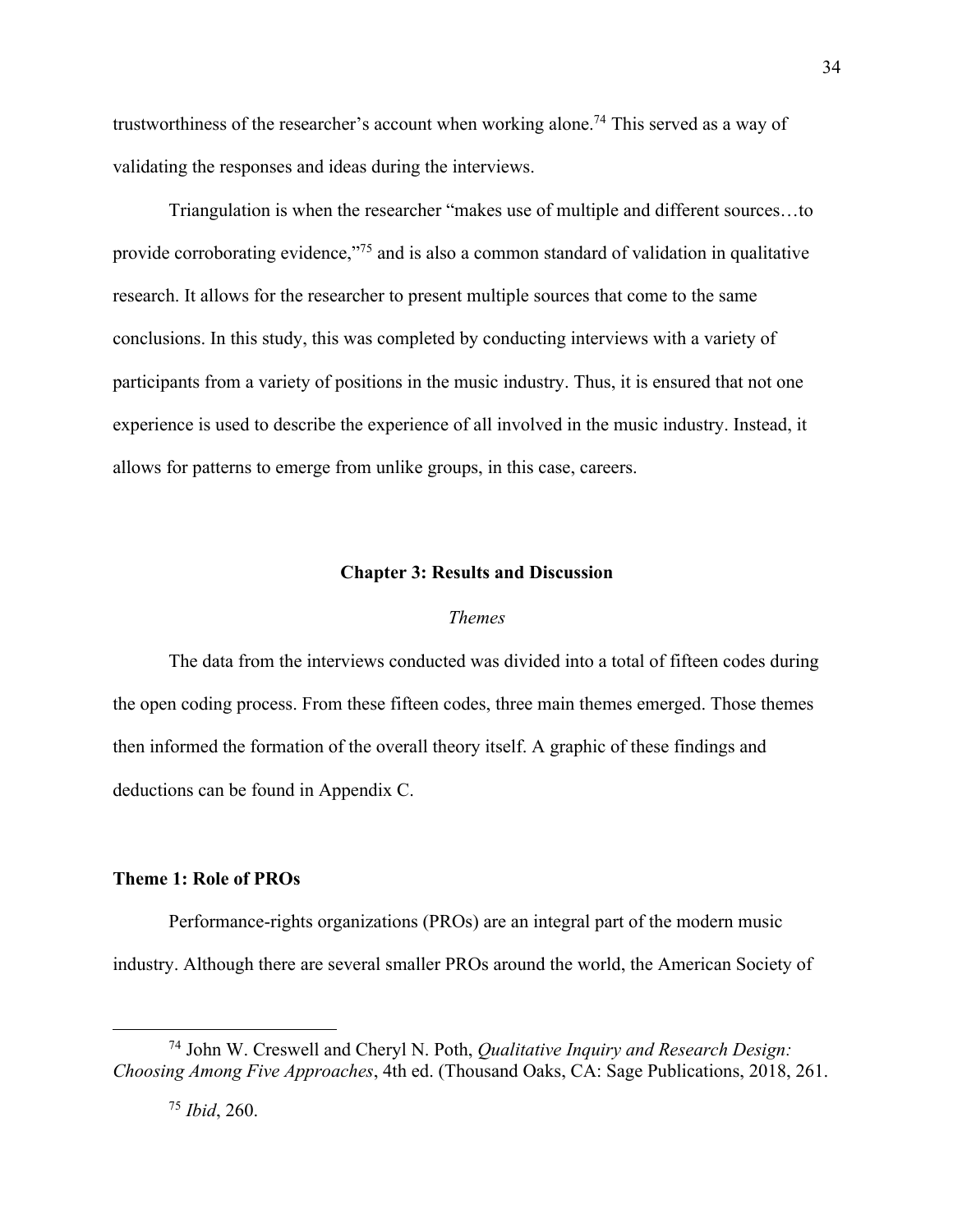Composers and Publishers (ASCAP) and Broadcast Music, Inc. (BMI) are the two largest, with their combined membership totaling over 1.5 million American musicians, songwriters, and publishers. These organizations work as a middleman between the artist and those playing their music, collecting royalties, and distributing them to their clientele. Their work, of course, is not done for free. The artist and their respective PRO negotiate this rate during the process of negotiating the artist's contract.

During his interview, Jonathan Wolff described his experience with PROs throughout his career. Initially, Wolff was a member of ASCAP but switched quickly to SESAC (formally known as the Society of European Stage Authors and Composers) after an invitation was extended to him. Wolff explained that ASCAP's size (which is due to consent decrees issued upon it and BMI back in 1941 as a governmental antitrust sanction) makes the corporation slow to operate and, in Wolff's experience, inaccurate in calculating his royalty payments. "An intern of mine calculated that I was missing over \$50,000 in royalty payments after designing a simple algorithm that monitored when shows with my music played on television," Wolff recalled. This difference was quickly settled by ASCAP, but it leads one to wonder what implications this has for other musicians that may not be able to afford an intern to double check their paystubs.

Both Wolff and LaBarbera expressed discontent with the current structure of PROs during their interviews. Wolff explained that because of technology, "The data [number of plays a song gets] is there, it's just not being used." LaBarbera concurred with this, stating "There's no clearinghouse to keep track of data [streams]…when there were only three record companies, they controlled how much product [music] was released," alluding to the sheer amount of product that PROs must deal with when distributing royalties. Combined with the aforementioned consent decree requirements of ASCAP and BMI, this creates a massive job on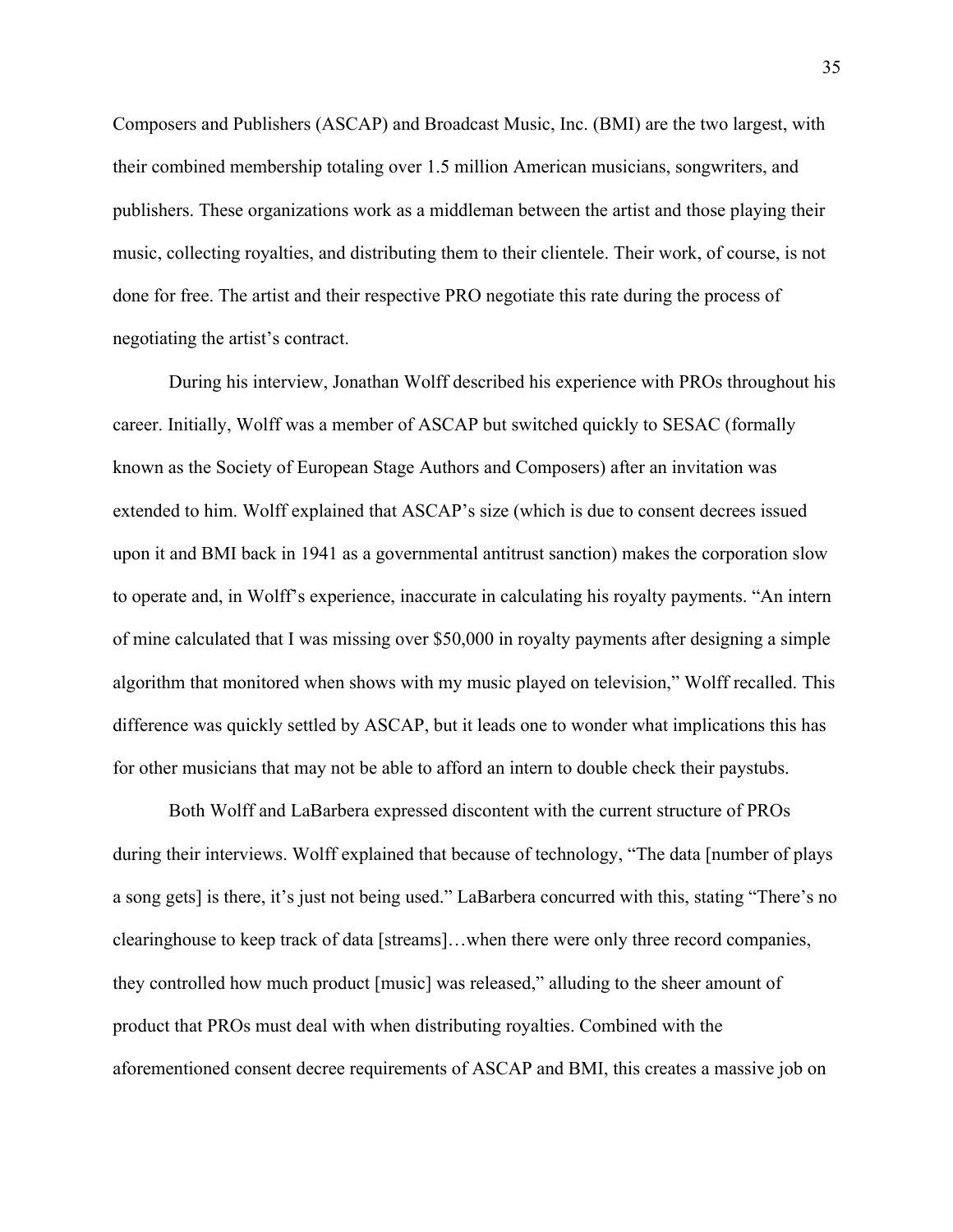the part of PROs that requires much attention to detail. However, because the size of their clientele is exponentially larger than the size of their staff, it is difficult for these two PROs to record and calculate royalty payments with 100% accuracy for each of their 1.5 million members total.

#### **Theme 2: Legislative Change**

The contempt many musicians have with legislation is not regarding laws that already exist but is instead regarding laws that do not exist although many feel they should. Take, for example, the existence of the Copyright Royalty Board (CRB), which is the chief entity of determining the terms and distribution of statutory licenses. Many are quick to blame the CRB for the rates they are paid per stream or play, especially from Spotify. However, Wolff, who has testified twice before the CRB as an expert witness on copyright, states that the CRB "is in charge of determining the legality of copyright law, not how companies spend their money."

This, then, gives rise to an issue of ethics on the side of the employer (PROs, record companies, streaming companies, etc.). In an era where mass consumption is easier than ever as a result of streaming services with little regulation as to how streaming companies budget their money, it has also become easier than ever for these employers to take advantage of musicians, paying them the minimum while increasing company profit. In the corporate workplace, a federal floor has been established for wage and worker safety as a result of past instances of worker exploitation via minimum wage legislation and the establishment of the Occupational Safety and Health Administration (OSHA). These exploitations were brought to the attention of Congress only after affected workers unionized, amplifying their voices to lawmakers.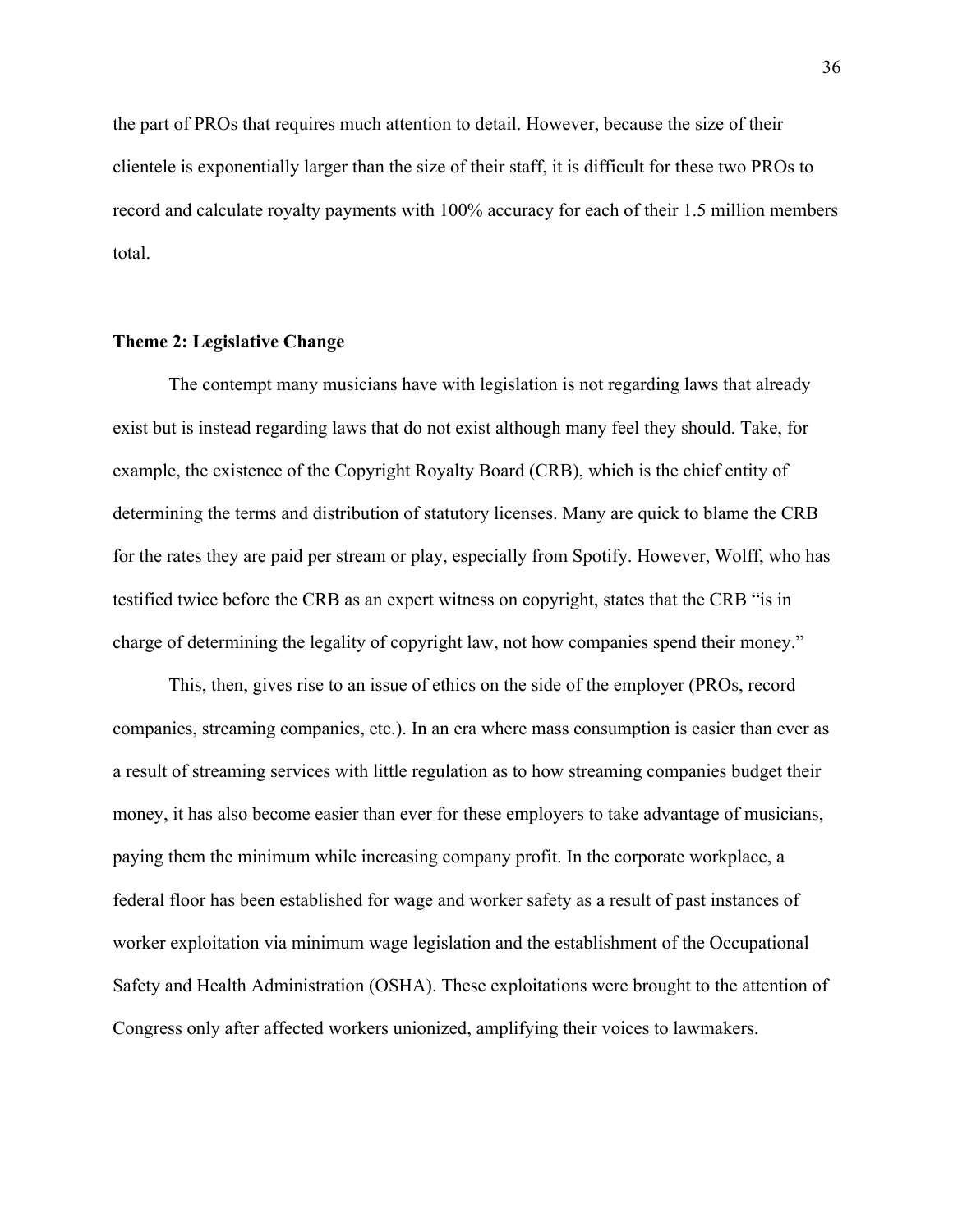Currently, there is not a single union that represents musicians collectively. There are several smaller unions, two of which being the Union of Musicians and Allied Workers and the American Federation of Musicians, but there is unintentional competition between them, causing division instead of the unionization they seek. LaBarbera believes that unionization of musicians into a single collective group with recognizable spokespersons would help bring attention to the injustices being faced. "Congress isn't going to listen to a jazz musician," he stated. "They're going to listen to a celebrity – someone they recognize."

# **Theme 3: Role of the Consumer**

The group with the most power regarding copyright law and equitable distribution is inarguably the consumer from an economic standpoint in a capitalist society like the United States'. They control the demand of all products, which then informs creators of that product how much they should supply as well as how much they should charge. Thus, when almost all music ever created became eligible for mass distribution online, companies realized that this could be done very cheaply, allowing for a significant profit margin on the part of the company itself. These companies either frequently work with or are "most often funded by venture capital investors or parent companies, such as Google and Apple."76 For instance, Apple Music is owned by its parent company Apple, Spotify works frequently with Facebook, and YouTube Music is owned by Google.

Take for example, Spotify's earnings in the fourth quarter of 2021 as seen in the table below. Spotify continues to grow in size from quarter to quarter in total number of monthly

<sup>76</sup> David Sax, *The Revenge of Analog: Real Things and Why They Matter* (New York City, NY: PublicAffairs, 2016), 20.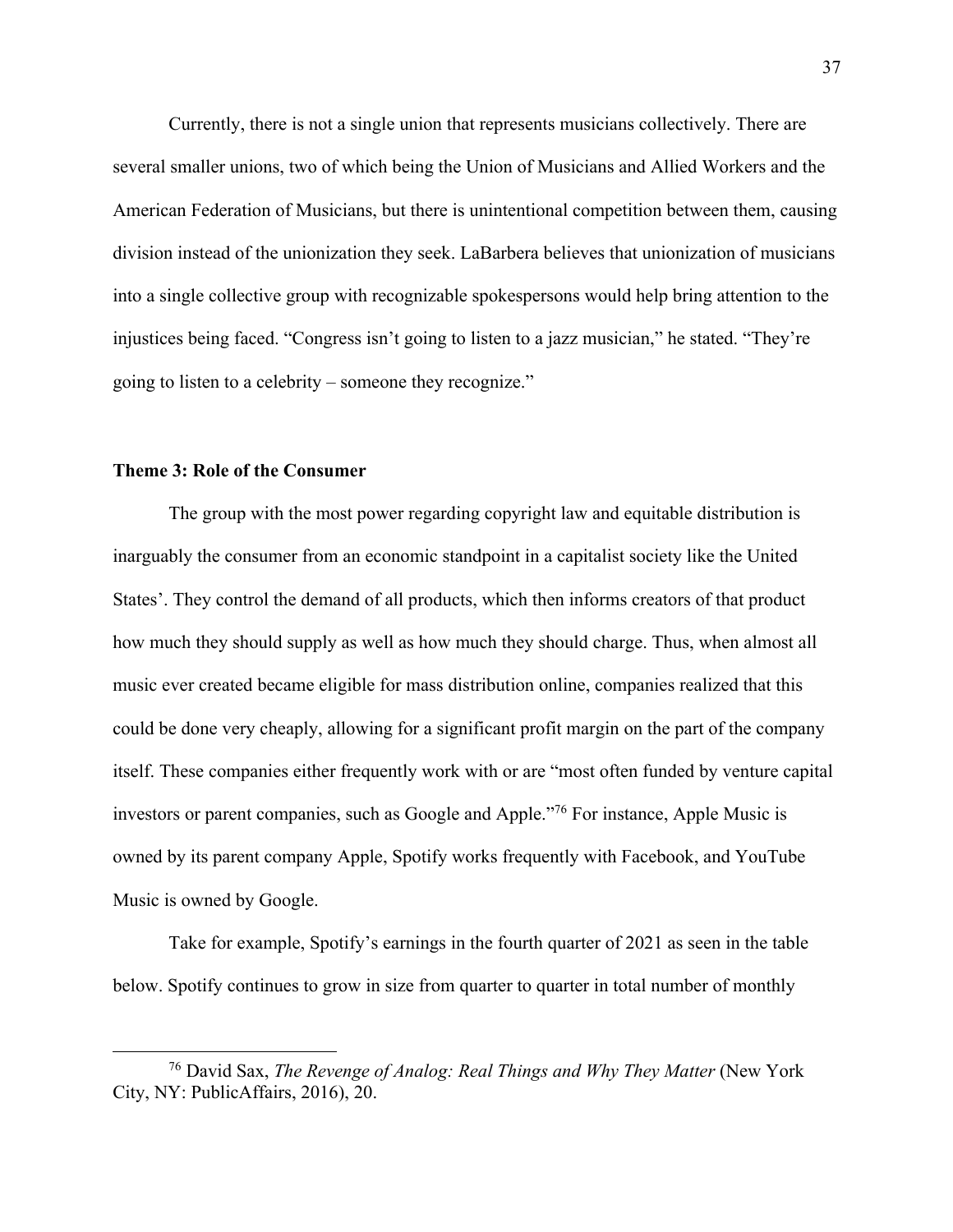active users (MAUs) and up 18% from the previous year while their operating expenses increased only 12%, continuing their pattern of growth<sup> $77$ </sup> while performance rights revenues grew only 4%.<sup>78</sup> This has left musicians and others involved in the industry with no other choice than to try other approaches in an attempt to reach their audience in a profitable manner.

| <b>SUMMARY USER AND FINANCIAL METRICS</b>   |         |         |         | % Change                 |                 |
|---------------------------------------------|---------|---------|---------|--------------------------|-----------------|
| <b>USERS (M)</b>                            | Q4 2020 | Q3 2021 | Q4 2021 | YN                       | QIQ             |
| Total Monthly Active Users ("MAUs")         | 345     | 381     | 406     | 18%                      | 7%              |
| <b>Premium Subscribers</b>                  | 155     | 172     | 180     | 16%                      | 5%              |
| Ad-Supported MAUs<br><b>FINANCIALS (€M)</b> | 199     | 220     | 236     | 19%                      | 7%              |
| Premium                                     | 1,887   | 2.178   | 2.295   | 22%                      | 5%              |
| Ad-Supported                                | 281     | 323     | 394     | 40%                      | 22%             |
| <b>Total Revenue</b>                        | 2.168   | 2,501   | 2,689   | 24%                      | 8%              |
| <b>Gross Profit</b>                         | 575     | 668     | 712     | 24%                      | 7%              |
| <b>Gross Margin</b>                         | 26.5%   | 26.7%   | 26.5%   | $-$                      | --              |
| <b>Operating (Loss)/Income</b>              | (69)    | 75      | (7)     | $\overline{\phantom{a}}$ | $\qquad \qquad$ |
| <b>Operating Margin</b>                     | (3.2%)  | 3.0%    | (0.3%)  | $-1$                     | $-1$            |
| Net Cash Flows From Operating Activities    | 107     | 123     | 119     | $-1$                     | (3%)            |
| Free Cash Flow                              | 74      | 99      | 103     | -                        | 4%              |

During his time managing many of jazz's foremost names, Andre Guess worked with his artists to navigate these changes. He discovered that "media is no longer scarce, curation is the real value – when something is recommended by a trusted source." Streaming was available and accessible during his years of exclusive managerial work, but he recalled his artists depending heavily on the sales of physical media during shows – especially signed CDs. He recognized that people are no longer buying CDs to use, but instead only buying them if the listener deems it as collectible. Jason Marsalis also brought up how music lacks scarcity in his interview, stating that

<sup>77</sup> "Spotify Technology S.A. Announces Financial Results for Fourth Quarter 2021," Business Wire (Spotify Technology S.A., February 2, 2022), https://www.businesswire.com/news/home/20220202005417/en/.

<sup>78</sup> "Global Music Report 2022 - State of the Industry," News (International Federation of the Phonographic Industry, March 22, 2022), https://www.ifpi.org/ifpi-global-music-reportglobal-recorded-music-revenues-grew-18-5-in-2021/.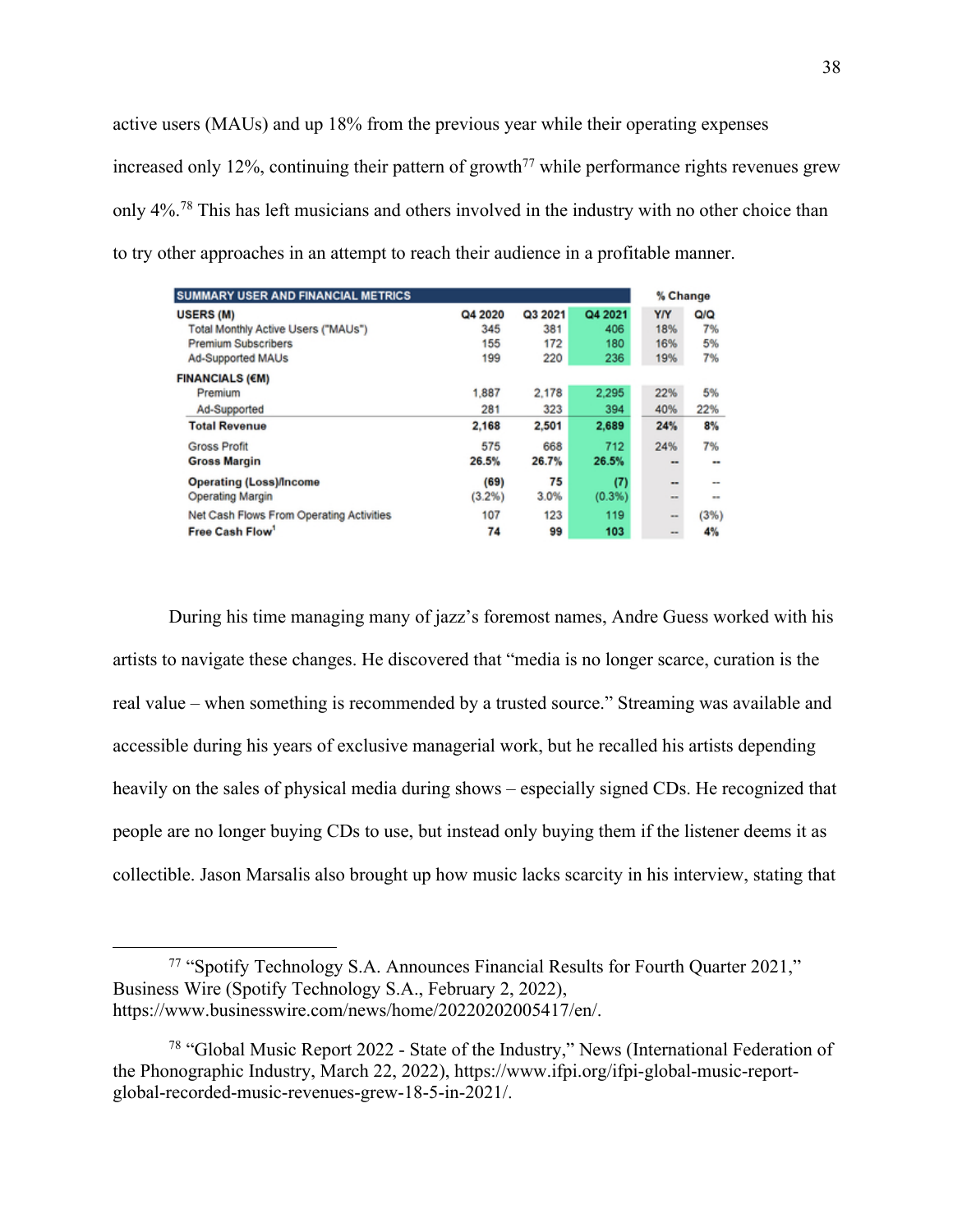"music is now data...a limitless commodity of sound," which can be distributed and shared whenever, wherever, and with whomever.

When asked what, in his opinion based on his experiences, would be the best solution to this inequity faced by artists, Marsalis called for a "cultural reset that teaches the importance of appreciating music as an art." One way he suggested going about this is continuing to foster the "vinyl revolution" that is occurring among younger generations by making records more accessible and overall increasing their quantities of production. Guess acknowledged that a "cultural reset" is the overall goal, however he believes in the importance of utilizing social media and technology as a tool to work for artists and the power of curation that streaming services allow, such as generated playlists that recommend artists related to others. He used his experience during the COVID-19 pandemic to justify his position. "At the start of the pandemic, people had a philanthropic attitude and were implored to give more than usual because they knew musicians were struggling, but this quickly stopped," he stated. Much like the introduction of music's widespread free availability on Spotify and YouTube, people quickly took advantage of it because consumers ultimately always want to pay the lowest possible price with little consideration for the product's creator.

#### *Discussion: The Royalty Renaissance Theory*

The final step in the process of conducting a grounded theory study is articulating a "substantive-level theory" using connections found in the themes articulated as part of the selective coding process.<sup>79</sup> This theory, named "The Royalty Renaissance Theory" is articulated

<sup>79</sup> John W. Creswell and Cheryl N. Poth, *Qualitative Inquiry and Research Design: Choosing Among Five Approaches*, 4th ed. (Thousand Oaks, CA: Sage Publications, 2018, 88.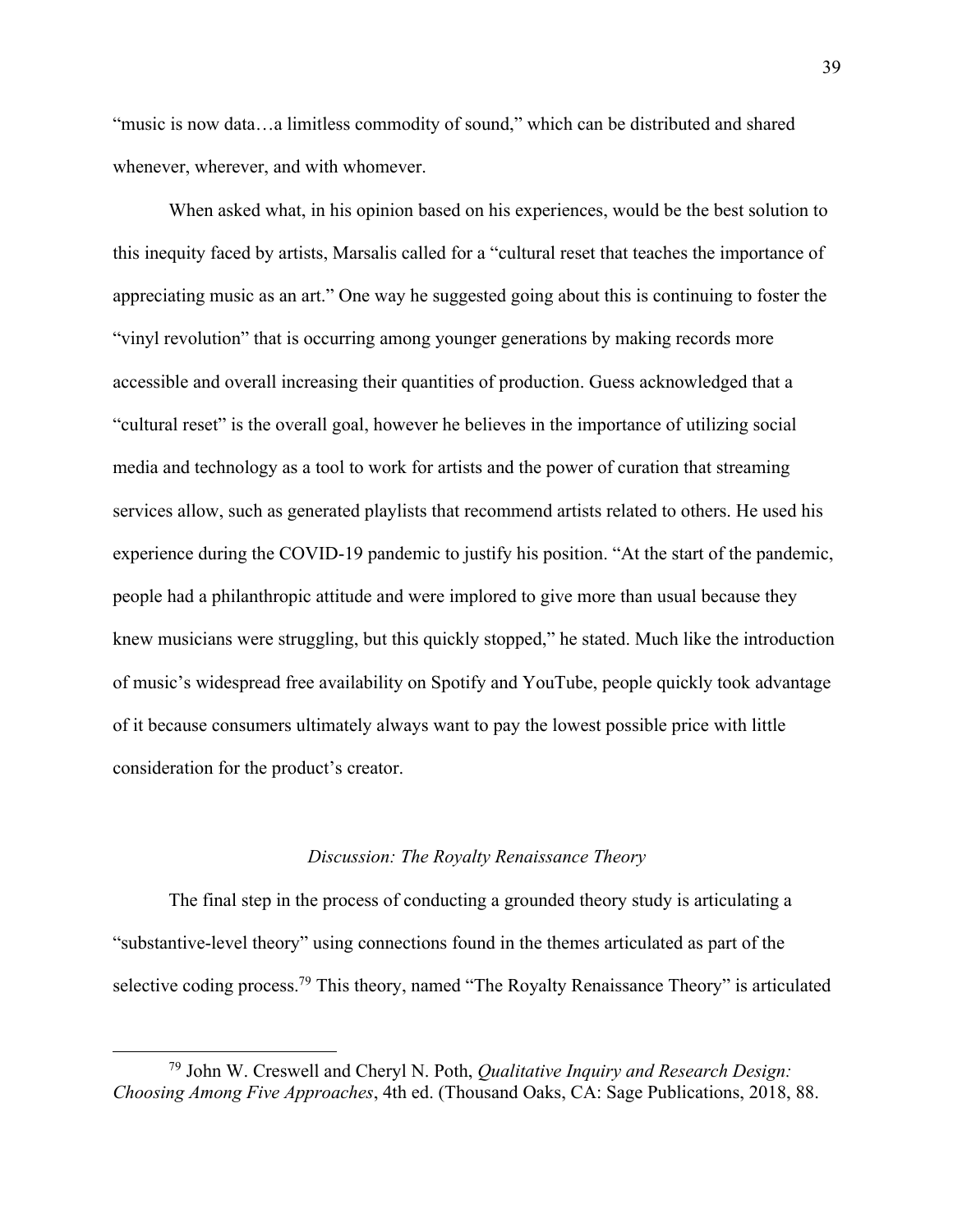in the form of discussion in the paragraphs below and as a visual model in Appendix C, both of which are standard to the process of presenting one's grounded theory.<sup>80</sup>

The Renaissance was a period of invention and innovation throughout Europe, starting in Italy in approximately the fourteenth century. Described as a period of "rebirth" in major disciplines such as economics, politics, philosophy, and the arts, scholars began to approach their studies with a "humanist" point of view that shifted the focus away from religion and instead to the accomplishment and celebration of what it means to be human. This led to increased value being placed on education and a revitalized interest in creating art for the sake of art itself instead of for the sake of glorifying God. People began patronizing artists to create works for them at a rate never seen before, thus reinvigorating the value that art had in society. It is this societal appreciation for the arts that inspired the name of the theory that emerged from my study.

It quickly became clear during the initial phases of research that the issue of royalty distribution cannot be resolved with a single, universal solution such as a piece of legislation. Instead, it is my contention that a combination of reform of the structure of performance-rights organizations, legislative regulation of streaming services as a result of unionization on behalf of musicians, and overall education of the consumer will begin the journey toward fair wages. These tenants align closely with the initiatives described in the Four Pillars of Fair Marketplaces for Music by the International Federation of the Phonographic Industry $81$ :

- Music's value should be recognized
- Copyright frameworks should be clear and provide for legal certainty

<sup>80</sup> *Ibid*.

<sup>81</sup> "Creating a Fair Environment for Music," Campaigns (IFPI, June 25, 2020), https://www.ifpi.org/ifpi-priorities/creating-a-fair-environment-for-music/.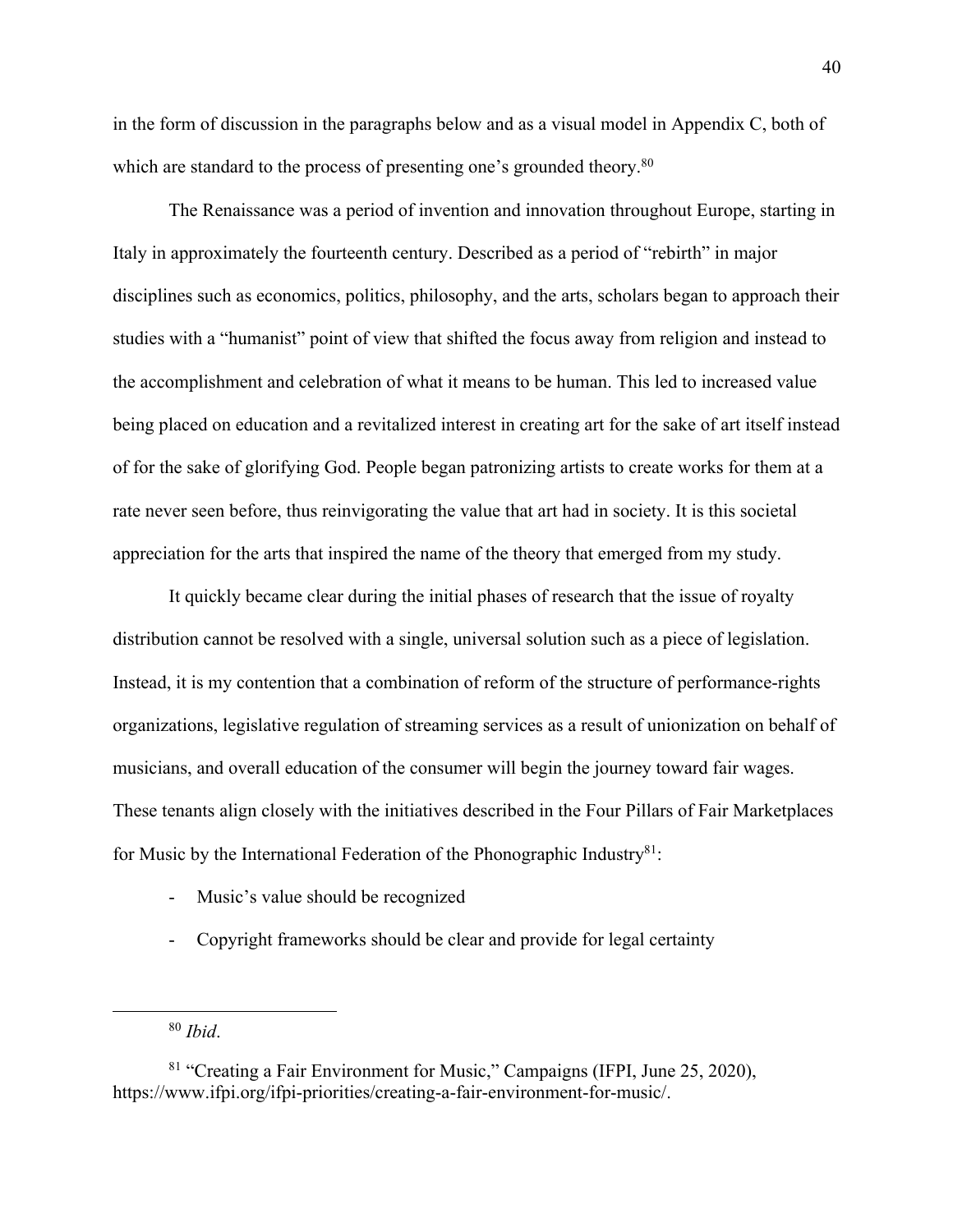- All parties should be free to agree to the terms of their relationship
- Adequate tools should be available to prevent music from being made available illegally

Streaming services are not going anywhere any time soon and are used by millions of people around the world because of their accessibility. In fact, they hold the possibility for great strides in the music industry for artists, but that potential will not be unlocked until there is advocacy for musicians in the day-to-day operations of these corporations.

A possible way this could be accomplished is by first reforming the consent decree requirements of ASCAP and BMI, which have rendered the companies almost too large to function properly with their total membership near 2 million artists. By allowing ASCAP and BMI to choose which artists they recruit, it will create a more competitive and ultimately valuable market in the music industry for streams and royalties. Additionally, it will decrease the overall number of members the PROs have which will allow for more accurate calculation and allocation of royalty payments.

Establishing a federal floor for royalty rates is an example of possible legislation that could work in conjunction with the reform of PROs to create a more equitable distribution of royalties to musicians whose art streaming services rely upon to survive. Some have argued that it is not the job of the government to instruct businesses on how to spend their money, which ultimately is correct, but this is backed by precedent established when Congress passed the Fair Labor Standards Act (FSLA) of 1938 that established a federal minimum wage for all businesses using their authority to regulate interstate commerce as is given to them in the Constitution.<sup>82</sup>

<sup>82</sup> U.S. Const. art. I sec. 8 cl. 3.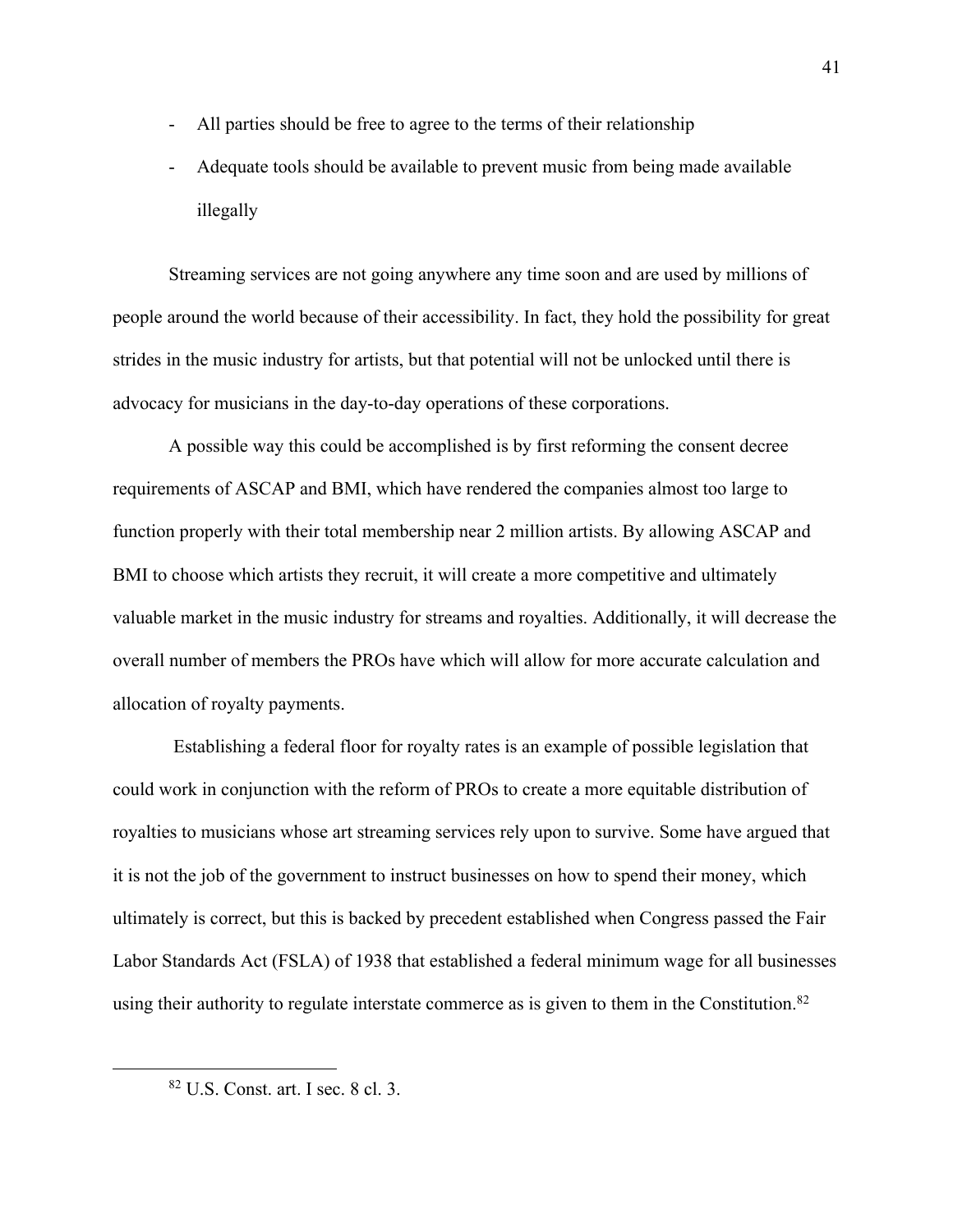This was done after unions of workers came before Congress demanding them to step in and regulate their working conditions as part of the New Deal programs enacted by President Franklin Roosevelt. Therefore, it is not unheard of for the federal government to step in, but first musicians need to work together and voice their needs as a unified group with recognizable representatives to speak on their behalf, as was suggested by LaBarbera in his interview.

These legislative changes are more likely to occur if the general public themselves also realize the urgency for reform. It goes undisputed that the majority of people listen to music on a daily basis in some form or another, whether that be through radio in the car, streaming services, CDs, or records. At the end of 2021, there were 523 million total users of paid subscription accounts on streaming services worldwide, so streaming is no longer a phenomenon localized to the world's wealthiest countries.<sup>83</sup> Thus, consumers must recognize their role in this fight and participate as they are able. This can be done in any number of ways from buying merchandise or physical media to using streaming services that are transparent and fair about how royalties are paid, and anything in between.

#### **Chapter 4: Implications and Conclusion**

#### *Limitations*

Time was perhaps the biggest limitation of this study. Given that it was conducted as I was in the process of completing my B.A. in Political Science and B.M. in Jazz Piano while taking 19 credit hours or more per semester, prepared and performed two recitals, working a part

<sup>83</sup> "Global Music Report 2022 - State of the Industry," News (International Federation of the Phonographic Industry, March 22, 2022), https://www.ifpi.org/ifpi-global-music-reportglobal-recorded-music-revenues-grew-18-5-in-2021/.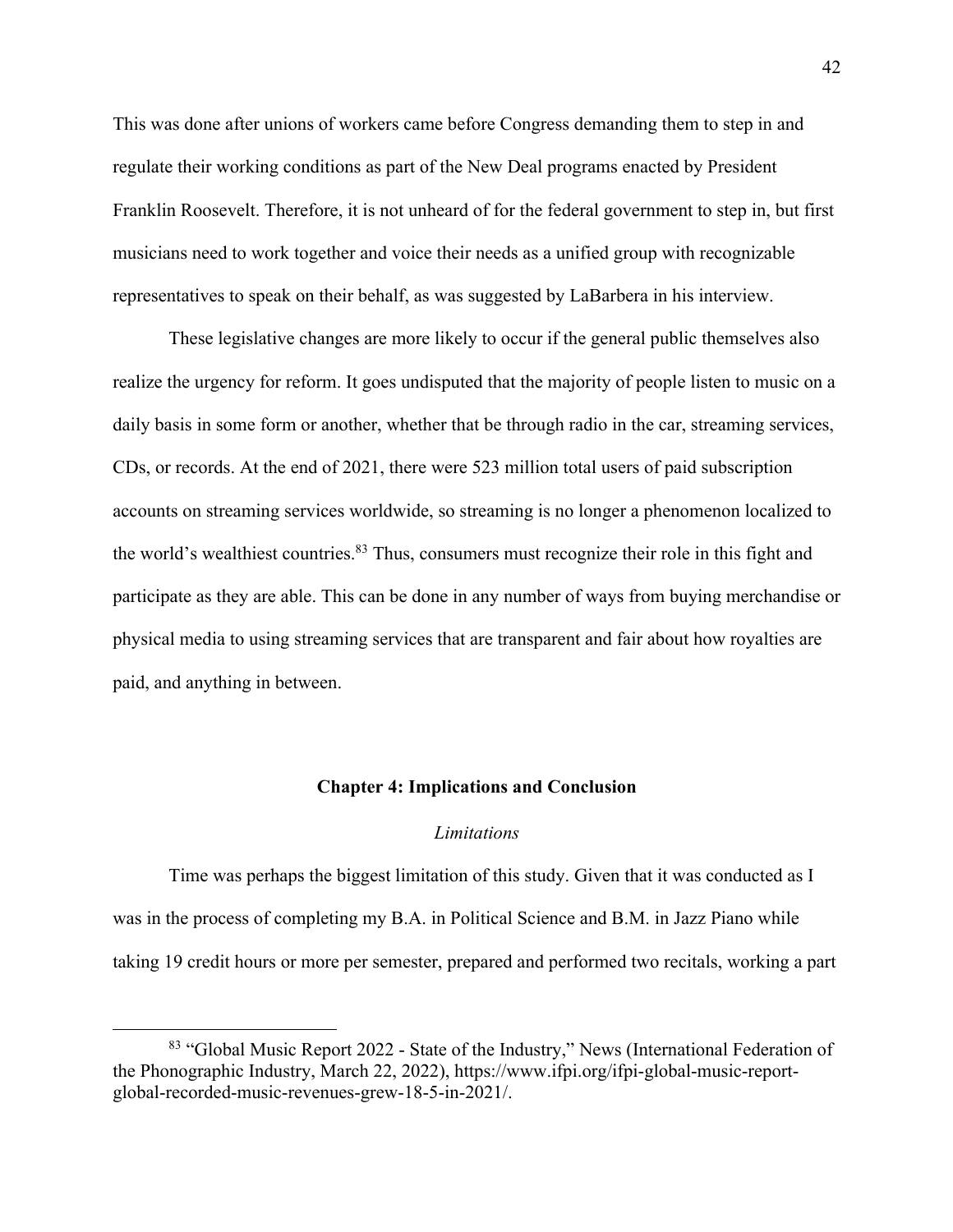time job, and was involved in extra-curricular activities on campus, I had many other things occupying my time while I was researching from August of 2020 to April of 2022. If I had been able to dedicate my entire time to this study, I recognize that I would have been able to interview more participants, thus collecting more data, and researching more about copyright law and its complexities.

Another limitation faced was overall inexperience with copyright law and intellectual property, as all my knowledge on it came solely from the research completed for this study. Because this is a study done at the undergraduate level, I acknowledge that my understanding and application of the law is not that of an attorney or legislator. However, this does not discredit the precedent and current legislation used throughout the process of data analysis, as it is all still recognized precedent.

# *Future Directions*

This study is meant to serve as a catalyst for further research and investigation done into royalties and copyright law by further qualified individuals. This could take the appearance of repeating this study but with legal professionals and executives of streaming services or perhaps with a wider swath of musicians across multiple genres and locations. If this is done, it could serve as the catalyst and inspiration for change at the legislative level of Congress or organizational level of musicians – either of which would be extremely beneficial to remedying this issue. Additionally, this study serves as an educational tool for artists that can be used as a catalyst for change, not only in the way they consider their career, but in how they choose to move forward in the digital age.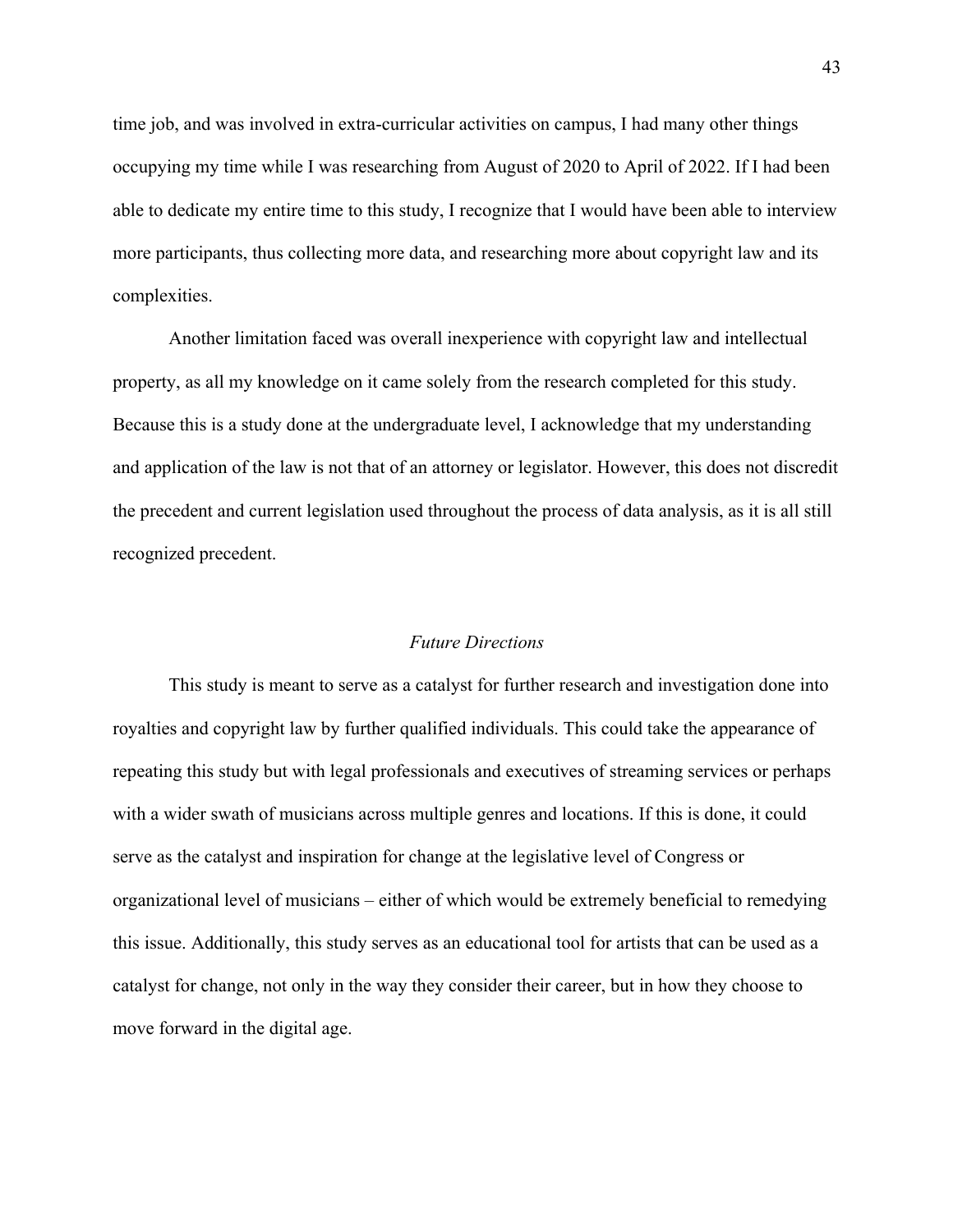#### *Implications*

For the musician and those involved in the industry, this study serves to shed light on not necessarily *why* musicians are struggling to make ends meet in an age where more music is available than ever, as it is a problem faced almost universally by artists, but instead it demonstrates *how* this inequity can begin to be addressed. However, it also has implications for the non-musician as well. Needless to say, music holds a very special place in our society and has since the days of cavemen. Music has been able to connect us in ways words never can and continues to foster that special shared connection of the human experience. But, now more than ever, it is imperative that people realize the value of music and help musicians in their fight for just wages.

# *Conclusion: "We can't rewind, we've gone too far"*

Musicians are frequently told how their careers are not financially lucrative and how they should find a "real" job, many times by the people that listen to music in their car on the way to work and in the office. The world would be deafeningly silent without music, so it is imperative that society fosters a survivable wage for these artists when more people are patrons of the arts, albeit very cheap ones, than ever before by paying to listen to their creations in true Renaissance fashion. Reform of PRO structure and legislative regulation of royalty rates in conjunction with education of the consumer is only the beginning of this journey, but this study has shown that these would be steps in the right direction using standard methods of qualitative research. I acknowledge that technology and streaming are too embedded in our society for them to just be removed outright. As was stated in the 1980 hit "Video Killed the Radio Star" by The Buggles, "We can't rewind, we've gone too far." Digital may have killed the analog star, but it is not too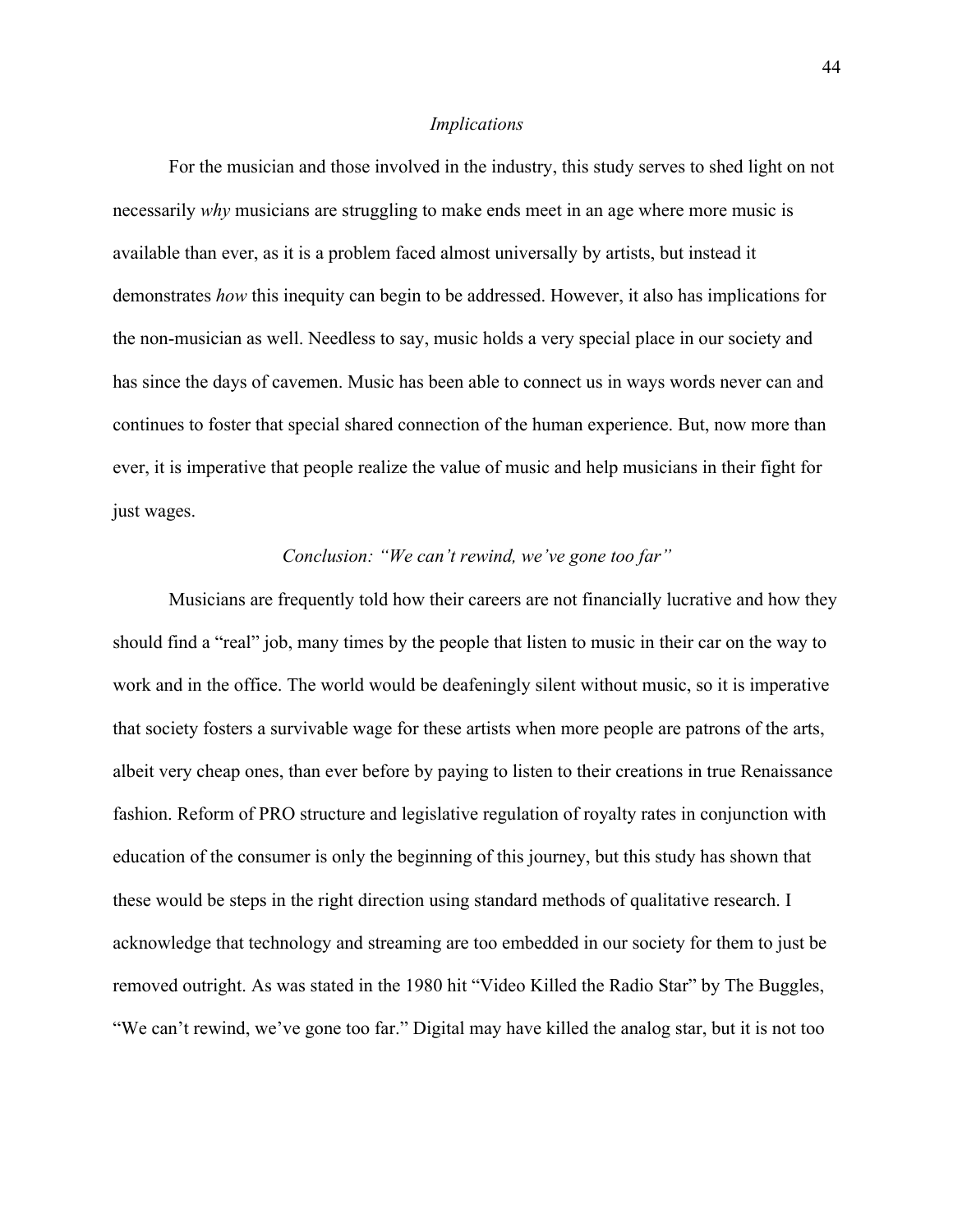late for a societal renaissance that allows for musicians to be equitably compensated for the work they are already providing to the world.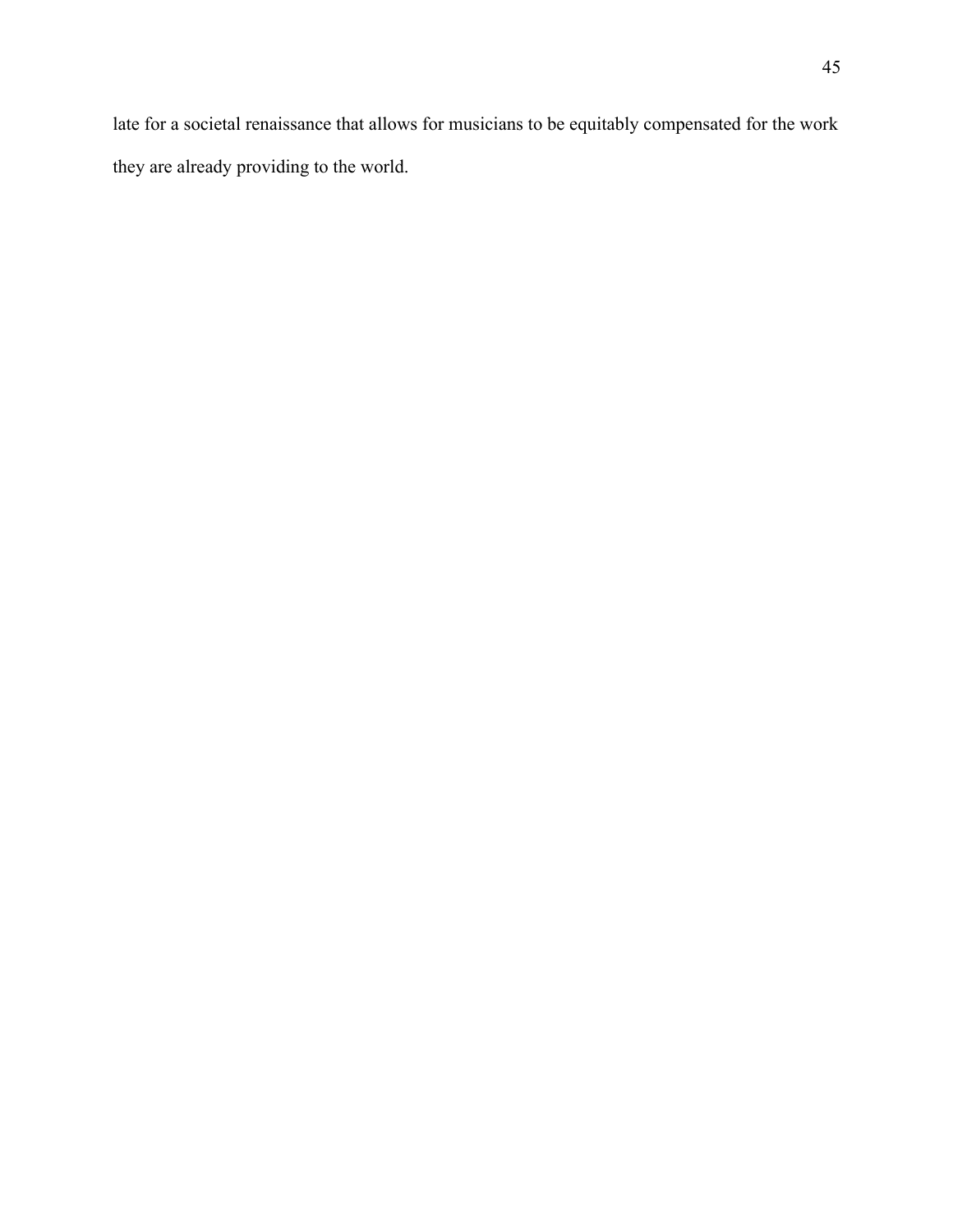# **Appendix A**

#### Glossary of Terms

- Blanket License Blanket performing rights licenses for the exhibition of musical compositions, whether by broadcast, webcast, streaming video-on-demand, or other means of communication to the public in the United States and its territories.
- Copyright The exclusive legal right to reproduce, publish, sell, or distribute the matter and form of something.
- Intellectual Property License Any license, permit, authorization, approval, contract, or consent granted, issued by or with any person relating to the use of intellectual property. Umbrella under which all intellectual property licenses fall.
- Mechanical License A statutorily created license that allows the use of copyrighted materials without the explicit permission of the copyright owner. In exchange, a royalty is paid to the copyright holder.
- Performance Rights Organization An organization that collects and distributes royalties on behalf of its artists.
- Public Domain Includes every creative work that is no longer protected by a copyright, trademark, or patent.
- Public Performance License A license that grants the right to perform the work in, or transmit the work to, the public.
- Royalty Payment A compensation to the owner of intellectual property or natural resources for the right to use or profit from the property.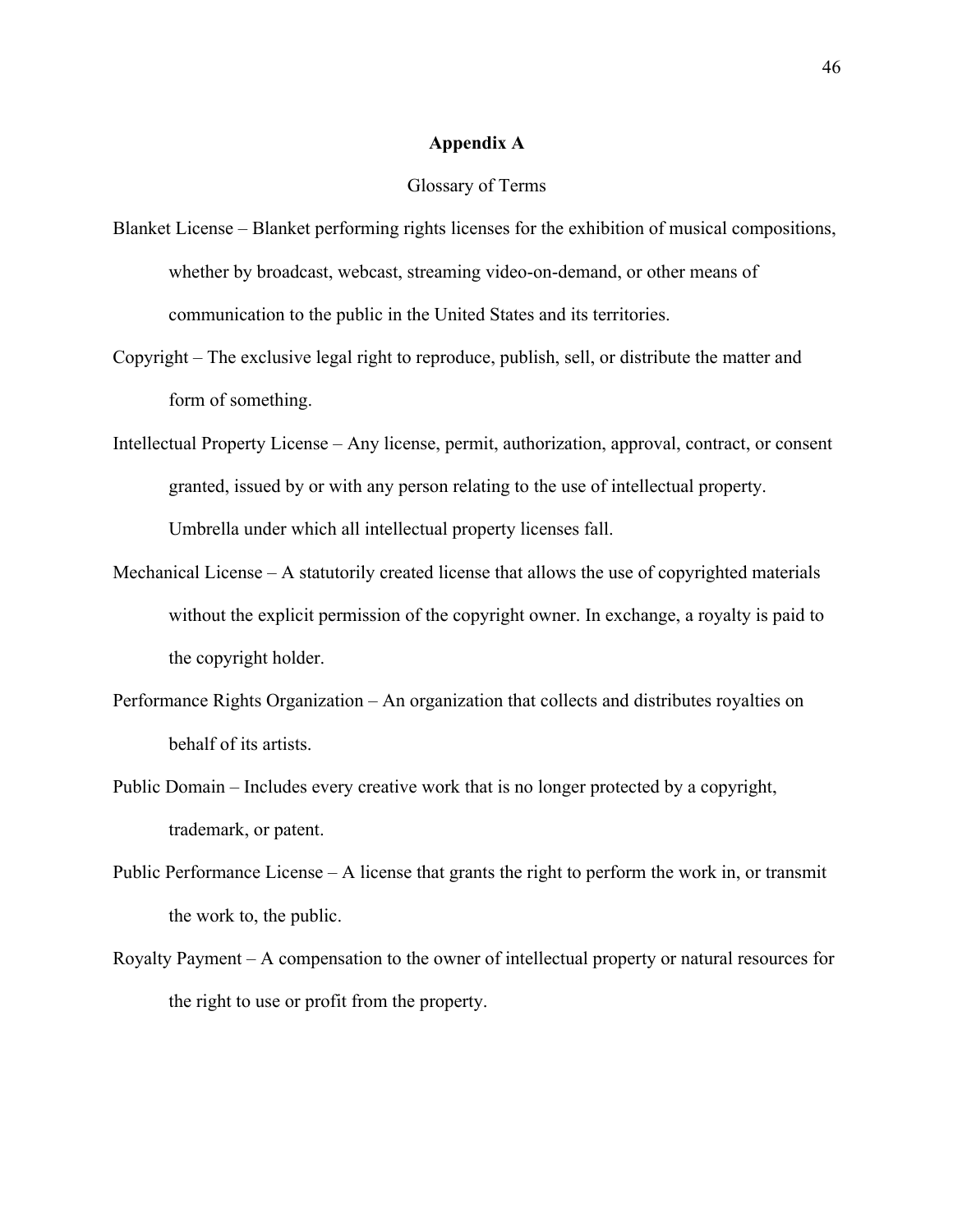# **Appendix B**

Determining when a work will become public domain

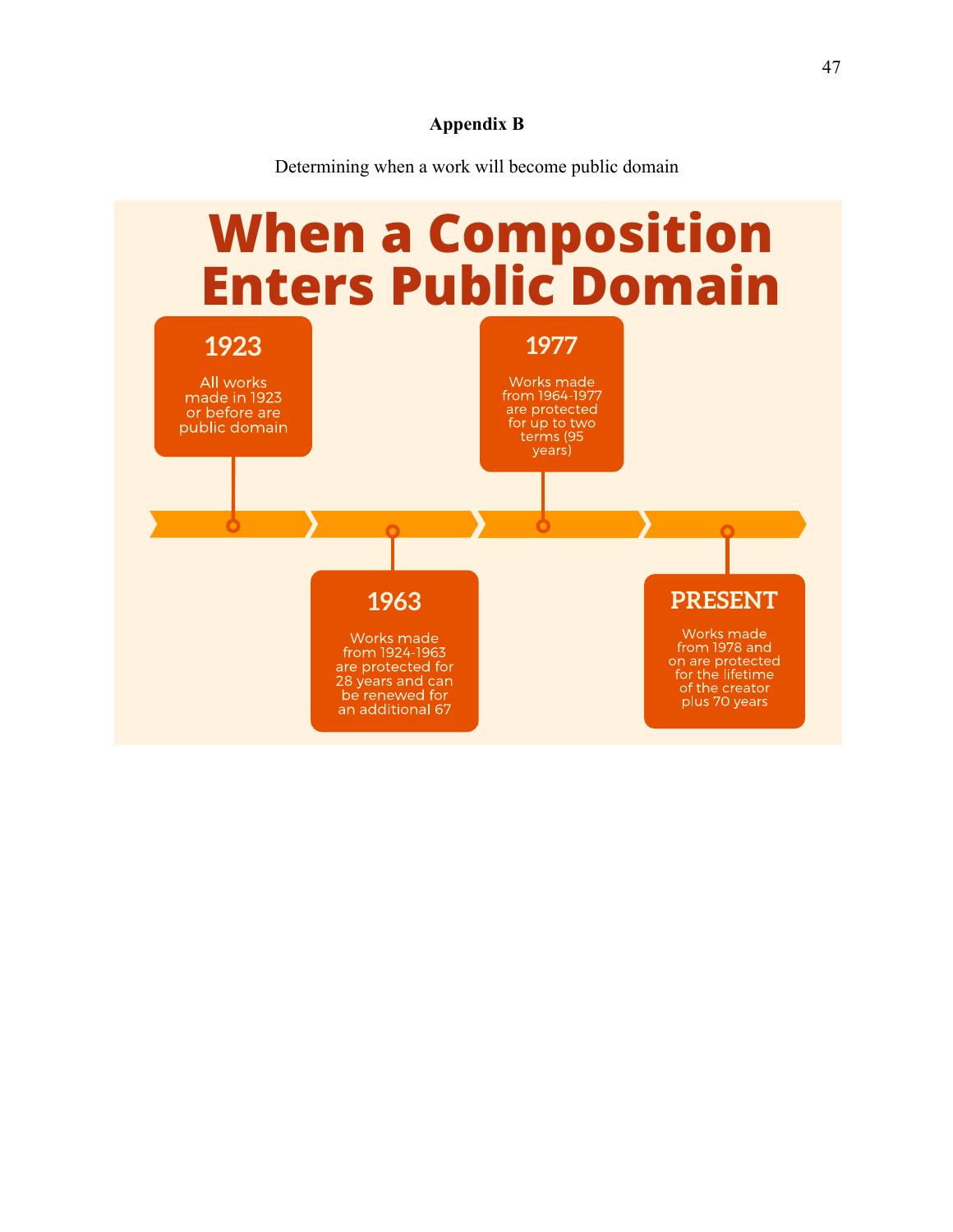# **Appendix C**

Visual summary of findings: The Royalty Renaissance Theory

**Codes** PROs, CRB, Union, Unorganized, Decrease since Digital<br>PROs, CRB, Union, Carcity, Benefits of Physicol Gigital PROS, CRB, Union, Carcity, Benefits of Physical Media<br>PROS, Pandemic, Scarcity, Benefits of Physical Media<br>Curdion tract, Physical Media Today, Social Media<br>Curdion tract, Physical Media Porcial Media pros, Pandenno, Pandenno, Pandenno, Physical Media Today, Social Media Media Porto, Curdtion, Physical Media Porto, Physical Media Porto, Physical Media Porto, Physical Media Porto, Physical Media Porto, Physical Media Por unportance of performing, Educating Consumers, Wage Shortique Role of PROs, Legislation, Role of Consumer **Theory** Reform of PRO structure/royalty distribution via legislation in conjunction with education of the consumer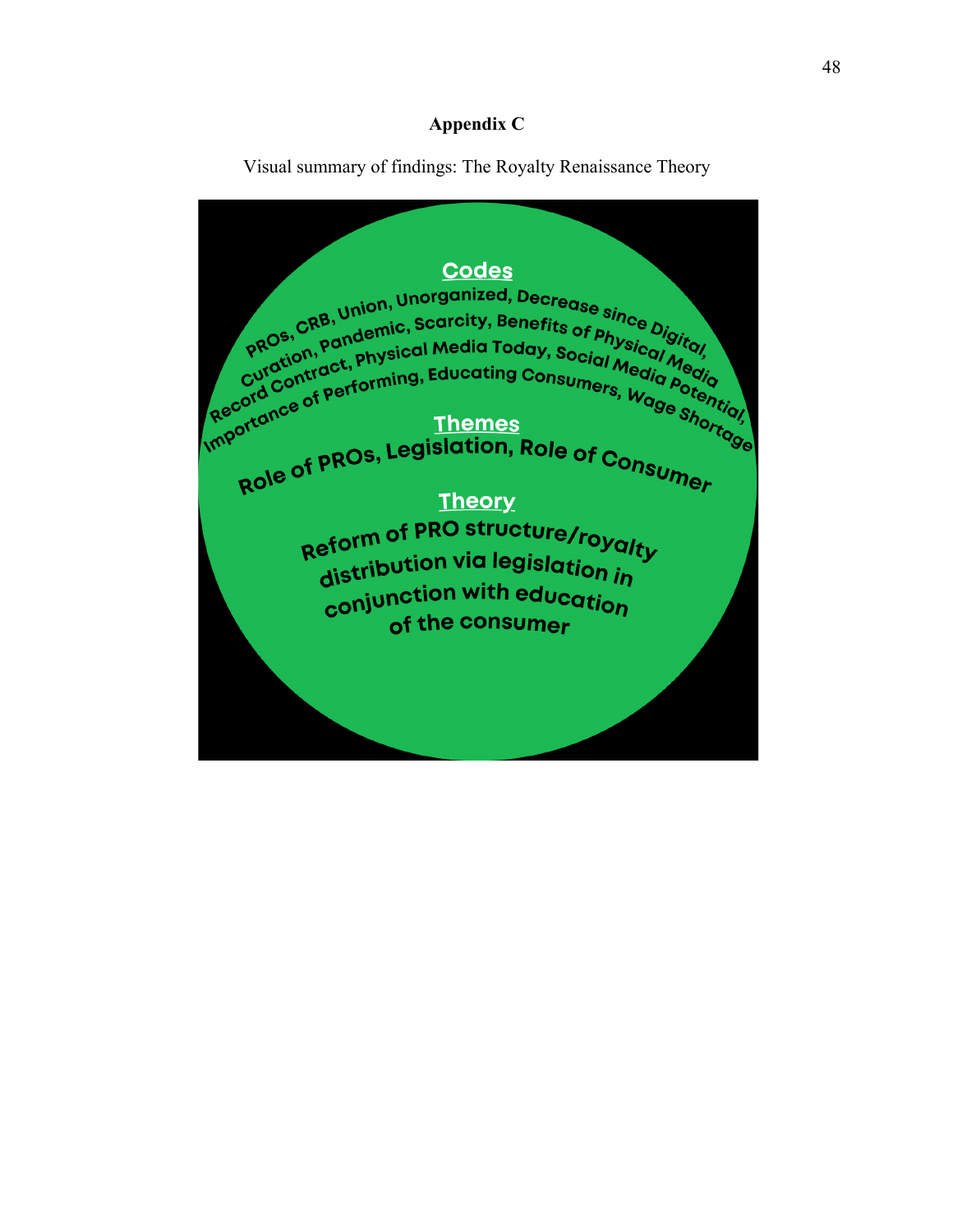# **Bibliography**

- "2021 Poverty Guidelines and Computations." Office of the Assistant Secretary for Planning and Evaluation. U.S. Department of Health and Services, January 2021. https://aspe.hhs.gov/topics/poverty-economic-mobility/poverty-guidelines/prior-hhspoverty-guidelines-federal-register-references/2021-poverty-guidelines/2021-povertyguidelines-computations.
- "About Us." About | Fund for the Arts. Fund for the Arts. Accessed March 25, 2022. https://fundforthearts.org/about-2/ .
- "Andre Kimo Stone Guess." AEA Consulting People. AEA Consulting. Accessed March 25, 2022. https://aeaconsulting.com/about/people/andre\_kimo\_stone\_guess.
- "A Brief History of Copyright in the United States." Timeline. U.S. Copyright Office, 2021. https://www.copyright.gov/timeline/.
- Borgmann, Callie P. "The Future of Streaming Music: The Music Modernization Act and New Copyright Royalties Regulations." *University of Denver Sports & Entertainment Law Journal* 21, no. 23 (2018): 19–24. https://heinonline.org/HOL/P?h=hein.journals/denversel21&i=23.
- Britannica, T. Editors of Encyclopedia. "Marsalis family." Encyclopedia Britannica, September 17, 2020. https://www.britannica.com/biography/Marsalis-family.
- Burkholder, J. Peter, Donald Jay Grout, and Claude V. Palisca. *A History of Western Music*. New York, NY: W.W. Norton and Company, 2019.
- Chandler, Kaitlin. "The Times They Are a Changin': The Music Modernization Act and the Future of Music Copyright Law." *Tulane Journal of Technology and Intellectual Property,* 21, (2019): 53-70. *HeinOnline*, https://heinonline.org/HOL/P?h=hein.journals/tuljtip21&i=61.
- Corbin, Juliet M., and Anselm L. Strauss. *Basics of Qualitative Research: Techniques and Procedures for Developing Grounded Theory*. 4th ed. Thousand Oaks, CA: Sage Publications, 2015.
- "Creating a Fair Environment for Music." Campaigns. IFPI, June 25, 2020. https://www.ifpi.org/ifpi-priorities/creating-a-fair-environment-for-music/.
- Creswell, John W, Cheryl N. Poth. *Qualitative Inquiry and Research Design: Choosing Among Five Approaches*. 4th ed. Thousand Oaks, CA: Sage Publications, 2018.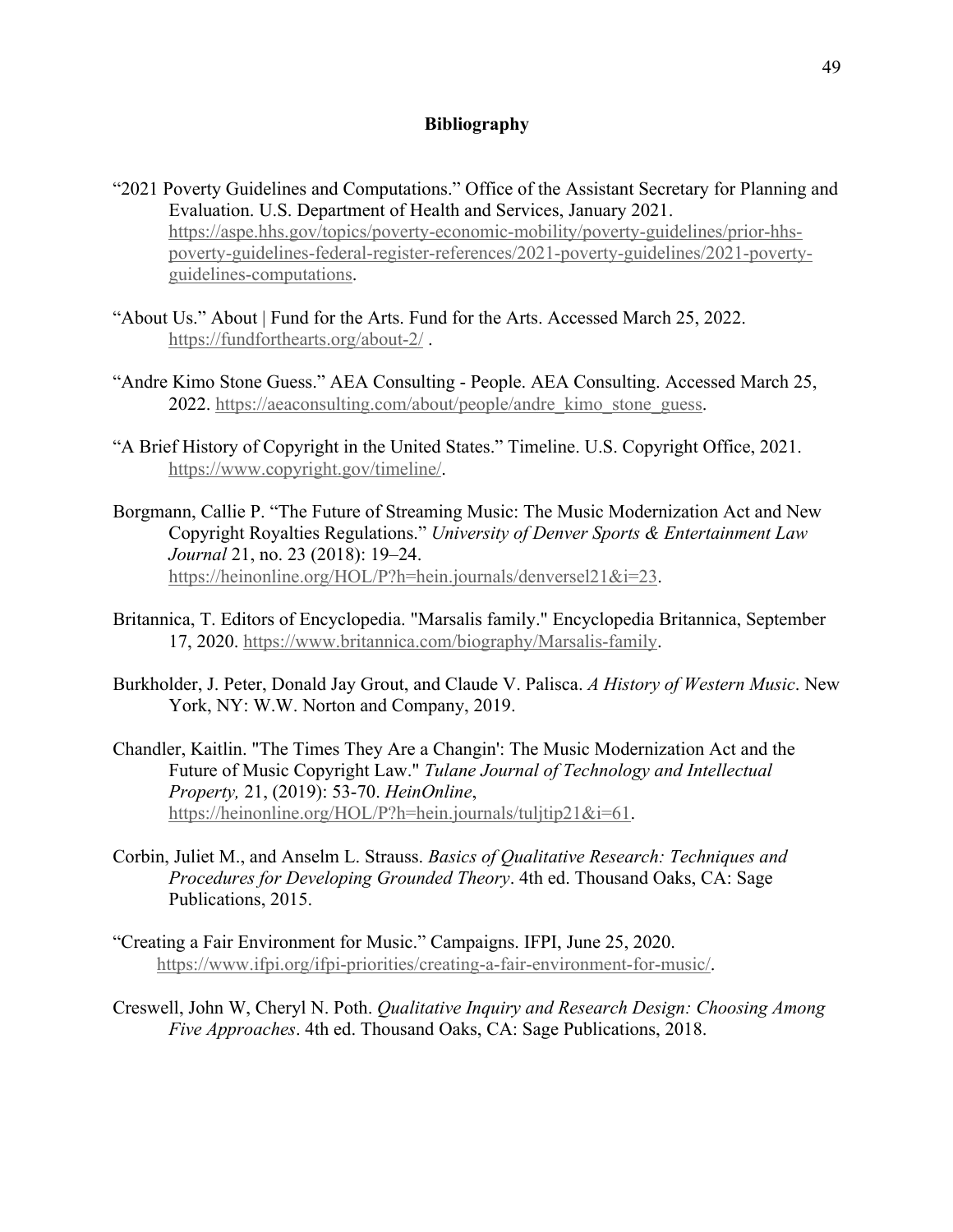- Dimont, Joseph. "Royalty Inequity: Why Music Streaming Services Should Switch to a Per-Subscriber Model." Hastings Law Journal, vol. 69, no. 2, (February 2018): 675-700. HeinOnline.
- Dolge, Alfred. *Pianos and Their Makers: A Comprehensive History of the Development of the Piano*. 1. Vol. 1. New York, NY: Dover Publications, Inc., 1972.
- Glaser, Barney G., and Anselm L. Strauss. *The Discovery of Grounded Theory: Strategies for Qualitative Research*. Piscataway, NJ: Aldine Transaction, 1967.
- "Global Music Report 2022 State of the Industry." News. International Federation of the Phonographic Industry, March 22, 2022. https://www.ifpi.org/ifpi-global-music-reportglobal-recorded-music-revenues-grew-18-5-in-2021/.
- Haraszti Zoltán. *The Enigma of the Bay Psalm Book*. Chicago, IL: University of Chicago Press, 1965.
- Hesmondhalgh, David. "Is Music Streaming Bad for Musicians? Problems of Evidence and Argument." *New Media & Society* 23, no. 12 (September 19, 2020): 3593–3615.
- Kernfeld, Barry, ed. *The New Grove Dictionary of Jazz*. 2. 2nd ed. Vol. 2. 3 vols. London, U.K.: Macmillan Publishers, 2002.
- Marshall, Lee. 'Let's Keep Music Special. F—Spotify': on-Demand Streaming and the Controversy over Artist Royalties." *Creative Industries Journal*, vol. 8, no. 2, 29 (Oct. 2015): 177-189., doi:10.1080/17510694.2015.1096618.
- Millard, Andre J. *America on Record: A History of Recorded Sound*. 2nd ed. New York, NY: Cambridge University Press, 2005.
- Mondello, Nicholas F. "The LaBarbera Brothers: Jazz DNA." All About Jazz, November 7, 2013. https://www.allaboutjazz.com/the-la-barbera-brothers-jazz-dna-john-la-barbera-bynicholas-f-mondello.
- Paveck, Spencer. "All the Bells and Whistles, but the Same Old Song and Dance: A Detailed Critique of Title I of the Music Modernization Act." *Virginia Sports and Entertainment Law Journal,* vol. 19, no. 1, (Fall 2019): 74-96. *HeinOnline*.
- "Reviews." Jonathan Wolff Seinfeld Music Composer, November 29, 2018. https://seinfeldmusicguy.com/reviews/.
- Ryan, Jim. "Composer Jonathan Wolff on Creating 'Seinfeld' Theme Music, New 'Seinfeld' Soundtrack Album." Forbes. Forbes Magazine, August 27, 2021. https://www.forbes.com/sites/jimryan1/2021/08/27/composer-jonathan-wolff-on-creatingseinfeld-theme-song-new-seinfeld-soundtrack-album/?sh=79d3f69e2b27.